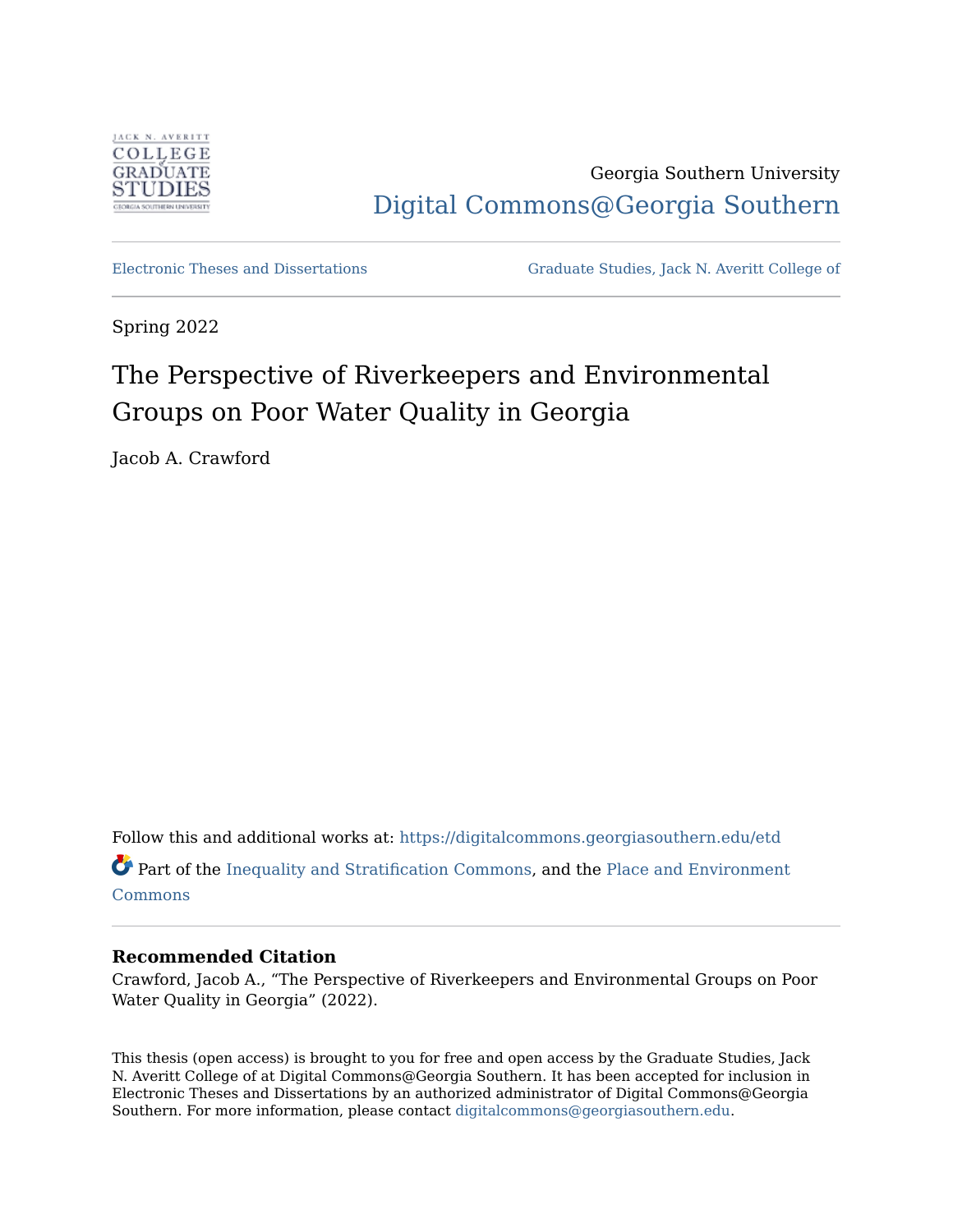# THE PERSPECTIVE OF RIVERKEEPERS AND ENVIRONMENTAL GROUPS ON POOR WATER QUALITY IN GEORGIA

by

# JACOB CRAWFORD

(Under the Direction of Chad Posick)

# ABSTRACT

Riverkeepers and environmental groups currently face the complex task of defending watersheds. In Georgia, these efforts are complicated by the vast geographical and racial diversity within the state. This study examined the riverkeepers and environmental groups need to improve advocacy abilities to defend communities they serve from poor water quality, what communities in Georgia are being impacted by poor water quality, what disconnects exist between riverkeepers, environmental groups, and governmental agencies, and how COVID-19 has challenged the riverkeepers and environmental groups. Using qualitative interviews with eleven riverkeepers and environmentalists, the findings suggest that collaboration with riverkeepers, enforcement of current policy, defending communities of color, and educating the public on water quality are all critical to maintaining watersheds in Georgia. Minoritized groups, instances of environmental racism, and other challenges presented barriers to water conservation. The riverkeepers and environmental groups provided strategies to address these barriers and improve water quality.

INDEX WORDS: Riverkeeper, Environmental group, Watershed, Water quality, Communities of color, Environmental racism, Neoliberalism, Flint Michigan, Sustainability, Collaboration, COVID-19, Government policy, Enforcement, Minoritized groups, River conservation, Education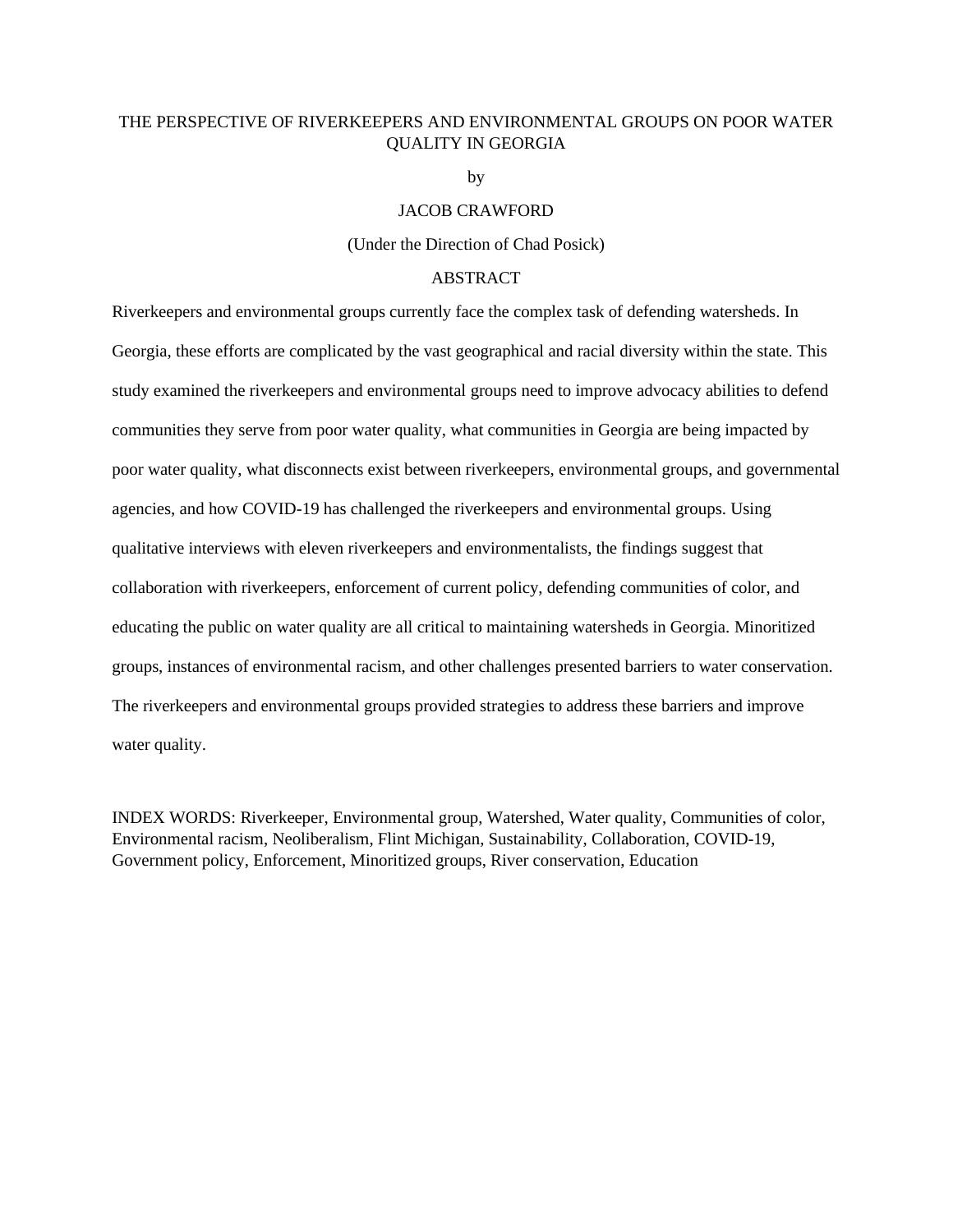# THE PERSPECTIVE OF RIVERKEEPERS AND ENVIRONMENTAL GROUPS ON POOR WATER QUALITY IN GEORGIA

by

# JACOB CRAWFORD

B.S., Georgia Southern University, 2020

M. A., Georgia Southern University, 2022

A Thesis Submitted to the Graduate Faculty of Georgia Southern University

in Partial Fulfillment of the Requirements for the Degree

MASTER OF ARTS

COLLEGE OF BEHAVIORAL AND SOCIAL SCIENCES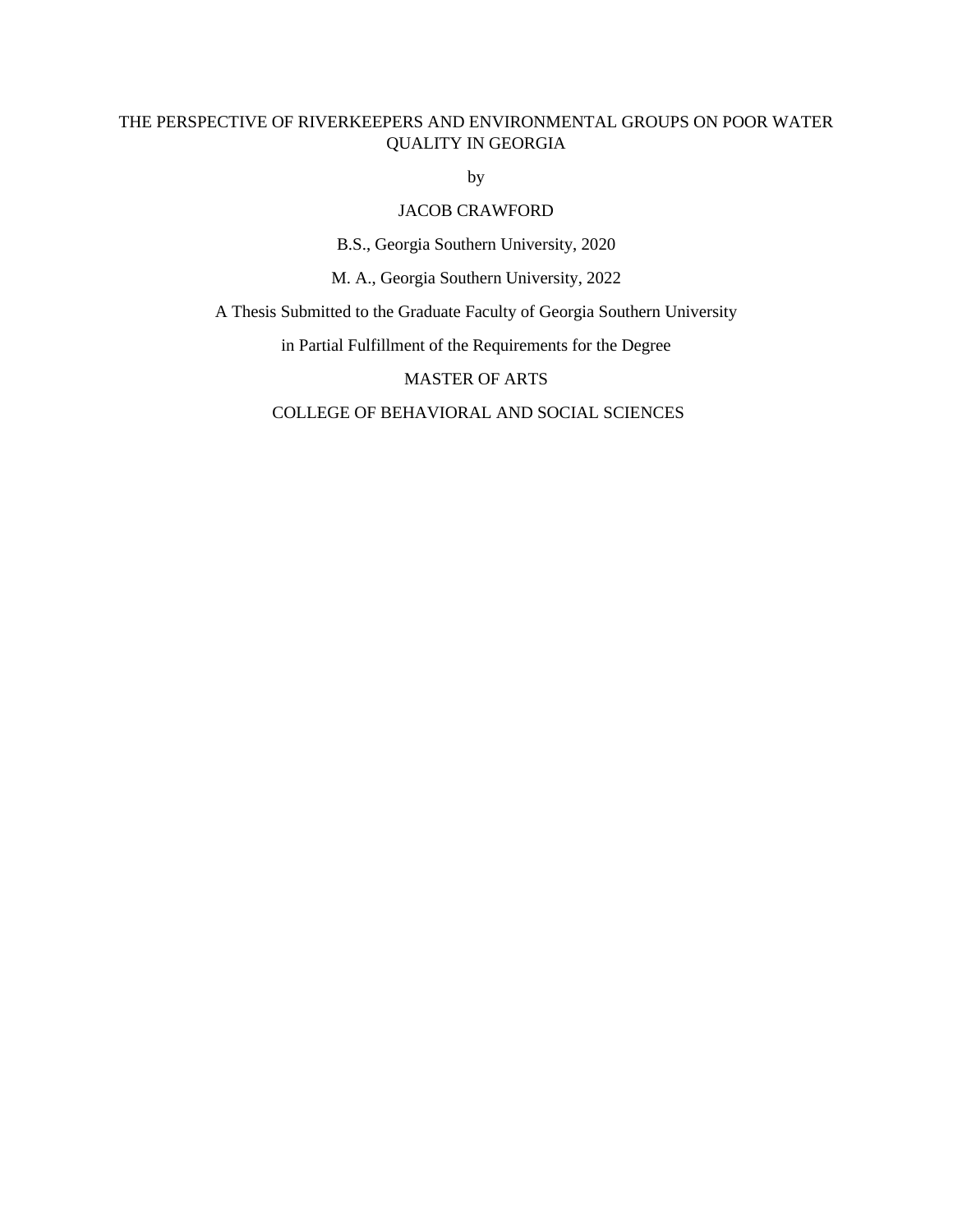© 2022

# JACOB CRAWFORD

All Rights Reserved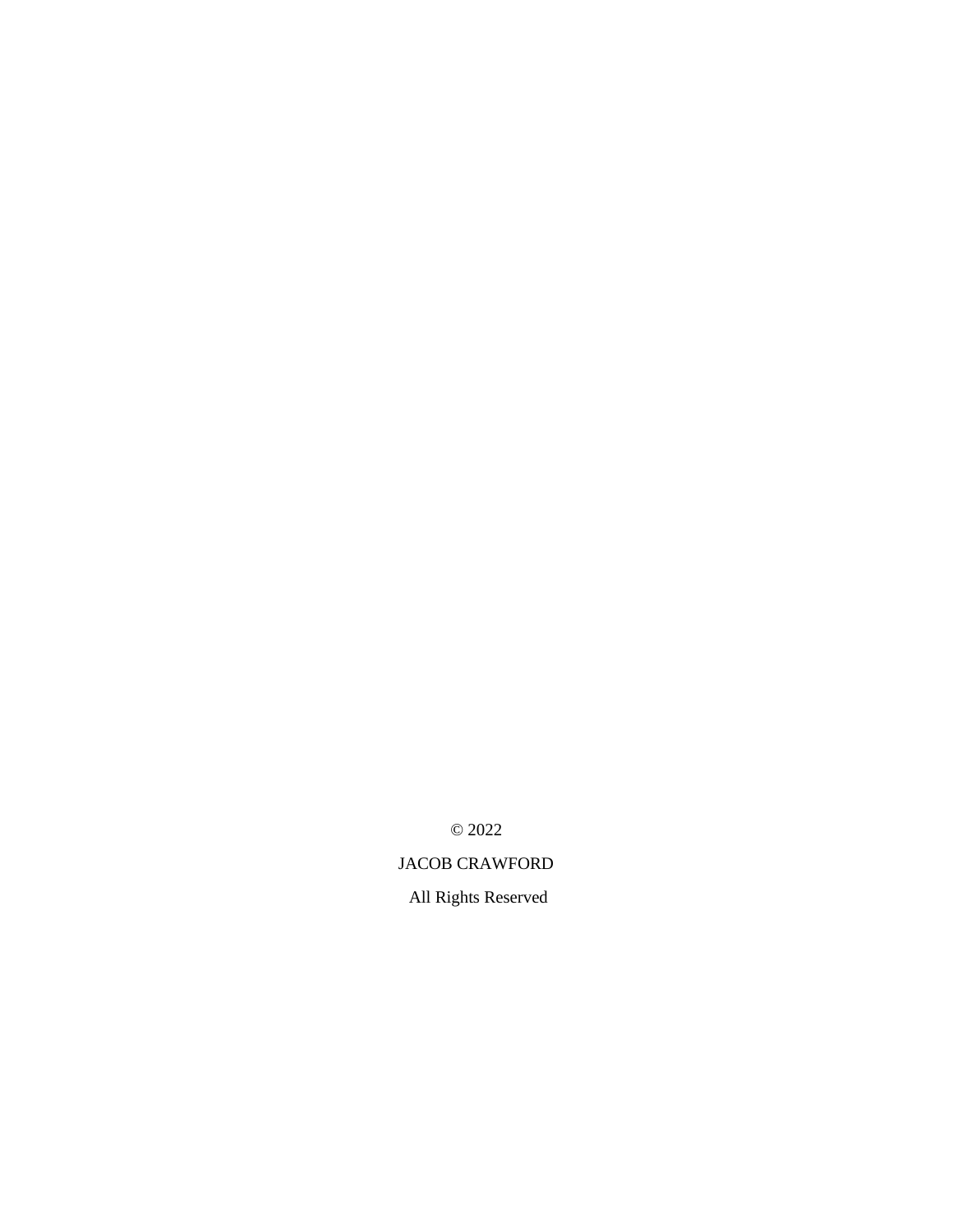# THE PERSPECTIVE OF RIVERKEEPERS AND ENVIRONMENTAL GROUPS ON POOR WATER QUALITY IN GEORGIA

by

JACOB CRAWFORD

Major Professor: Chad Posick

Committee: April Schueths Baker Rogers Marieke Van Willigen

Electronic Version Approved: May 2022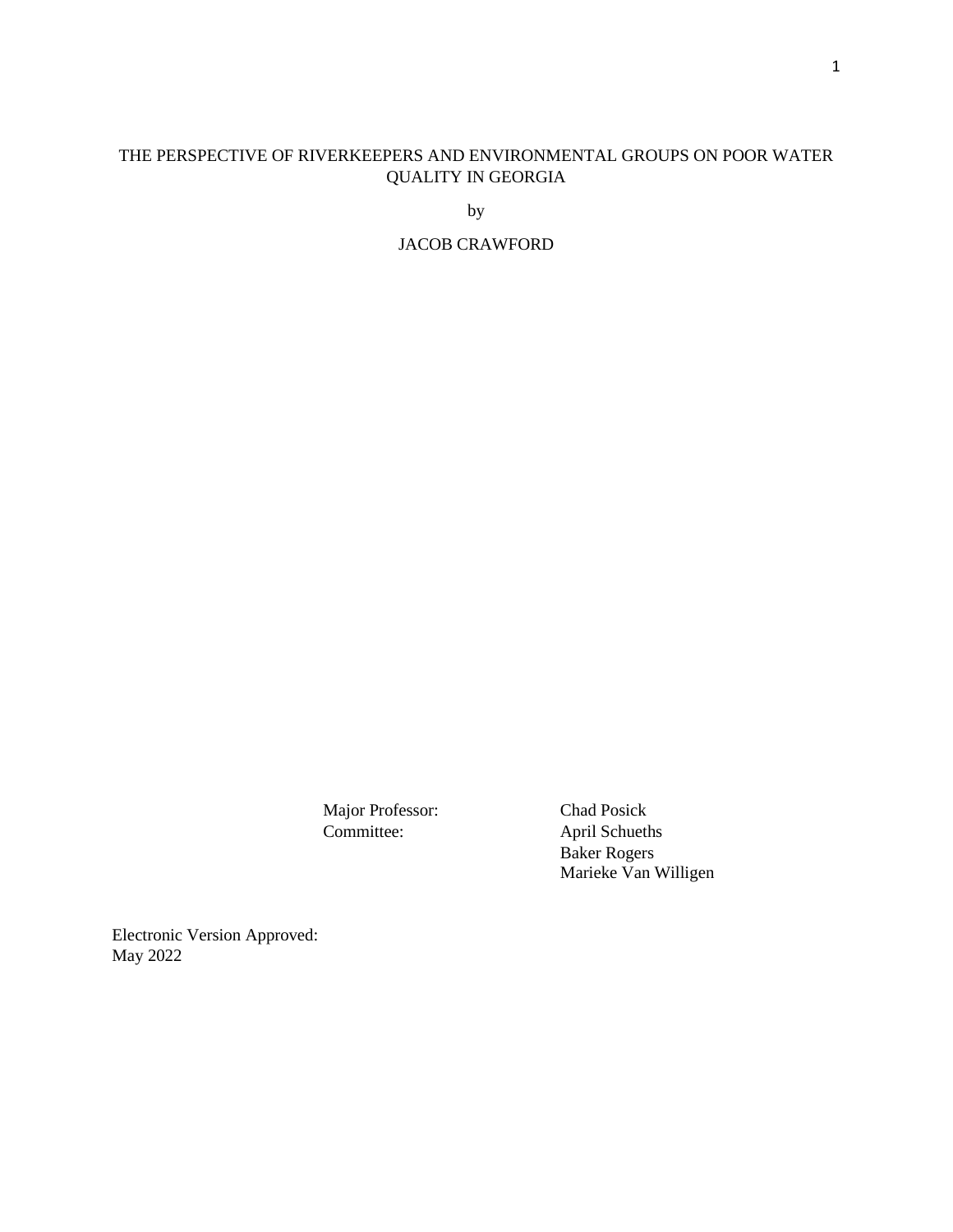# DEDICATION

*This study is wholeheartedly dedicated to my mom and loving family. Without your support and guidance, this journey would not have been possible.*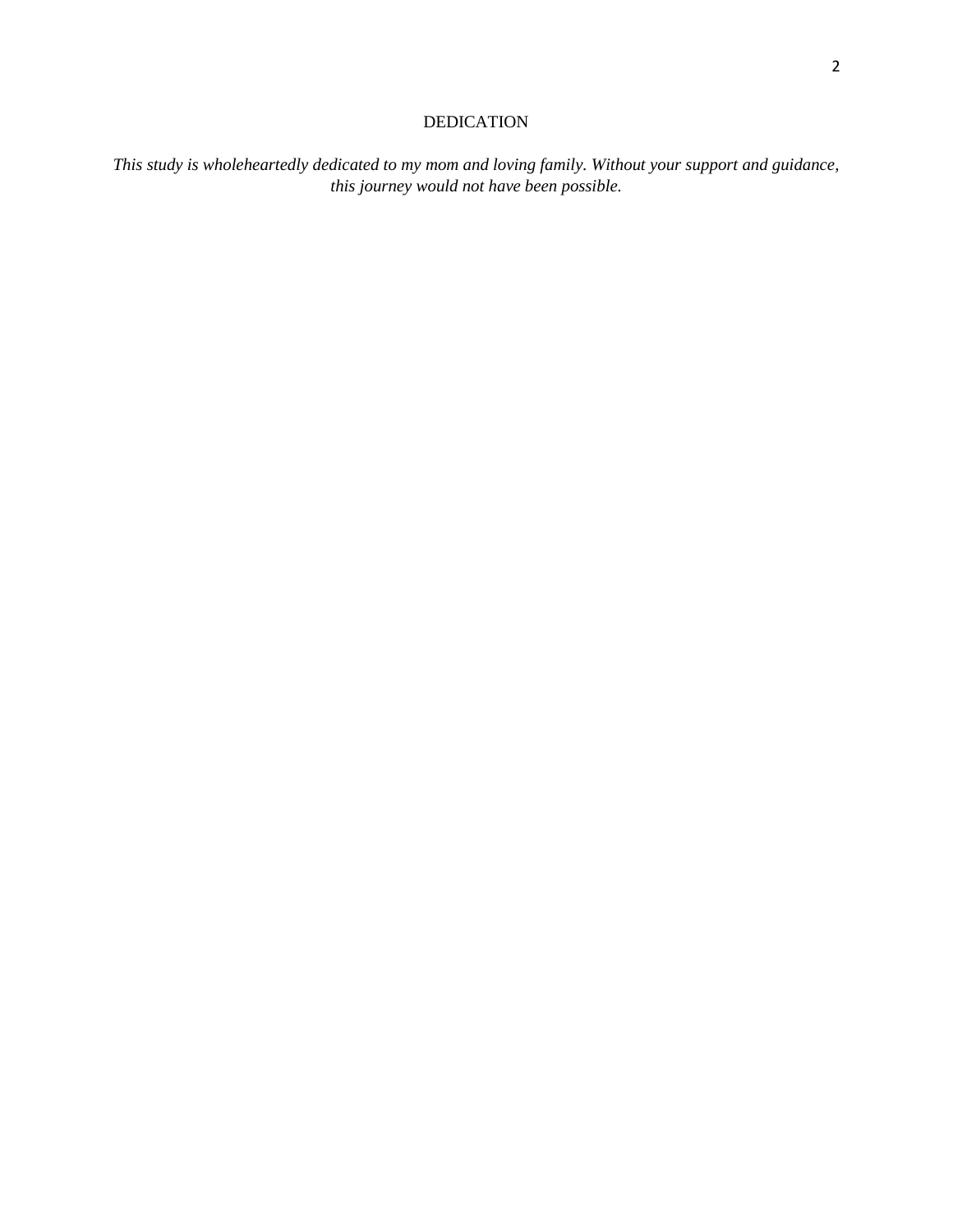#### ACKNOWLEDGMENTS

 To Dr. Posick, your guidance and willingness to help me through this challenging process is something that I will never forget. You let me get out of my comfort zone, answered all of my questions during the long and strenuous process, and had an open mind to all of my suggestions.

 To the rest of my committee, Dr. Rogers, Dr. Van Willigen, and Dr. Schueths, your contributions not only to the thesis process but to my education in both my undergraduate and graduate degrees is something I am forever grateful for. The experiences you all have provided both in and out of the classroom have helped sculpt me into the person I am today.

 To all of my friends, classmates, and everyone else that has helped me along the way, thank you for being the support system that I needed. You all know who you are, and I thank you from the bottom of my heart.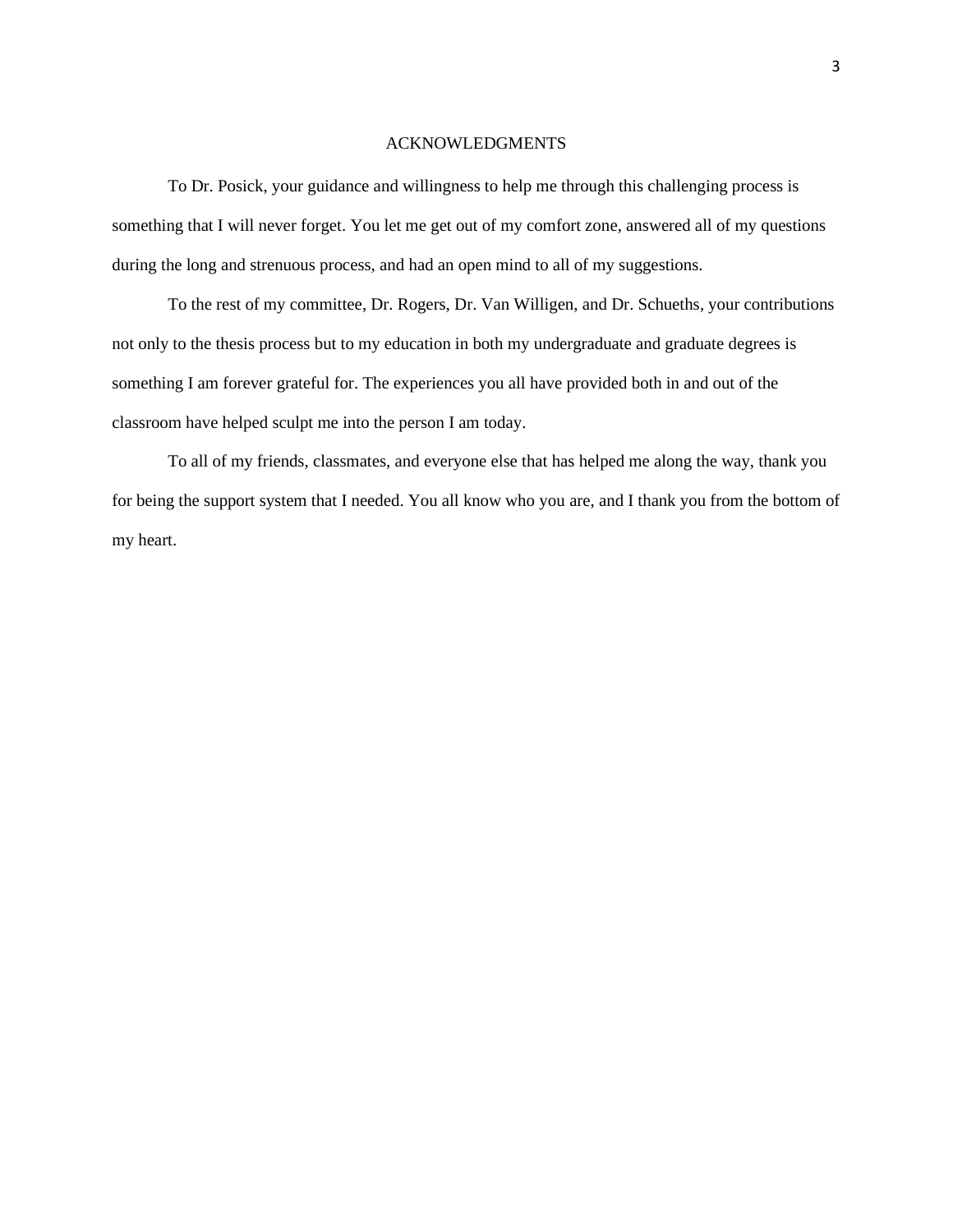# TABLE OF CONTENTS

| ×<br>٩<br>۰,<br>I<br>×<br>۰. |
|------------------------------|
|------------------------------|

| <b>CHAPTER</b> |  |
|----------------|--|
|                |  |
|                |  |
|                |  |
|                |  |
|                |  |
|                |  |
|                |  |
|                |  |
|                |  |
|                |  |
|                |  |
|                |  |
|                |  |
|                |  |
|                |  |
|                |  |
|                |  |
|                |  |
|                |  |
|                |  |
|                |  |
|                |  |
|                |  |
|                |  |
|                |  |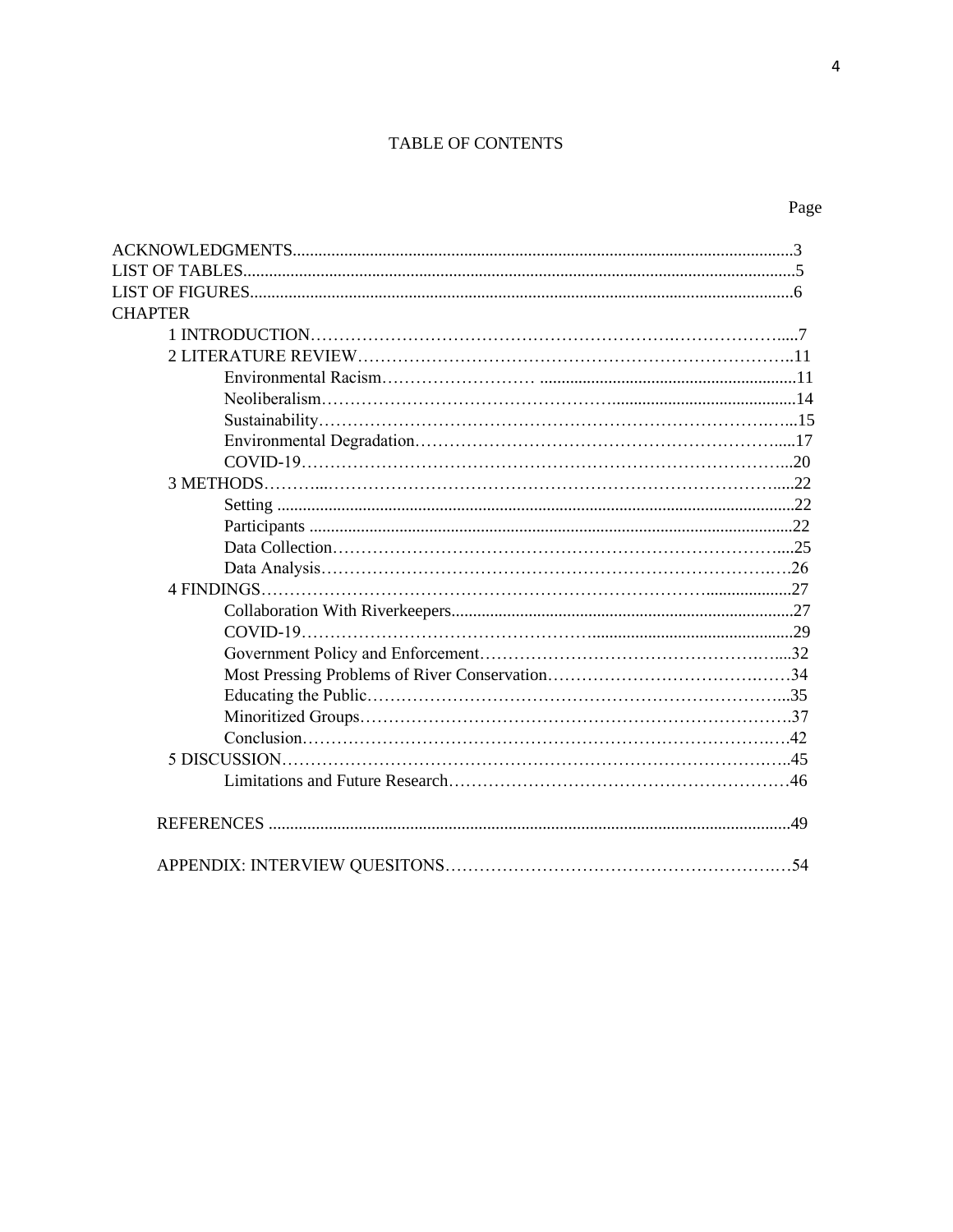# LIST OF TABLES

Page **Page**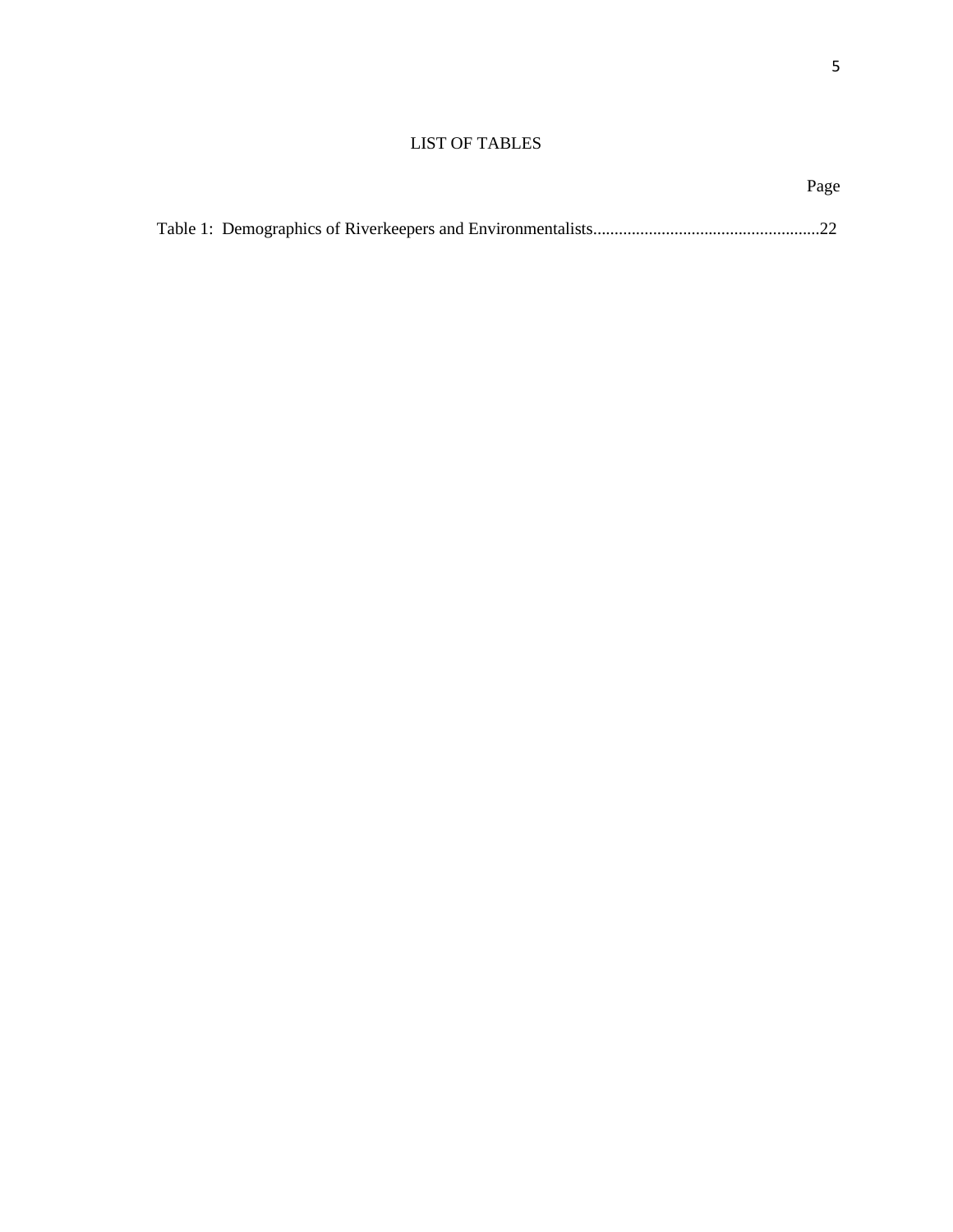# LIST OF FIGURES

# Page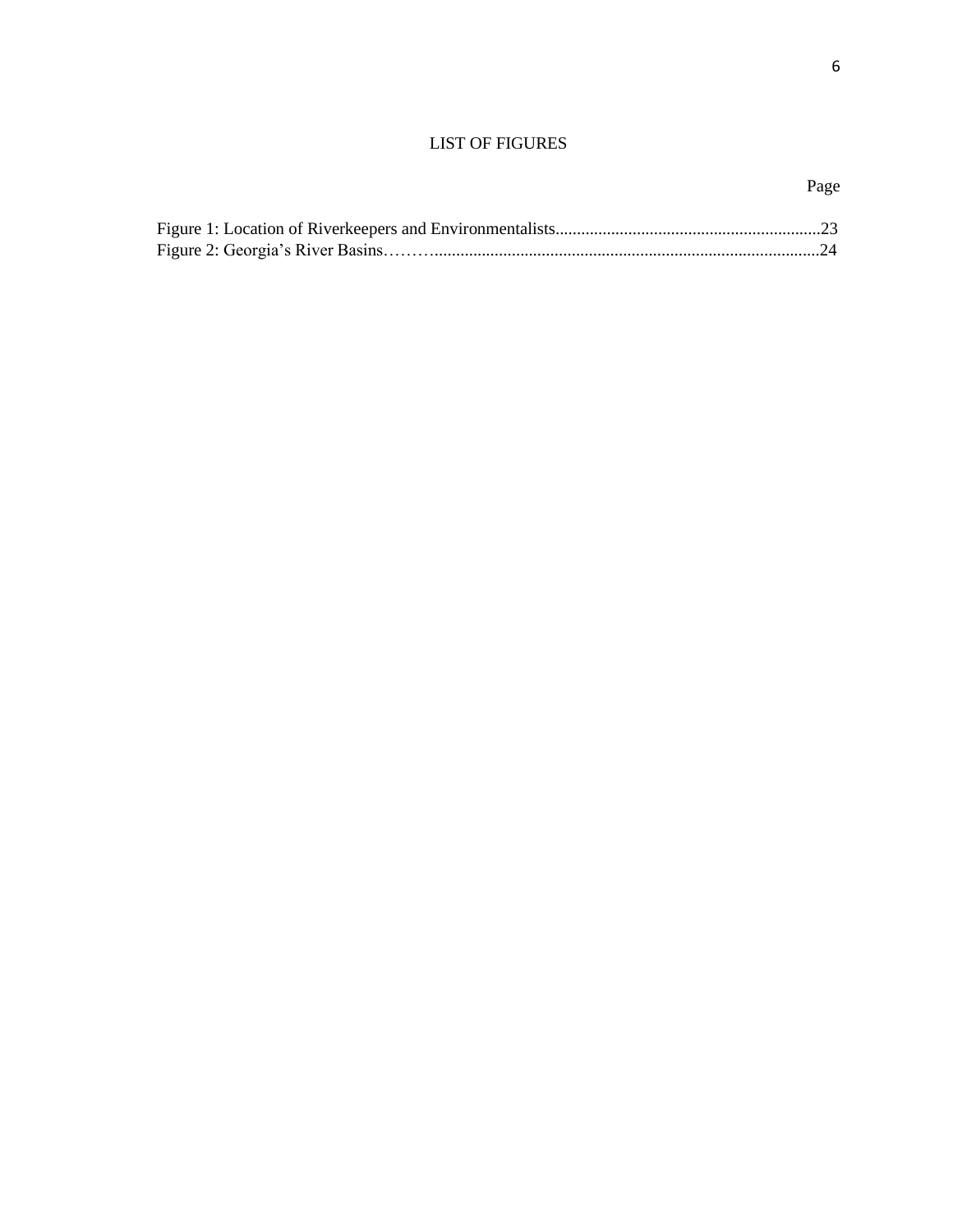#### CHAPTER 1

# **INTRODUCTION**

Conservation work, especially in terms of water quality, often excludes the use of the social sciences. Social sciences, specifically sociology, need to be included in conversations about water conservation. For instance, Bennett et al. (2017:57) point to the critical importance of social sciences being included in discussions of conservation issues because of the complex social dimensions of conservation. Due to the fact that someone's socioeconomic status, race, and other factors have tangible influences on if they have issues when it comes to water quality, social sciences can and should inform efforts to improve water quality. Natural sciences alone may be able to see what is occurring along a river or what is in the water a person is drinking. However, it can be challenging to see who is being impacted by poor water quality or to promote potential solutions to help without social science methods. Kareiva and Marviera (2012:963) describe a more integrative approach in which the centrality of humans is recognized in the conservation agenda.

To incorporate social sciences in the conversation of water conservation means identifying who is being impacted by poor water quality. Typically, poor water quality tends to arise in communities that face economic hardships. Hahn, Kerstein, and Falk (2017:10) emphasize this by including factors such as geography, gender gaps, economic segregation, and lack of economic mobility in their analysis. This can be emphasized even further when these communities of color lack the resources to defend themselves from corporate greed.

One type of group attempting to answer these questions is riverkeeper organizations. A riverkeeper organization is a nonprofit organization that has the job of advocating for the communities in a watershed, addressing various environmentally related issues, such as degradation events committed by corporations, and educating the public on the current status of their specific watershed. A watershed "is an area of land that channels rainfall and snowmelt into creeks, streams, and rivers, and eventually to outflow points such as reservoirs, bays, and the ocean" (NOAA 2017). The original riverkeepers were fishermen along the polluted and neglected Hudson River in New York in the 1960s. The river pollution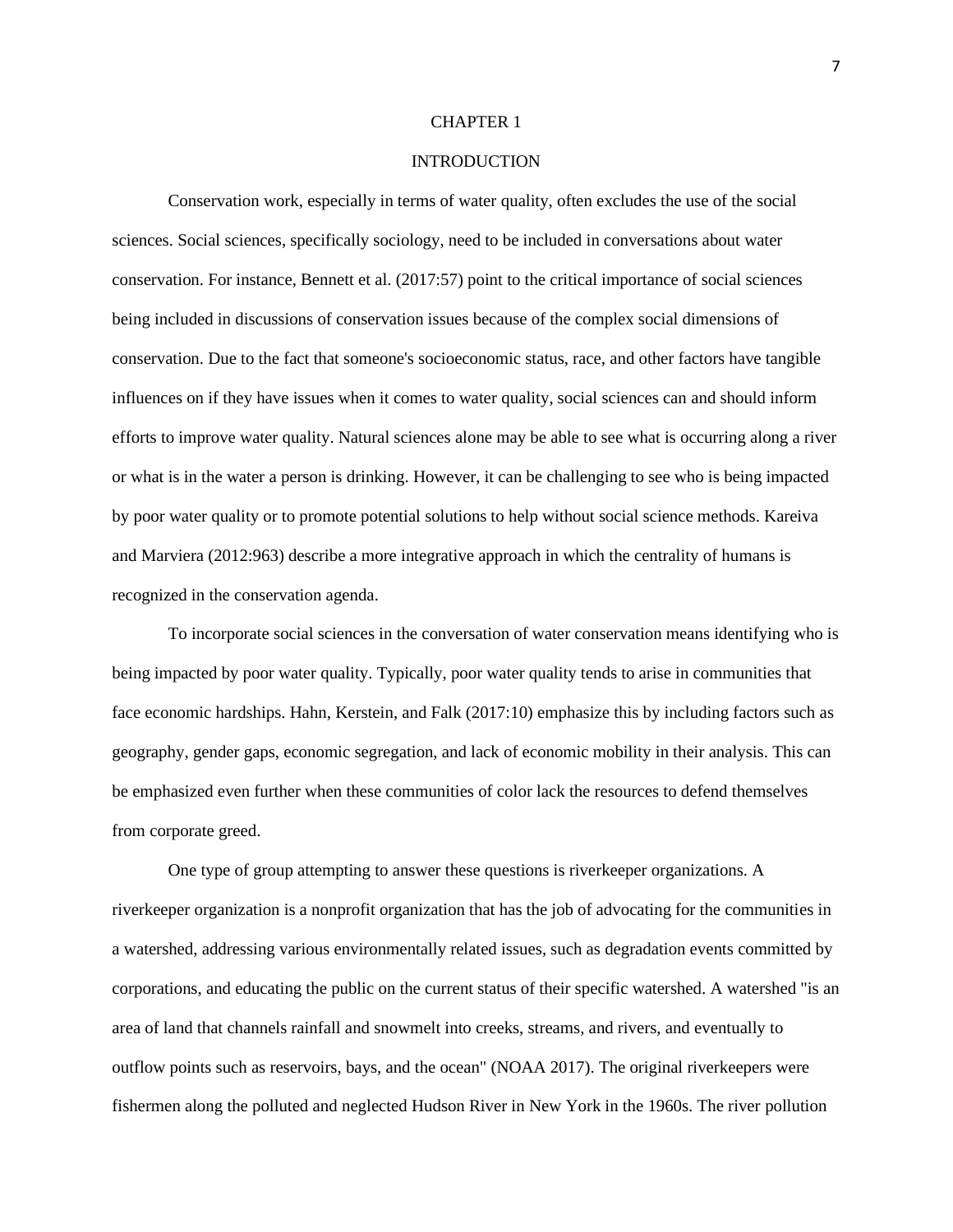was described as "run-down factories choking it with hazardous waste, poisoning fish, threatening drinking water supplies, and ruining world-class havens for boating and swimming" (Riverkeeper 2022). The fisherman banded together and created an association to combat the pollution. This same association is now known as Riverkeeper, which is one example of a riverkeeper organization around the world. These organizations have different names, such as waterkeepers, but generally, their missions of protecting watersheds and improving water quality for their communities are the same. Eventually, their work turned into policy, and a decade later, the Clean Water Act (CWA) was passed. The CWA is described as:

The basic structure for regulating discharges of pollutants into the waters of the United States and regulating quality standards for surface waters. The basis of the CWA was enacted in 1948 and was called the Federal Water Pollution Control Act, but the Act was significantly reorganized and expanded in 1972. Clean Water Act became the Act's common name with amendments in 1972 (EPA).

The research could be used to defend communities of color and educate those who might be making decisions regarding policy, both at the local and state level. A community of color is a community that shares a distinct racial identity, typically a minoritized population. It is important to note that providing information and resources to communities of color about the harmful impacts of poor water quality can be a catalyst for improvement. No one wants to have contaminated drinking water, stare at a river full of debris, or not be able to use the beautiful bodies of water around them. To prevent these instances from happening or correct what is already an issue, we must first understand what is going on through these critical groups. This research will approach the issue through the eyes of those who help keep our water clean and usable, the environmental groups and riverkeepers in the state of Georgia.

The problems that this research will address are the situations that riverkeepers and environmental groups face. This includes what resources they need to improve their advocacy ability to improve water quality in their watershed, what communities in Georgia are facing poor water quality, what disconnects occur between the groups and government agencies, such as The Environmental Protection Agency (EPA) and The Environmental Protection Division of Georgia (EPD), and how COVID-19 has challenged the groups. The rivers must remain clean and usable for those who live in each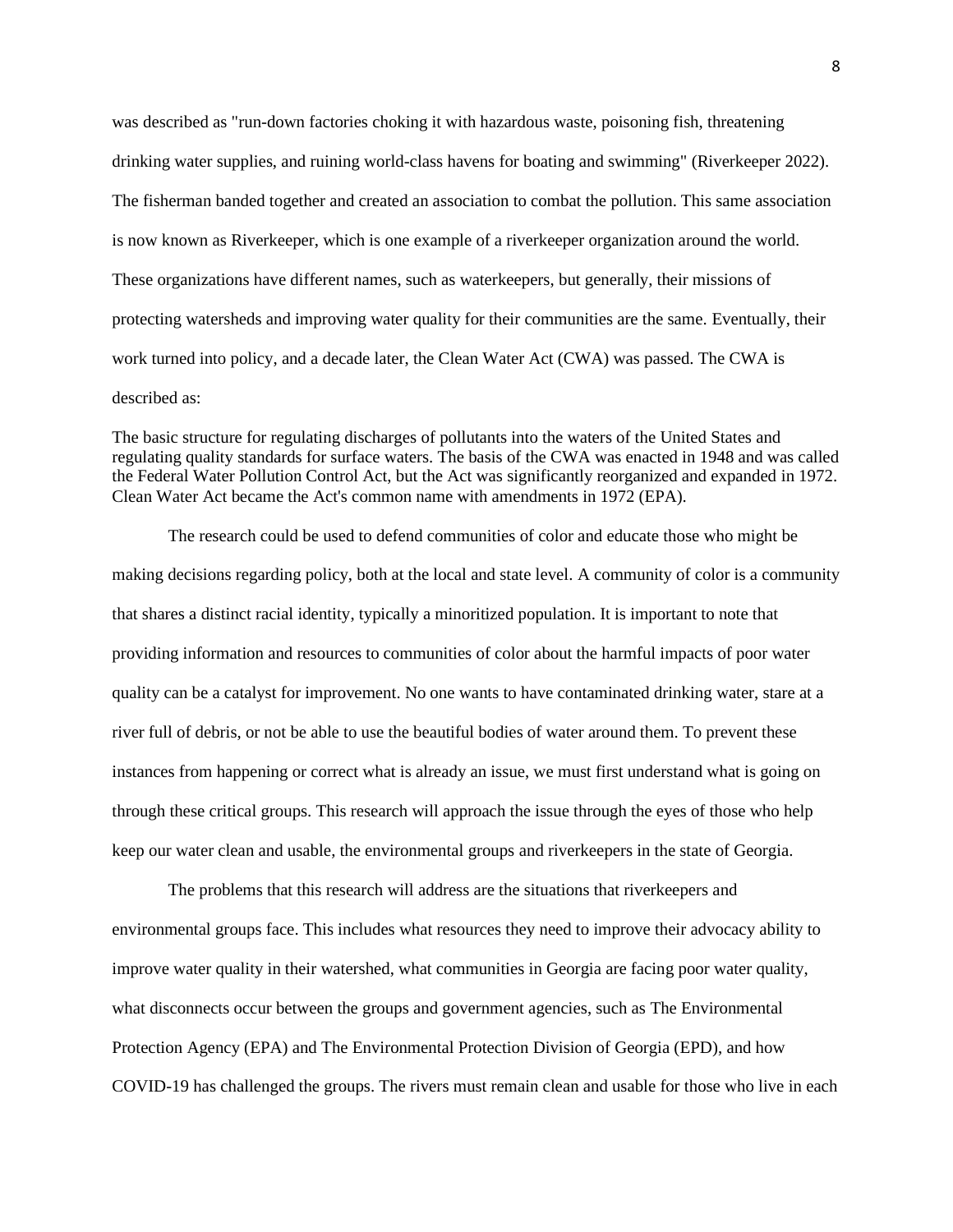respective watershed. The riverkeepers and environmental groups are usually third parties defending their respected areas and often have reporting services for community members. When a new issue arises in a watershed, someone in the community reports it. These reports can vary from illegal trash dumping to the beginning of a fish kill or other illegal activity.

These groups of people defending our watersheds know them better than anyone, yet they are often overlooked in research about water conservation. Prior research focused on this subject has government organizations, such as EPA or Georgia's EPD, as the main focus. If riverkeepers or environmental groups are mentioned at all, their work on sustainability and prevention of environmental degradation is not usually the focus. Instead, court cases are the discussion (Anderson 2021). Water conservation and environmental research usually focus on more significant issues, such as climate change (Latkin et al. 2021). Although that research is essential, there are more pressing issues at the local level, such as water quality and people falling victim to large-scale business. This overlook leads to research on policy-making through the eyes of the community, but the riverkeepers and environmental groups seem to be missed. The riverkeepers and environmental groups often advocate for these communities that are impacted by pollution and know how to make strives at improving river health and poor water quality. Making the issues known, specifically how they occur in Georgia, can be the first step in solving poor water quality.

The COVID-19 pandemic has amplified poor water quality problems. At the beginning of the pandemic many of the riverkeepers and environmental groups had to shut down due to safety concerns. Despite efforts from many of both the riverkeepers and environmental groups to continue combating environmental concerns, variants of COVID-19 still play a major concern across the world. This uncertainty has caused riverkeepers and environmental groups to adapt their business model to the pandemic and plan for the future.

The main goal and scope of this research is to provide information on poor water quality in Georgia and shed light on what is occurring through the eyes of riverkeepers and environmental groups. The environmental groups are primarily nonprofit and volunteer-based organizations with similar goals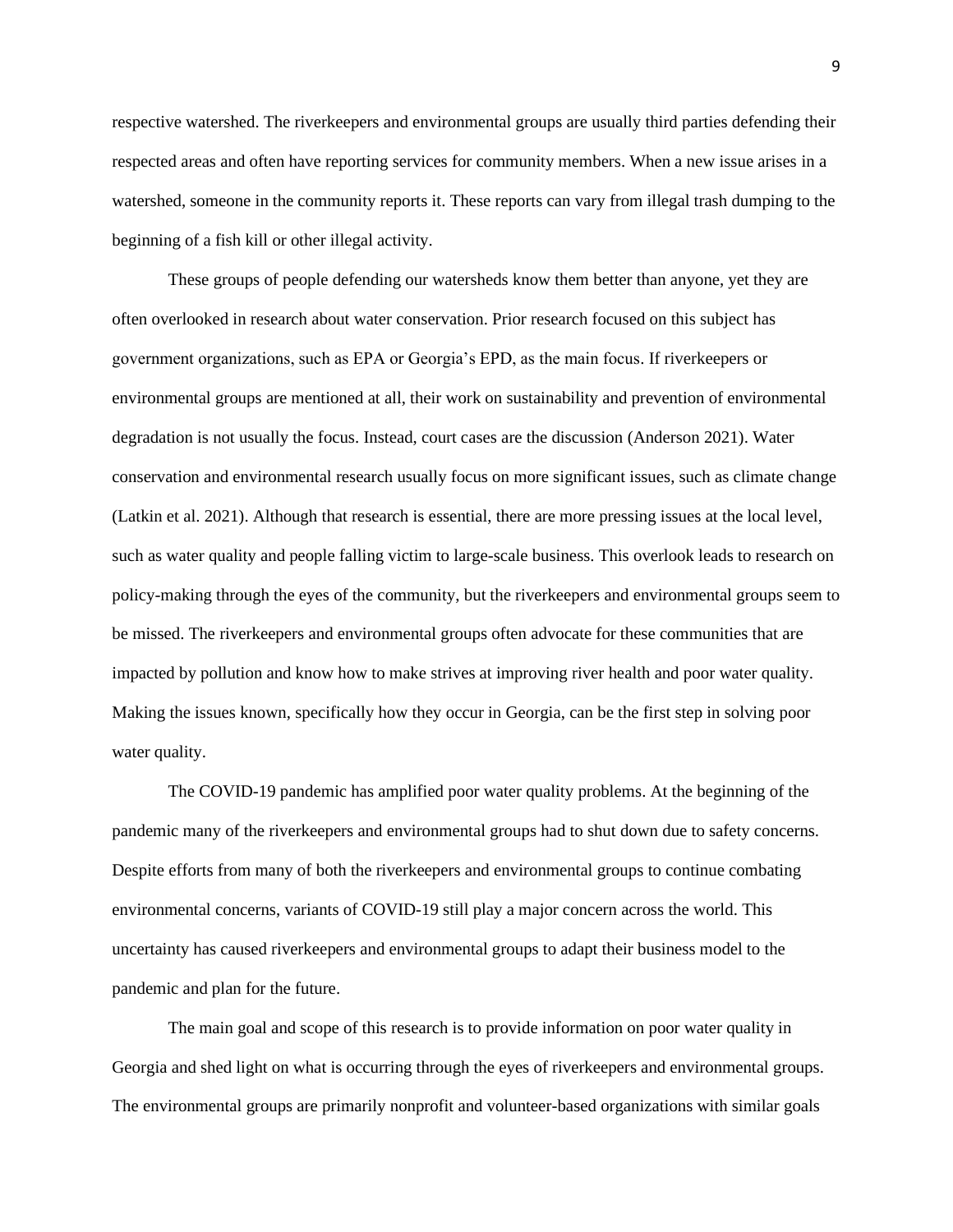and relations to riverkeepers. In this research, I hope to find the answers to the following questions: What do the riverkeepers and environmental groups of Georgia need to improve their advocacy abilities, specifically to help defend the communities they serve from poor water quality? What communities are being impacted by water quality issues in Georgia? Is there a disconnect between riverkeepers, environmental groups, and governmental agencies (EPA/EPD)? Finally, has COVID-19 challenged the riverkeepers and environmental groups? This research will provide a unique perspective on rivers and poor water quality in Georgia.

The state of Georgia was chosen for the project due to its unique diversity. According to the latest census data, Georgia's white population sits at 60.2%, Black sits at 32.6%, Asian sits at 4.4%, and Hispanic or Latino is at 9.9% as of July 1<sup>st</sup>, 2021 (United States Census Bureau). The diverse population that Georgia has allows for comparisons to be made between different riverkeepers and environmental groups that serve different populations. An organization that serves a community that is diverse in terms of race might have completely different experiences than one who serves a more homogenous population.

The riverkeepers and environmental groups attempt to defend our watersheds from individuals who have little regard for water quality. While doing so, it is important to remember that taking on large corporations takes money, and collaboration from a multitude of different organizations. The riverkeepers and environmental groups are nonprofit organizations that do not have unlimited funding. The groups use what little resources they have to attempt to keep their specific watersheds healthy and defend the communities they serve.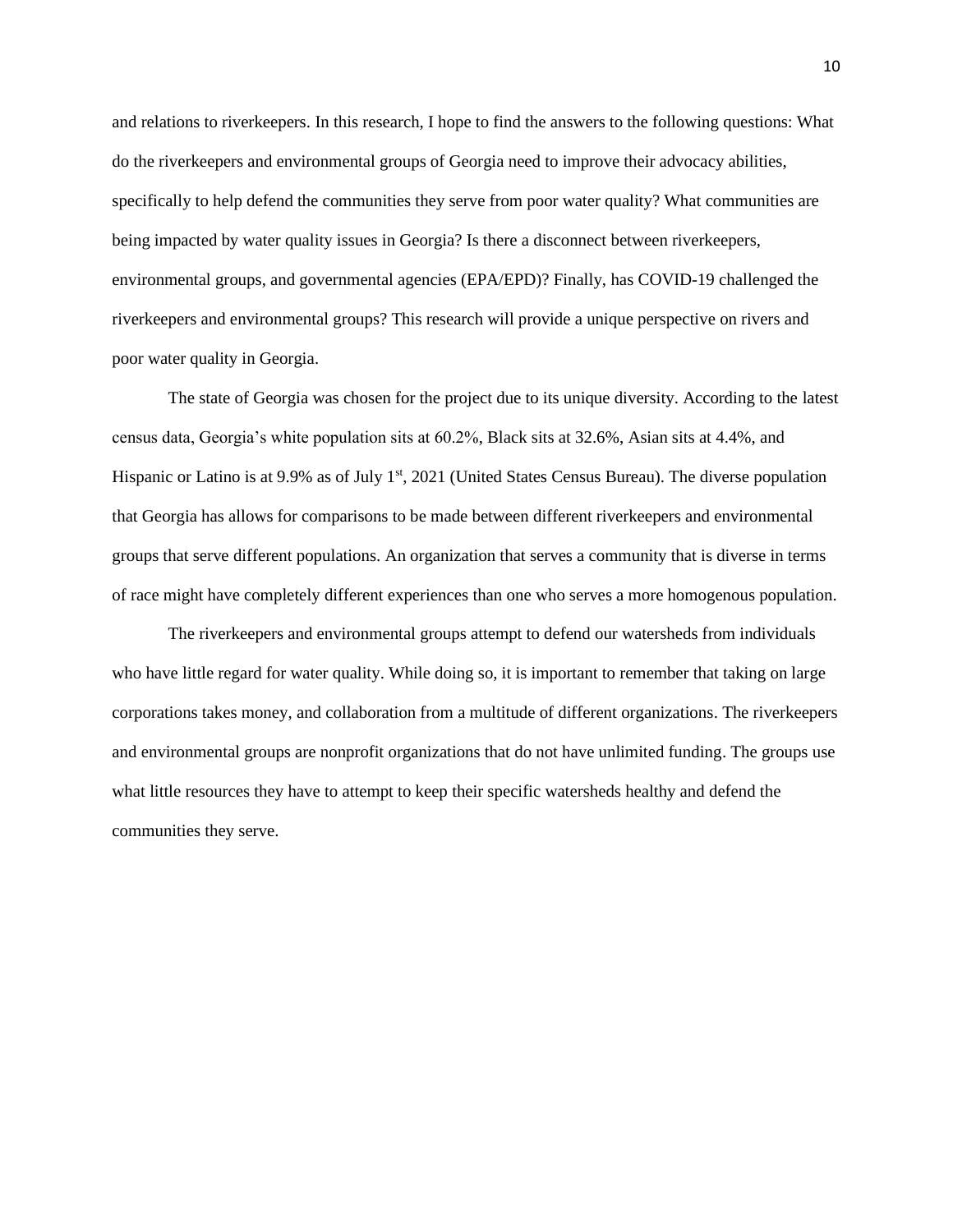#### CHAPTER 2

# LITERATURE REVIEW

In this chapter, I will discuss the vital research that has been conducted on the topics of environmental racism, neoliberalism, sustainability, and environmental degradation. I will define environmental racism and its relation to communities of color's demand for a political voice. This term, communities of color, is also how I will refer to communities with a prevalent minoritized population throughout the thesis. I will also discuss the ideology of neoliberalism and its actors. This will relate to how neoliberalism has allowed environmental degradation to occur. I will discuss sustainability and how current environmental practices are not sustainable for the future. I will then discuss environmental degradation and how neoliberal agendas and environmental racism influenced the situations at the national and local levels. Finally, I will give an overview of the COVID-19 pandemic.

# **Environmental Racism**

Environmental racism is "any policy, practice, or directive that differentially affects or disadvantages (whether intended or unintended) individuals, groups, or communities based on race or color" (Bullard 1993:1037). This has resulted "in minoritized and low-income communities facing disproportionate environmental harms and limited environmental benefits" (Taylor 2014:2). As sociologists, we know that race can be a determining factor in many social issues, and environmental racism is no exception. The research on environmental racism shows that communities of color often fall victim to poor water quality disproportionately because a lack of political power, economic mobility, and poverty (Pace et al. 2022).

Bullard (1993:1039) describes, "All levels of government have done a poor job protecting people of color from the ravages of pollution and industrial encroachment. It has thus been an uphill battle convincing white judges, juries, government officials, and policymakers that racism exists in environmental protection, enforcement, and policy formulation." Bullard explains the picture that communities of color are carrying the burden of the negative consequences of industry and pollution. This is at the expense of communities of color because all levels of government, federal, state, and local, have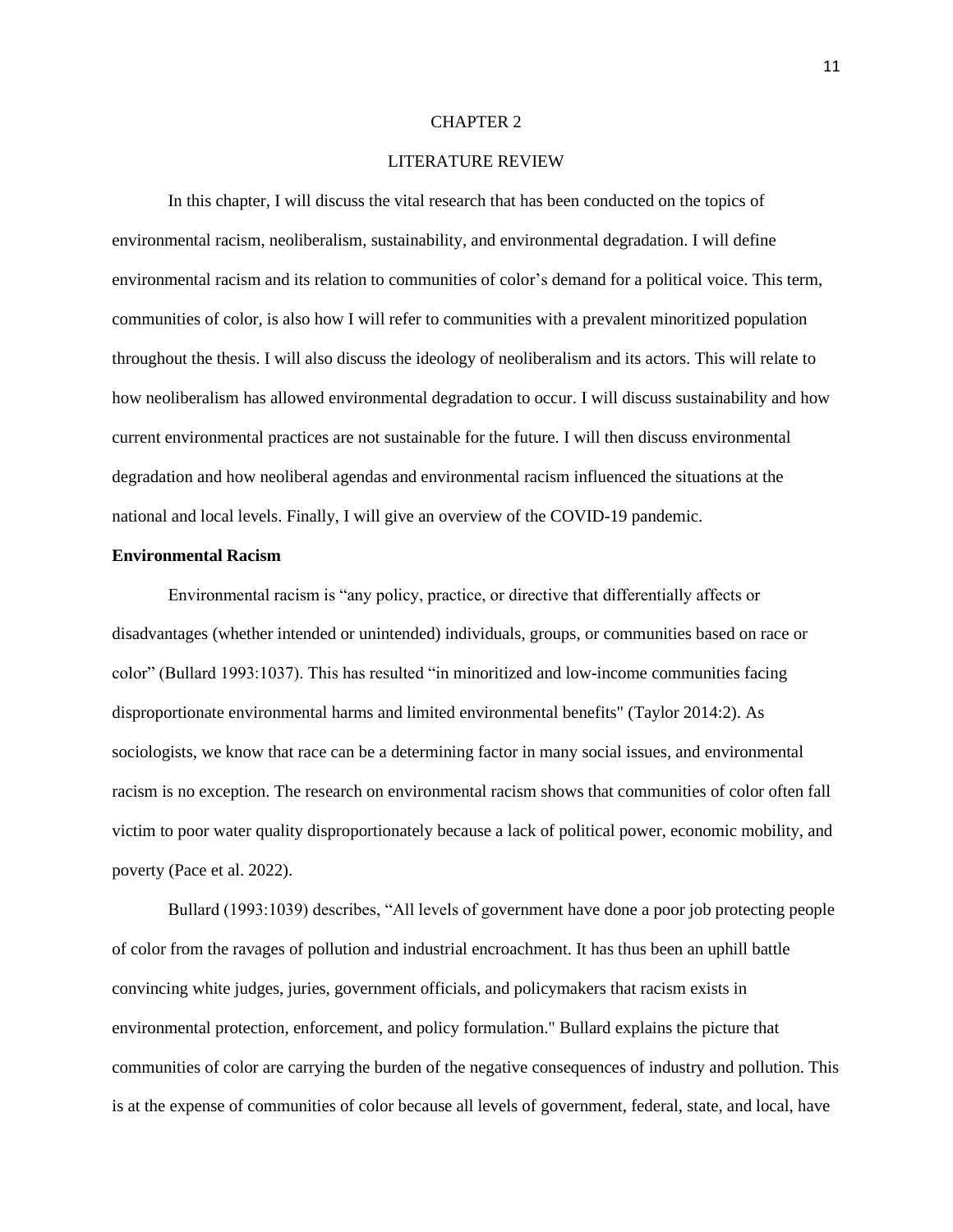directly allowed this to happen. An uphill battle exists between these communities, those that defend them, such as riverkeepers, environmentalists, the organizations creating the harmful impacts, and different levels of government.

As this uphill battle between low-income communities of color and government started, the environmental justice movement was born. Romero and Margolis (2005:148) describe this movement as "a political response to the deterioration of the conditions of everyday life as our society reinforces existing social, particularly racial, inequalities." As this push for environmental justice started, the research followed. The United States General Accounting Office conducted a study responding to civil rights and environmental activists to examine disparities in toxic facilities in the southern United States. The United States General Accounting Office (1983:3) found that "Blacks make up the majority of the population in three of the four communities where landfills are located. At least 26 percent of the population in all four communities have income below the poverty level, and most of this population is Black."

Mohai (2018) discusses that the mean income levels, mean housing values, and other characteristics of the communities were considered in a multivariate statistical analysis. The racial composition of the communities was found to be the best predictor of which communities contained commercial hazardous waste facilities and which did not. Mohai (2018) also discusses another example of environmental racism impacting a groundbreaking study conducted in 1990. This study was one of the first examples of environmental justice for Blacks, as the survey brought the public's attention to the forefront of the media. The survey made comparisons in two ways; first by comparing Blacks and whites by socioeconomic categories and second by race (Mohai 1990:754). The survey looked at how environmental activism differs between Blacks and whites. The data showed no differences in the level of concern for the environment but rather pointed out that environmental activism was instead limited by socio-demographic factors, such as education, income, occupational status, and knowledge of government.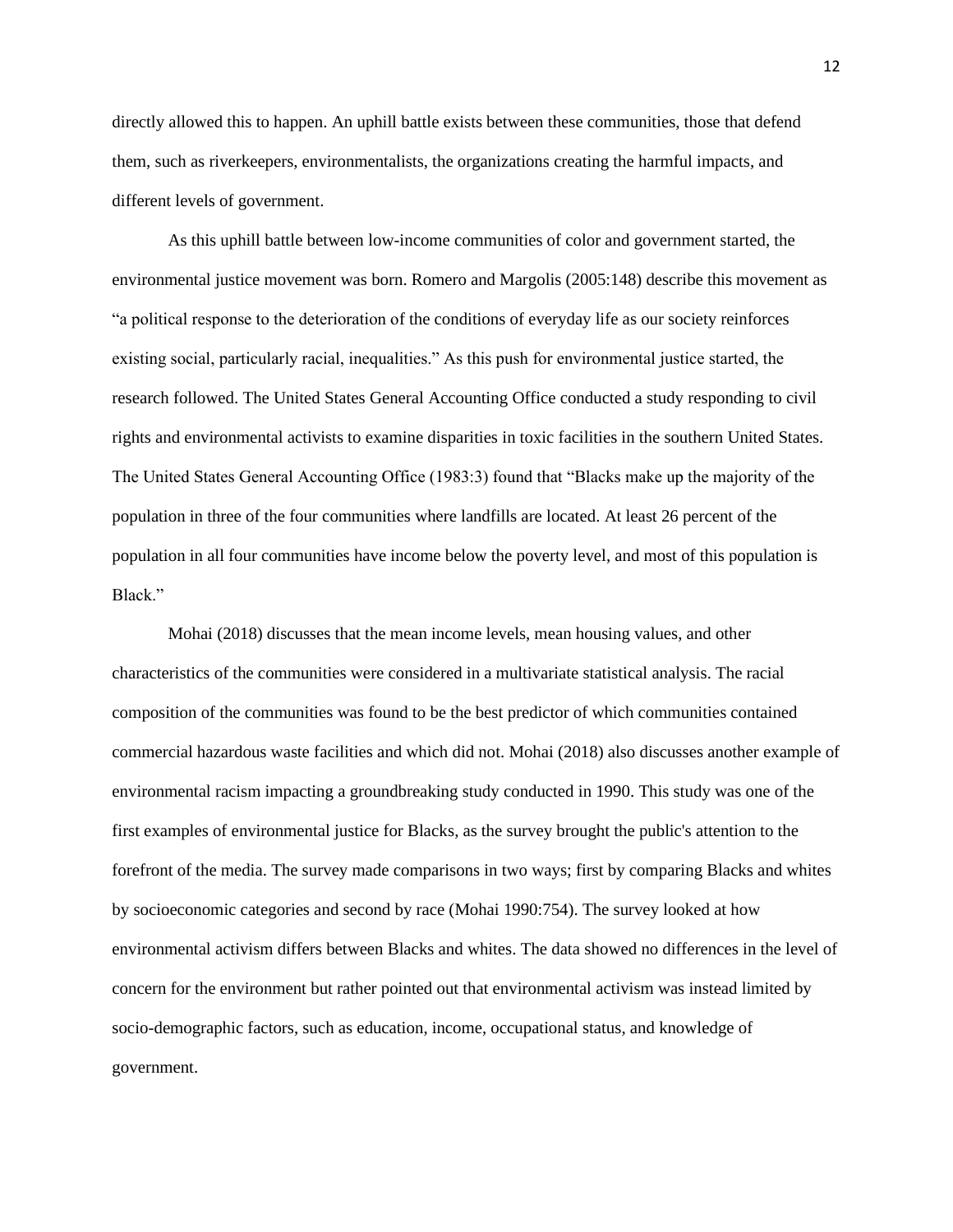Other studies followed, and the understanding came to be that these communities of color needed grassroots involvement to raise their political voice, which the riverkeepers and environmental groups attempt to do. Grassroots organizations often start from nothing and have goals that often involve promoting change in a particular community. These communities of color need this, and since they demand a political voice, this is how it begins. Godsil (1991:426) stated, "To keep politicians from lobbying agencies to prevent equitable siting, a vocal grassroots effort is needed to raise the political capital of minorities. Minoritized communities are beginning to demand political accountability on issues of environmental risks."

Environmental racism can be seen in other types of pollution as well. Washington (2020) recently published, *A Terrible Thing to Waste: Environmental Racism and Its Assault on the American Mind*, and it describes environmental racism to perfection. Washington (2020:123) cites information on how African Americans disproportionately live in areas within half a mile of an oil well, gas well, or oil processing plant. Washington also notes other forms of pollution that one might not necessarily think about. For instance, Washington (2020:122) looks at New York City and how trash collection is completed routinely in white neighborhoods, and there are harsh fines and signage to eliminate noise and pet pollution. When comparing these to nonwhite neighborhoods, Washington (2020:122) notes that the situation is the opposite; trash collection is not routine, and any fines that could be enforced are not.

Dumping is another issue that Washington discusses in her book, and one example discussed is in Fort Myers, Florida. A historically Black community, called Dunbar, was victim to the dumping of arsenic-filled sludge in the heart of their community. This created an issue where children would often play in and even drink tainted water. The EPA ran testing on the dumping site and found that "the toxic sludge dump exceeded the EPA safety levels by five times" (Washington 2020:143). If we look back at Bullard's definition of environmental racism, this is just one example of low-income communities being disproportionately affected by these issues. The issues discussed can all play roles in river conservation and water quality. If there is dumping occurring along or in a river, the riverkeeper or environmental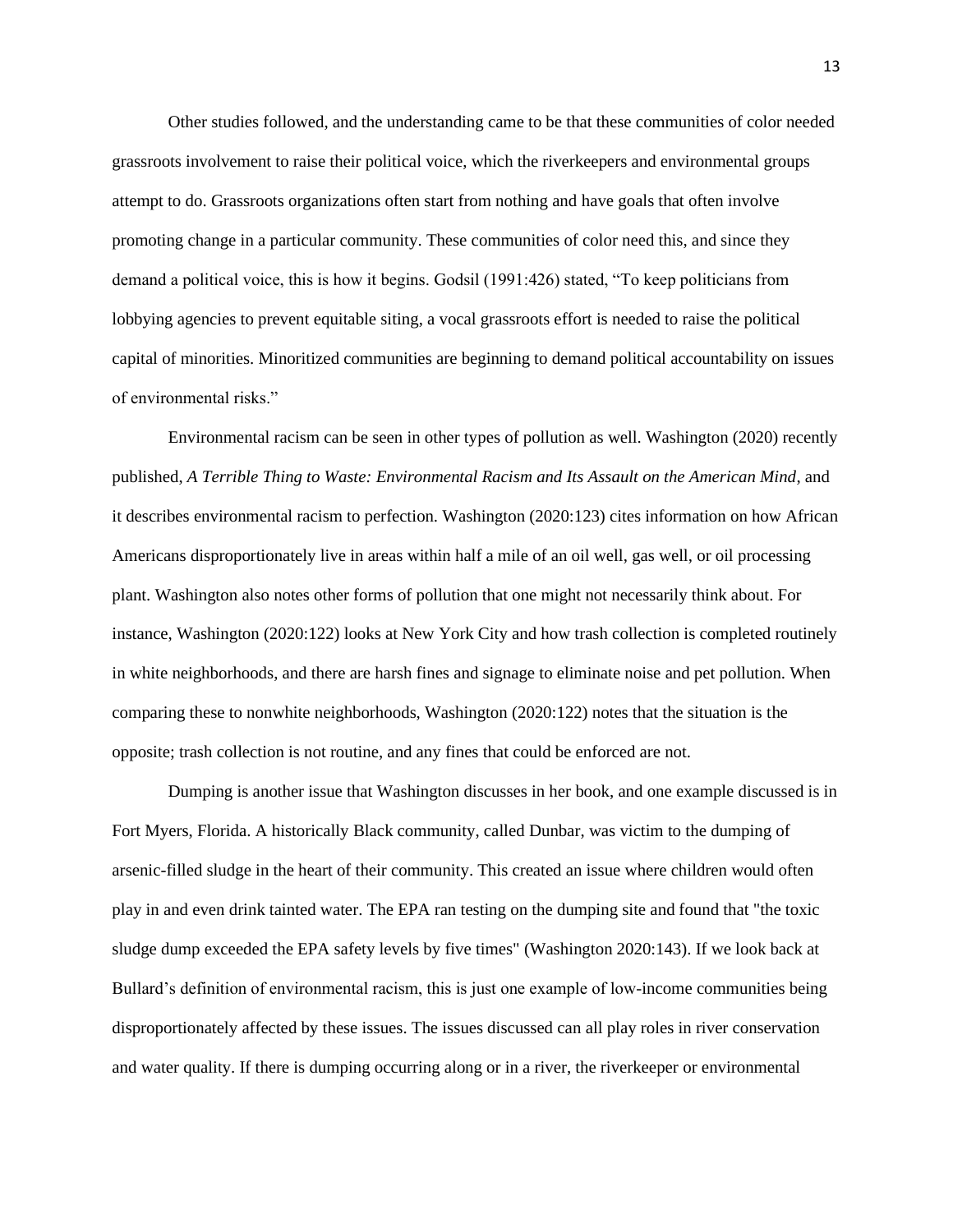group will want to know about it. This process of targeting these communities with a lack of political power are generally impoverished and is the direct result of the withdrawal of government.

#### **Neoliberalism**

Since the push of neoliberalism in the 1970s, the state has created a system of deregulation, privatization, and the withdrawal of government (Harvey 2005). Most notably, US President Ronald Reagan and British Prime Minister Margaret Thatcher pushed campaigns on deregulating government for the first time on public platforms (Steger and Roy 2010). Deregulation is the removal and withdrawal of government activity in the market. Politicians that argue for deregulation as a tactic for economic growth see regulation as overbearing and a hindrance to economic opportunity (Kenton 2022). Deregulation then allows for extreme levels of privatization, which is the private function of the business. In *The Value of Everything: Making and Taking in The Global Economy*, Mazzucato (2018) discusses how deregulation allows for increased levels of austerity. Mazzucato (2018:232) describes austerity as "the logical conclusion that government should be curbed, stripped back: perhaps by budget cuts, privatization of public assets, or outsourcing." This thought is based on fear of the government spending money ineffectively. This ideology of privatization and withdrawal of government promoted by the Reagan administration and Prime Minister Thatcher only allowed those living within the country to suffer due to their socioeconomic positions in society.

A government engaged in neoliberalism goes to create markets, even where one could argue it should not. Privatization in healthcare, land, and even drinking water have all been created with the goal of profit. Branning and Vater (2016) describe the health system in the United States as the only profitmotivated and privately insured healthcare system in the world. Perhaps it is no coincidence that this country also has the most expensive healthcare of any nation (Turner 2007). The goal of neoliberalists is not to protect the people living on the land but rather to privatize the free-market system that it has created.

The issues of environmental racism discussed in the previous section are one example of the impacts of a neoliberal agenda. Going back to the fear of government, Mazzucato disagrees that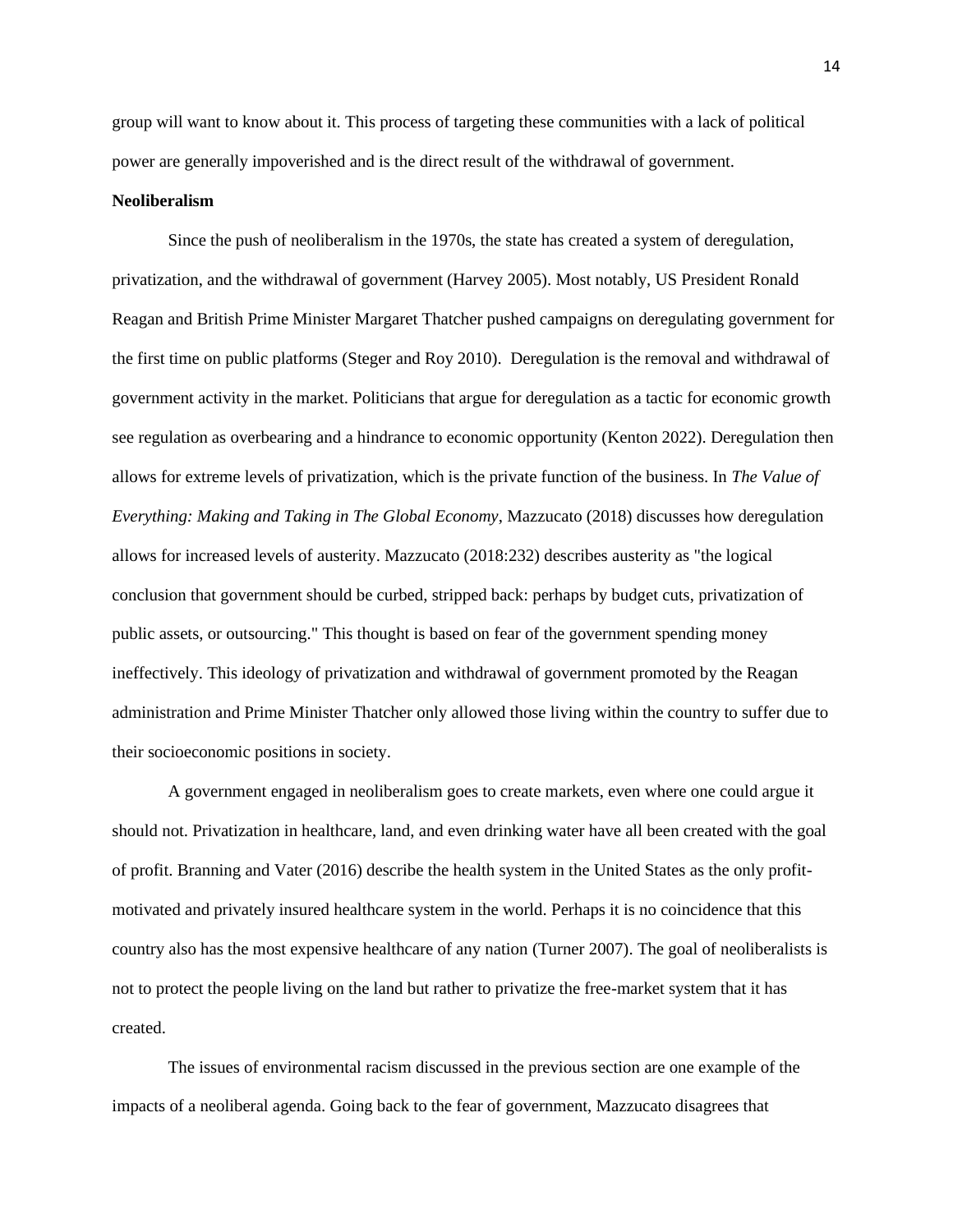government spending is wasteful and relies on the Keynesian approach. Mazzucato (2018:248) states, "Every pound that the government spent would be multiplied because the demand it created would lead to several rounds of additional spending." This additional demand and spending are known as the multiplier effect. Also described by Mazzucato (2018:248), this is "the effect that an increase in expenditure has on total production." This multiplier effect disagrees with the neoliberal point of view, as government spending could positively impact nonprofits, such as the riverkeepers or environmental groups, to help keep our environment clean.

Even recently, presidential administrations are curbing regulations in the environmental sector. The Trump Administration undermined governmental agencies, blocked information to justify regulation, and deconstructed environmental regulation to promote the goals of neoliberalism (Perls 2021). The goals of neoliberalism are to liberate individual entrepreneurial freedoms within an institutional framework through solid privacy rights and a free market (Harvey 2005). When this occurs, the victims are those who are impoverished. Neoliberalism also uses the word freedom to justify its agenda and do almost anything. Harvey (2005:39) describes, "Freedom resonates so widely within the common-sense understanding of Americans that it becomes a button that elites can press to open the door to the masses to justify almost anything." Whether this is environmental deregulation or other action, using this freedom button is a fallacy and is misconstruing. This freedom is just an excuse to promote the neoliberal agenda.

## **Sustainability**

Sustainability in its broadest sense is "the development that meets the needs of the present generation without compromising the ability of future generations to meet their own needs" (Kotob 2011:1). In Diamond's (2011) book, *Collapse: How Societies Choose to Fail or Succeed*, Diamond, critiques the chemical industry and many others due to their impacts on the planet. Diamond (2011:491) discussed this as:

The chemical industry and many other industries manufacture or release chemicals into the air, soil, oceans, and lakes, some of them 'unnatural' and synthesized only by humans, others present naturally in tiny concentrations (e.g., mercury) or else synthesized by living things but synthesized and released by humans in quantities much larger than natural ones. The chemicals that change hormone levels and are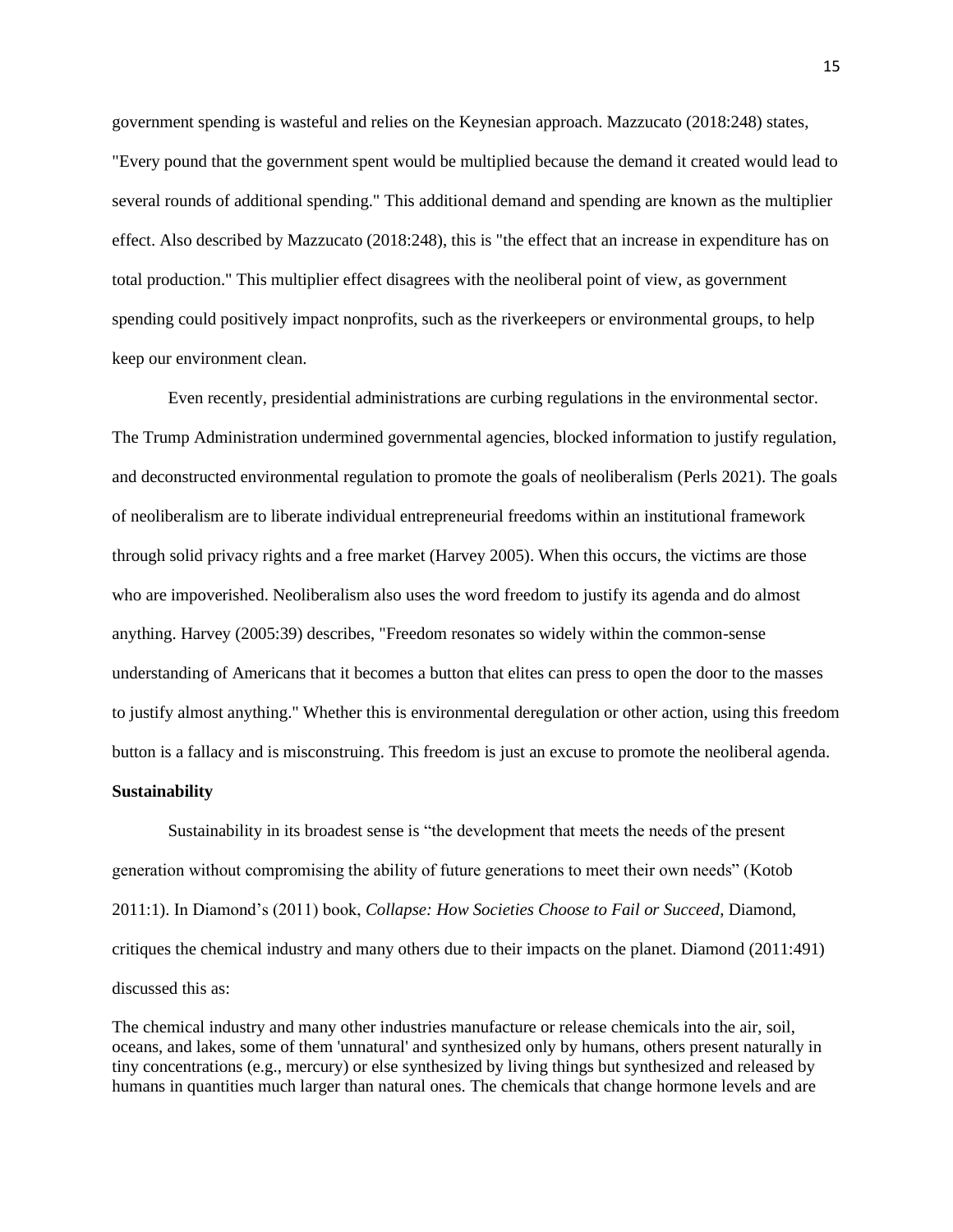synthesized by our population, especially those that are more sensitive to them, such as pregnant women and children, create unsustainable environments for our future.

These chemicals, such as lead, can have long-lasting effects on someone's health. Landrigan and Goldman (2011) discuss four reasons that make children far more sensitive to toxic materials. First, children eat more calories per pound of body weight, second, children lack metabolic processes to break down and remove toxic materials from the body, third, early developmental processes get disrupted by toxic materials, and finally, children are alive longer than adults and have more time to develop chronic diseases (Landrigan and Goldman 2011). Beyond the cost to a population's health, the monetary cost of these activities is extreme.

Industries dumping toxic chemicals into environments and the excessive emission of carbon into our atmosphere is leading to the acceleration of climate change. Climate change is a long-term change in the average weather patterns that have come to define Earth's local, regional, and global climates (NASA). This change in climate is especially a problem in the Southeastern United States due to its unique and vulnerable geography. The Southeastern United States is located close to the Atlantic Ocean and the Gulf of Mexico. Many will be faced with rising sea levels, hurricanes, and heatwaves. Gutierrez and LePrevost (2016) state that "populations living along the Atlantic and Gulf coasts will be affected by rising sea-levels and subsequent land loss, and many inhabitants of the Southeast will experience increasing temperatures and more frequent, intense, and sustained extreme heat events."

With climate change being a polarizing topic on the political spectrum, there have to be movements within our political system to create policy regarding sustainability. The Environmental Defense Fund (EDF), one of the largest pro-environment groups globally, calculated the social cost of these impacts is growing. EDF (2021) described the costs as they "can cost businesses, families, governments and taxpayers hundreds of billions of dollars through rising health care costs, destruction of property, increased food prices, and more." Kettering (2021) focuses on how to create a strategic plan to address the effects of climate change on human health. The first change is to create a "progressive, comprehensive national climate change action plan by passing key legislation that will support the health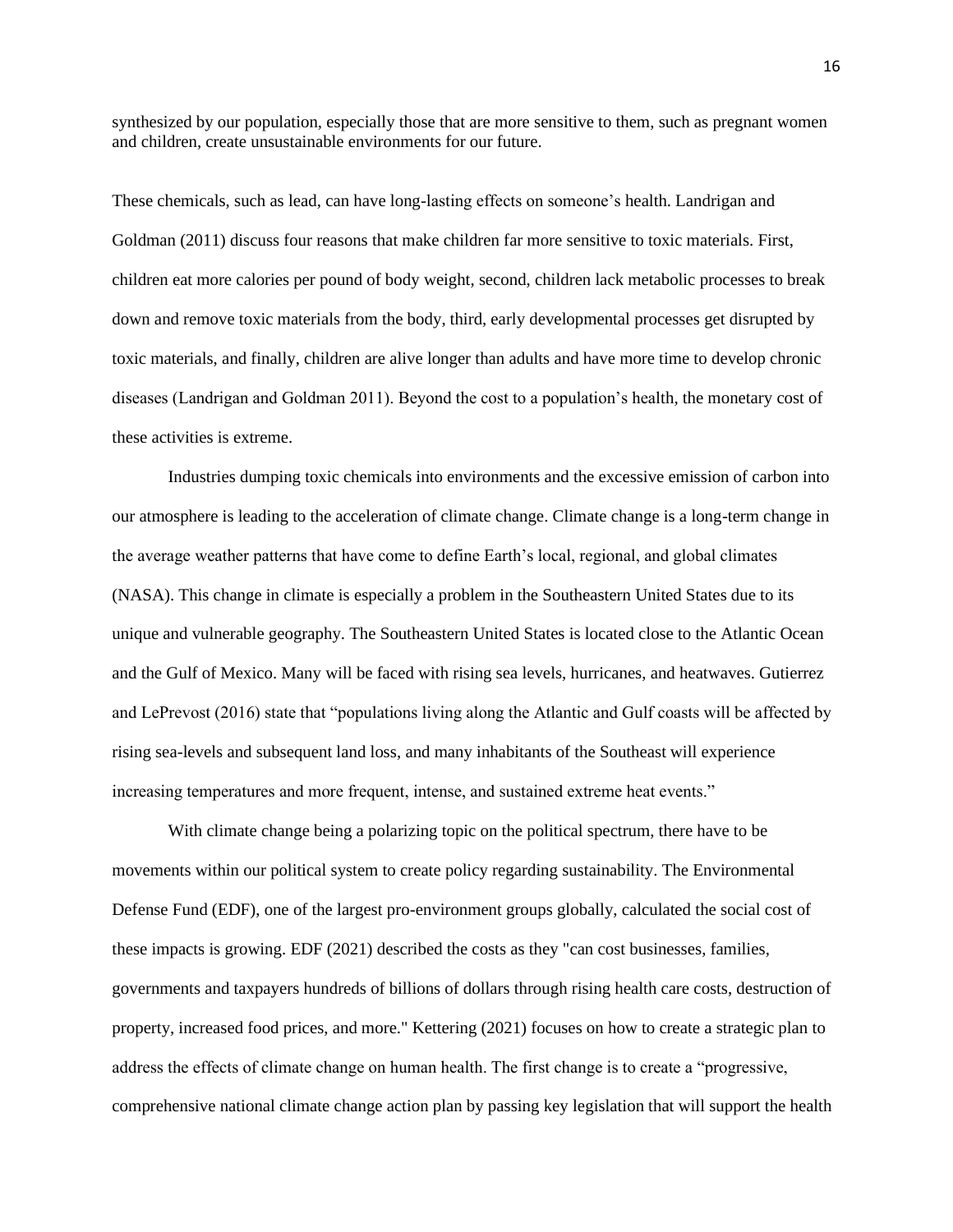sector" (Kettering 2021:42). Second, Kettering (2021:42) states how "heat, one of the most important climate factors, affects more vulnerable populations and communities." Finally, Kettering (2021:43) stated the need to "focus on enhancing the preparation and response to natural disasters and public health emergencies that have seen a steady increase in frequency and severity as a result of climate change."

#### **Environmental Degradation**

As neoliberalism and environmental racism have plagued communities across the country, environmental degradation has become more common. Environmental degradation is defined as "a process through which the natural environment is compromised in some way, reducing biological diversity and the general health of the environment. This process can be entirely natural in origin, or it can be accelerated or caused by human activities" (GEMET 2021). This process of degrading the environment can be specifically seen in individual events that will impact certain communities or watersheds.

One specific example of how neoliberal ideologies essentially destroyed a residential area and came to the forefront of national media is Flint, Michigan, and its water crisis. The Flint, Michigan water crisis came to national attention in the late spring of 2014. Budget shortages caused the city of Flint to change its water source from a water treatment facility in Detroit to Lake Huron. The water supply from the pipeline going to Lake Huron would not be accessible for some time. The estimated 100,000 residents that lived in the area still needed water, and the Flint River would be used without proper testing and preparation (Shen 2017). Shen (2017:1) described the Flint River as "over sixteen times more corrosive than the city's regular water supply source." Immediately, residents began noticing water contaminated with carcinogenic materials.

The city of Flint announced a boil water advisory after water tests revealed e-Coli bacteria in the water. The Center for Disease Control (2021) states that if local officials issue a boil water advisory, you should be using bottled water or boiling tap water because the community's water source has been tainted with germs or other harmful materials. As time went on, citizens complained that city water was rusting car parts at car washes, tap water was miscolored, and citizens were in fear that the water was not safe to consume. The Michigan area has a large automotive industry and water is a primary part of the assemble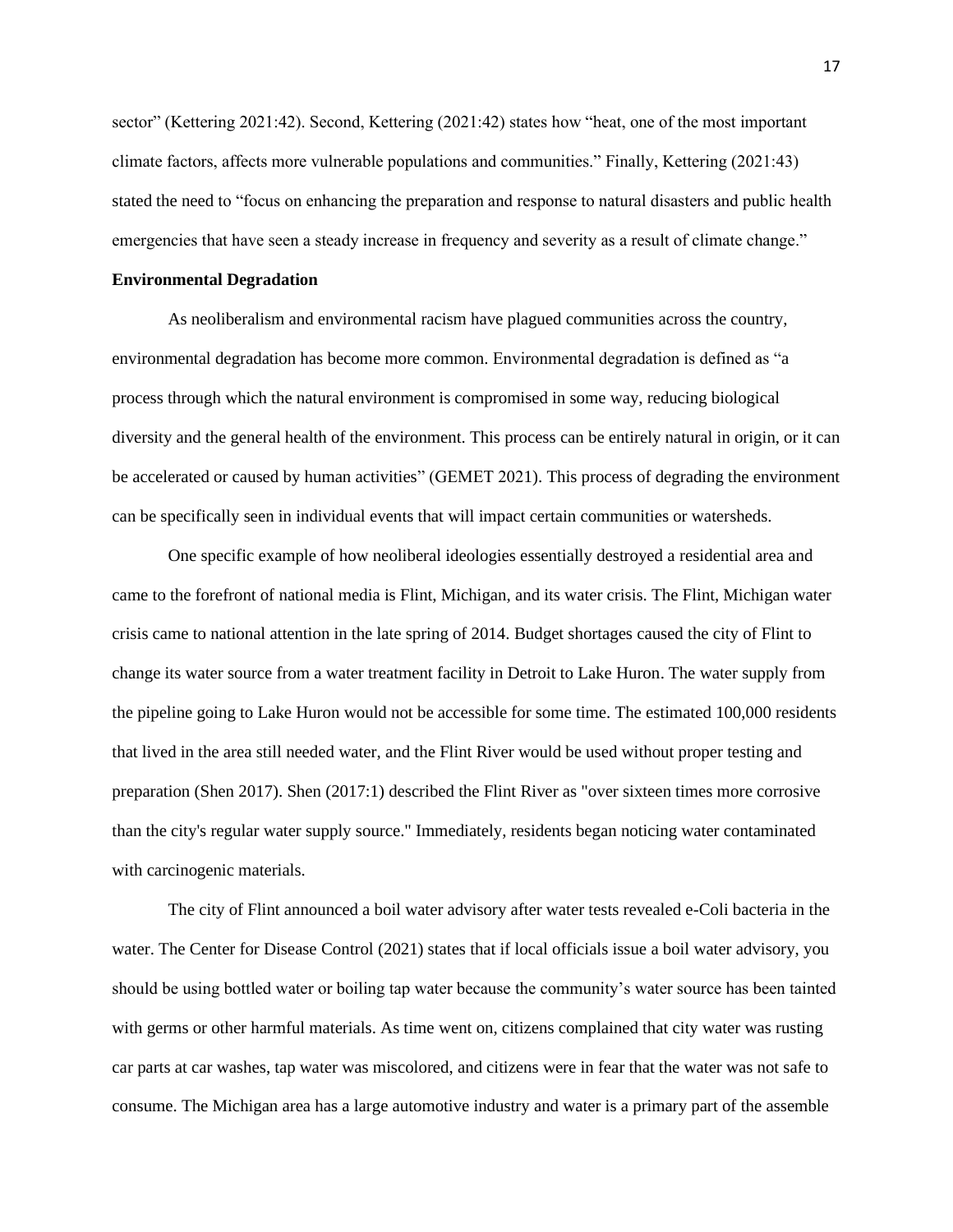process. In order to shape metal into engines and other robust car parts, high pressure water is used. In Flint, General Motors, who also happens to be the largest employer in the area, noticed corrosion of metals during its assembly processes (Colias 2016). The city was found in violation of the Safe Drinking Water Act of 1974. The city attempted to reassure the city's citizens that the water was potable (Goodwin 2016). During the summer of 2015, different agencies, health departments, and universities conducted research and found evidence of lead contamination in the drinking water, but there was no response from the state (Ruckart et al. 2019).

After compelling evidence that the water supply in Flint was leading to an exponential increase in lead poisoning cases in children, the state added water filters to Flint and swapped the water supplies back to the original source (Goodwin 2016). The damage from the contaminated water supply was already done, and the health complications were being seen, especially in children and pregnant women. Children and pregnant women are more sensitive to lead poisoning. Craft-Blacksheare (2017:260) described this sensitively to lead in detail:

Approximately 99% of the lead taken into an adult's body will be excreted in waste within a couple of weeks compared with only about 32% of the lead taken into a child's body. Additionally, childhood lead exposure can later affect women in their childbearing years because lead stored in the bones during prior exposure is mobilized in pregnancy. During lactation, the lead can be released into maternal blood and breast milk and can adversely affect the fetus and infant.

The Flint water crisis is an example of how through both environmental racism and neoliberal agendas, a population has been poisoned with lead. Michigan has a Department of Environmental Quality (MDEQ) that is the state's body to regulate environmental concerns and is responsible for responding to potential health hazards. Since the neoliberal agenda came to light in the 1970s, this environmental department has been the victim of budget cuts, staffing problems, and an overall decline in staffing knowledge (Benz 2017). The situation in Flint, Michigan, is one of the more well-known examples of environmental racism and how a lack of regulations became an issue of basic infrastructure. However, issues of this magnitude have occurred since neoliberalism has dominated our lives.

Another example of an environmental degradation event is the 2011 Ogeechee River fish kill. This event was more localized and occurred along the Ogeechee River in Georgia. The company that is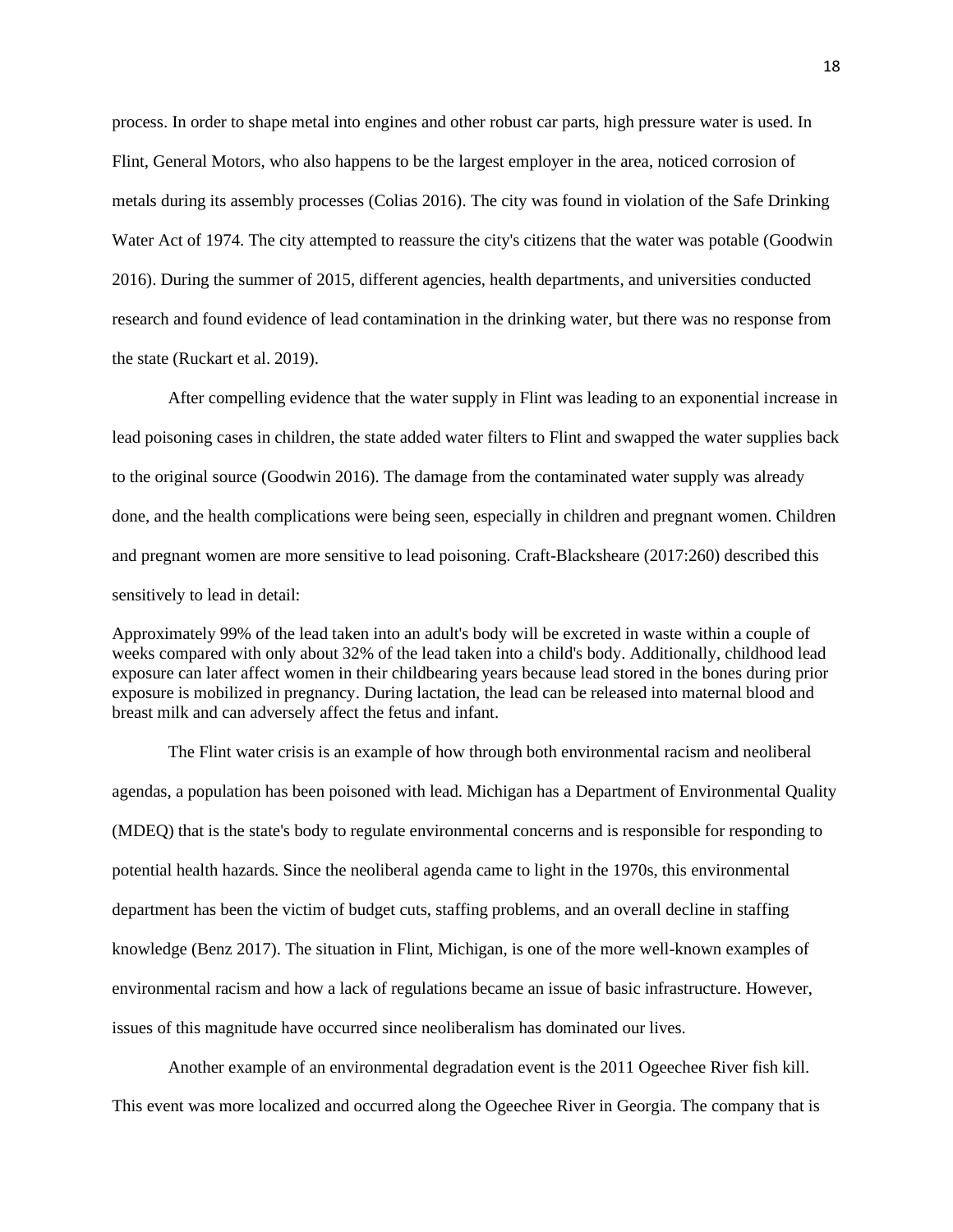believed to be responsible for the event is Milliken, one of the largest textile companies in the world. A fish kill is a localized event where a large number of fish die-off in a short time due to a lack of oxygen, toxicity, or algae bloom and is usually one of the first signs of environmental stress in a watershed. Ogeechee Riverkeeper stated, "The Ogeechee River experienced one of the largest fish kills in our state's history. An estimated 38,000 fish were killed along with alligators, turtles, and birds over a 77-mile stretch of the river" (Ogeechee Riverkeeper 2011). The value of these fish was roughly \$125,000, and the investigation conducted by the Department of Natural Resources (DNR) in Georgia cost an additional \$25,000 (Barrett and Joel 2011). Barrett and Joel (2011) note that over 20 species of fish were killed over a 70-mile section of the Ogeechee River. The fish kill occurred only below a discharge pipe, and the company that was discharging was only given minor fines. A discharge pipe is how contaminated material runs from the factory's operation to where it is eventually dumped into a body of water. Milliken is the largest producer of flame-resistant cloth in the world, which specifically protects workers from hazards such as flames, molten metal, and other hazards. This is important, but there needs to be measures to help prevent violations in discharge permits (Keiser and Shapiro 2018). These measures to ensure companies are following their permits could be done through riverkeeper organizations acting as a third party between government organizations.

Another issue that arose during the investigation process was determining the official cause of the fish kill. Although investigations demonstrated that the fish kill began directly below the Milliken discharge pipe, there was disagreement on courses of action to hold the organization accountable. Residents that lived along the river were upset by the sight of the fish kill and the condition of the river, but Milliken had to pay little compensation. According to WTOC in Savannah (2011), Milliken had to perform roughly one million dollars in environmentally beneficial projects with the immediate goal of improving the condition of the Ogeechee River, specifically below their discharge pipe. In Milliken's statement, they said, "We are not aware of any operations by Milliken that would have adversely affected water quality or the fish in the Ogeechee River. The Consent Order quotes EPA's June 3, 2011, memorandum which concludes that as to the May 2011 Ogeechee River fish kill that, 'It may be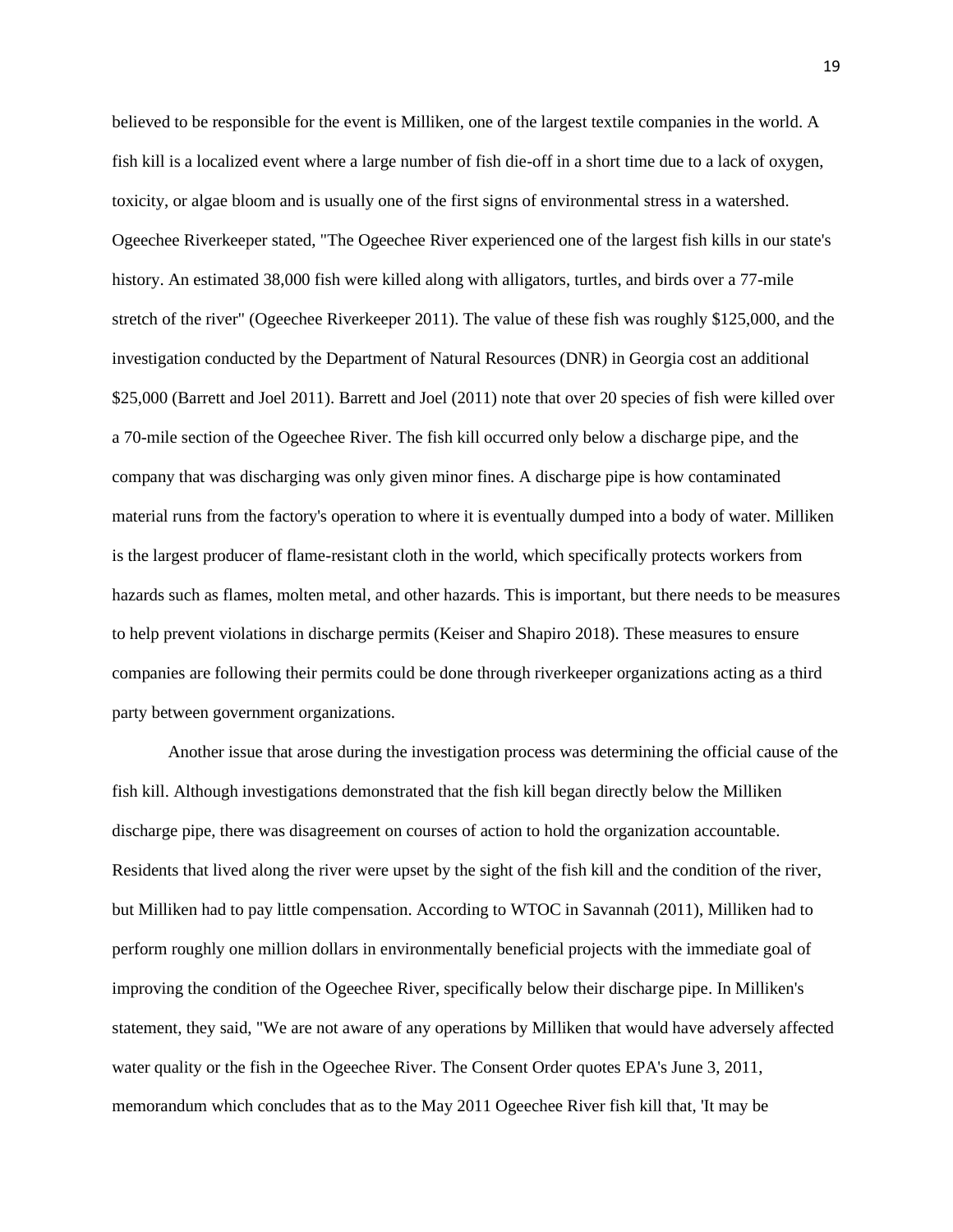impossible to ever know for certain exactly what happened" (WTOC 2011). Regardless of any official cause being determined, the result remains the same. Residents that lived along the river suffered during this time, and the ecosystem in the Ogeechee River was devastated.

Finally, an example of environmental degradation in Georgia that did not come to fruition due to the grassroot efforts of riverkeepers was the proposed Mayfield Natural Resources quarry in Hancock County, Georgia. According to the most recent census, in terms of per capita income, Hancock County was the second poorest county in Georgia (United States Census Bureau 2019). This quarry would be a large mining facility that could have catastrophic consequences for the Hancock County community. Ogeechee Riverkeeper (2021) stated that residents' concerns included "complications from silica dust, negative health effects to livestock, infrastructure damage, social and housing inequities, disturbance to local businesses and tourism industry, historic property damage, and more." Thankfully, due to the efforts of third-party organizations, such as the Ogeechee Riverkeeper, the Hancock County Commission denied the application request to build the quarry. At the time of this writing, it still has not taken shape (Ogeechee Riverkeepers 2021). Questions remain about how to empower communities to confront issues that may have long-term negative impacts on local environments. Nevertheless, as a sociologist, it is crucial to take a step back and ask why Mayfield Natural Resources wants to build this quarry here.

# **COVID-19**

On December 31<sup>st</sup>, 2019, the World Health Organization (WHO) was informed of a cluster of pneumonia cases in Wuhan City, China that were identified as an unknown strain of coronavirus (Jensen 2020). This coronavirus was later designated as COVID-19 (WHO 2022). The virus quickly spread to other countries. These countries included Thailand, Japan, The Republic of Korea, Vietnam, Germany, Italy, and Singapore (Wu, Chen, and Chan 2020). The first case of COVID-19 in The United States was reported on January 21st, 2019. These infections evolved into a worldwide pandemic to which the modern world has never seen before. There have been almost five hundred million cases of COVID-19 reported across the world and just over six million deaths (WHO 2022).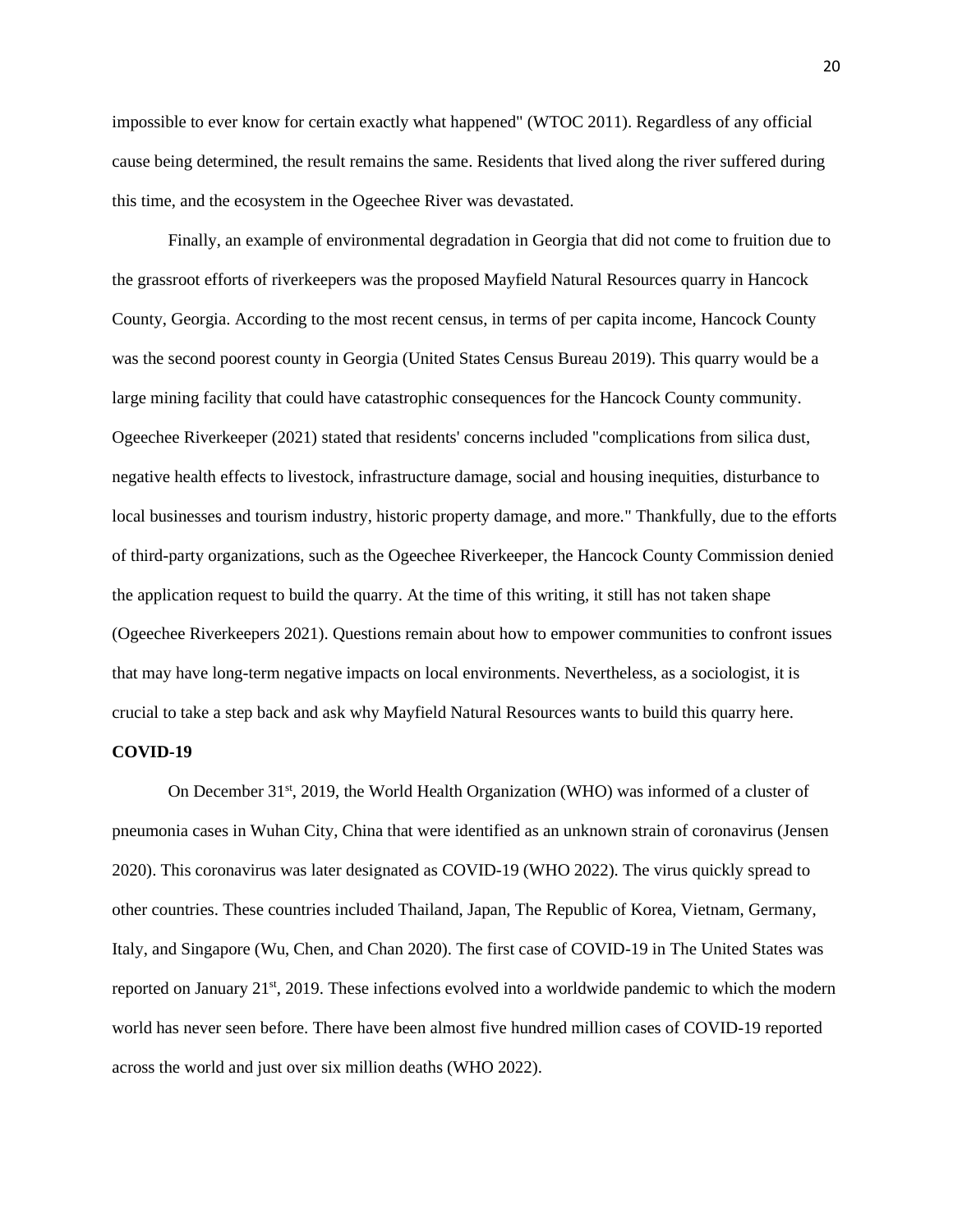Variants of the initial virus have played into its continual infection around the globe. In The United States, the Delta and Omicron variants have seen the most infections. The CDC (2022) describes the Delta variant as more likely to spread and is considered to cause more severe cases than other variants. The Omicron variant was described as less likely to cause severe cases in general, but the variant spreads more easily than other variants (CDC 2022). In both cases, being up to date on recommended vaccines is effective at preventing illness, hospitalization, and death (CDC 2022).

The Omicron and Delta variants are only two examples of variants that have been seen around the world. Alpha, Beta, Gamma, Kappa, and Zeta variants have been seen around the world and could spell trouble for riverkeepers and environmental groups defending their watersheds (Otto et al. 2021). If the riverkeepers and environmental offices have to shutdown due to a new COVID-19 variant emerging in The United States, this would impact the services they provide for their watersheds. The riverkeepers and environmental groups attempt to defend our watersheds from individuals who have little regard for water quality, communities of color are currently facing the harsh impacts of resource extraction and poor water quality, and the COVID-19 pandemic has limited the riverkeepers and environmental groups to some capacity. This creates the opportunity to research how their organizations function to defend watersheds.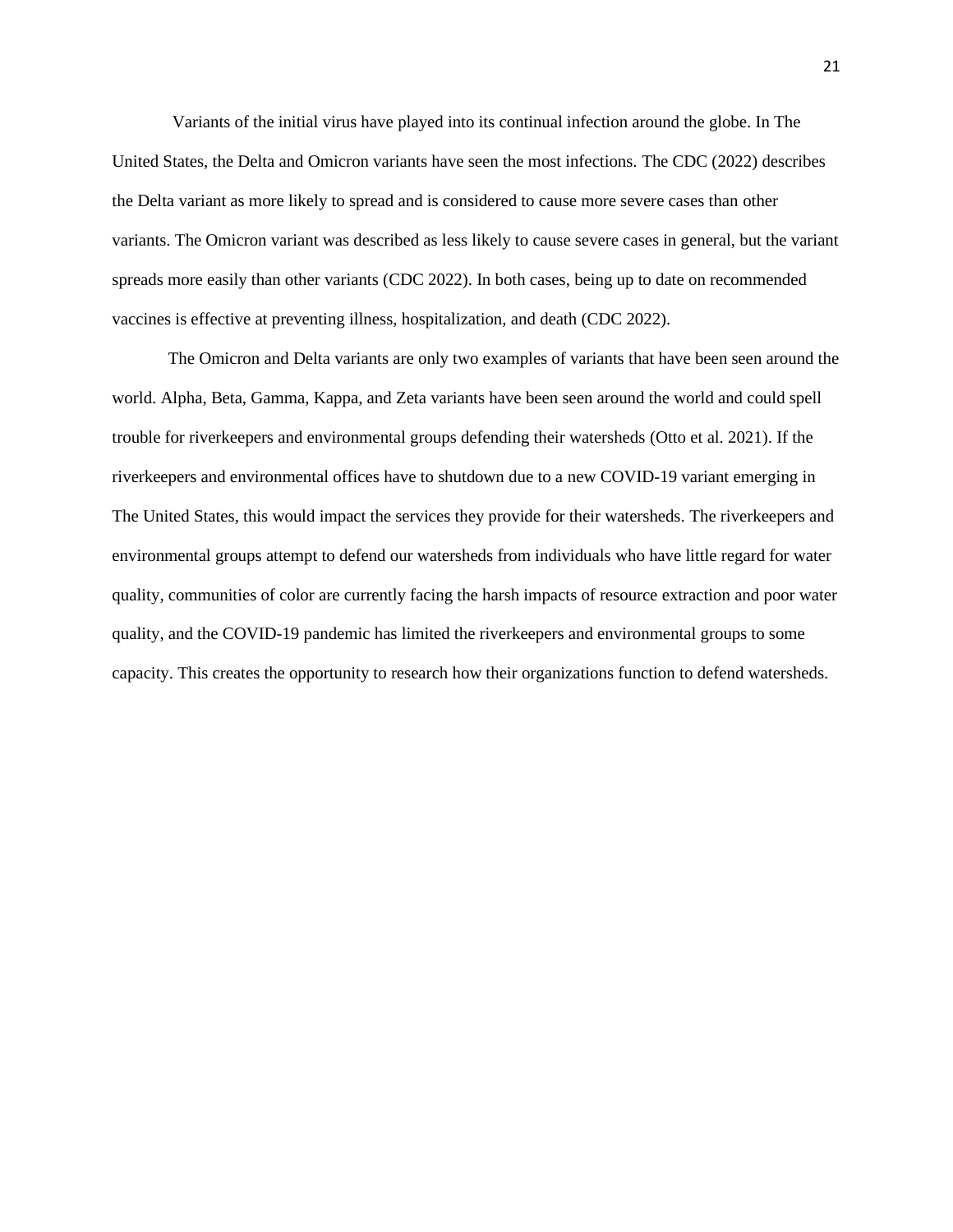#### CHAPTER 3

# **METHODS**

## **Setting**

To further understand water quality in Georgia, I have conducted eleven qualitative semistructured interviews with riverkeepers and environmental groups within the state. Previous research suggests that the actors promoting neoliberalism has created a state has created a system of deregulation, privatization, and the withdrawal of government (Harvey 2005). This has allowed the degradation of the environment around us. Companies are attempting to build quarries among the poorest counties in Georgia and fish kills are plaguing the state due to industry (Ogeechee Riverkeeper 2021; Ogeechee Riverkeeper 2011). The riverkeepers and environmental groups were located in different areas of Georgia with some being in more urban or rural areas.

# **Participants**

|                                | Age | Gender    | Race  | <b>Marital Status</b> | <b>Education Level</b>   | Living Staus |
|--------------------------------|-----|-----------|-------|-----------------------|--------------------------|--------------|
| Riverkeeper Evan               |     | 40 Male   | White | Married               | <b>Bachelors Degree</b>  | Home Owner   |
| Riverkeeper Joseph             |     | 62 Male   | White | Married               | <b>Bachelors Degree</b>  | Home Owner   |
| Riverkeeper Morgan             |     | 42 Female | White | Married               | <b>Bachelors Degree</b>  | Home Owner   |
| <b>Riverkeeper Griffin</b>     |     | 67 Male   | White | Married               | <b>Bachelors Degree</b>  | Home Owner   |
| Riverkeeper Cole               |     | 45 Male   | White | Married               | Master's Degree          | Home Owner   |
| Riverkeeper Scott              |     | 35 Male   | White | Married               | Bachelor's Degree        | Home Owner   |
| <b>Environmentalist Grace</b>  |     | 70 Female | Black | Divorced              | Doctoral Degree          | Home Owner   |
| Environmentalist Shannon       |     | 65 Female | White | Married               | Bachelor's Degree        | Home Owner   |
| Environmentalist Quinn         |     | 68 Female | White | Married               | Master's Degrees         | Home Owner   |
| Enivornmentalist Rachel        |     | 70 Female | White | Married               | <b>Bachelor's Degree</b> | Home Owner   |
| <b>Environmentalist Bailey</b> |     | 52 Female | White | Single                | Some College             | Renter       |

#### **Table 1: Demographics of Riverkeepers and Environmentalists**

The participants were asked a variety of demographic questions. These included age, gender identity, race, marital status, the highest level of education, and living status. Riverkeepers were younger on average, with the six participants being 35, 40, 42, 45, 62, and 67 (Average Age 48.5). The Environmental group participants' ages were 52, 65, 68, 70, and 70 (Average Age 65). Almost all of the riverkeepers identified themselves as cisgender males, with only one of the six identifying as a cisgender female. The environmental groups were almost the complete opposite. They all identified as cisgender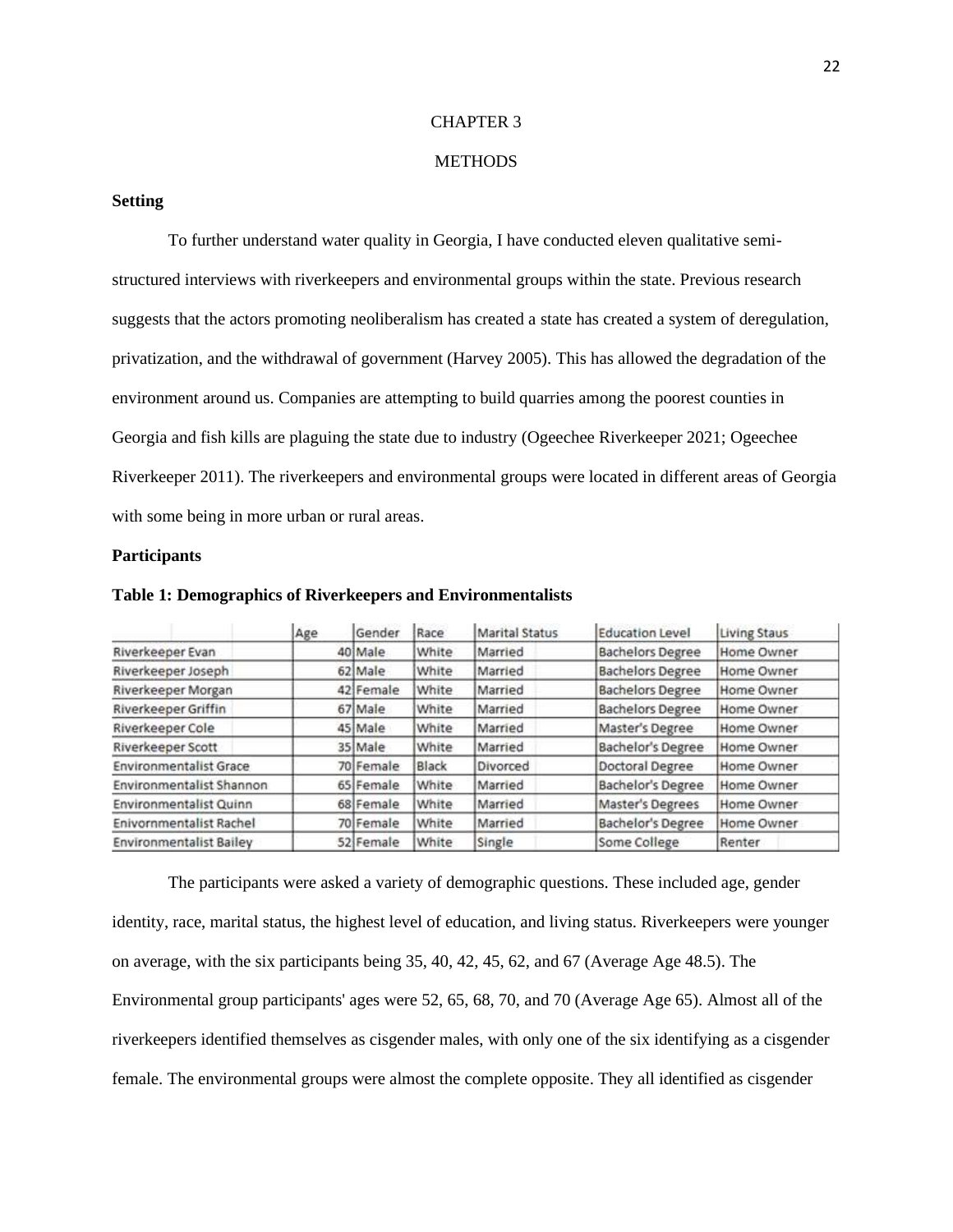females. Three of the five environmental group participants were married, one was divorced, and one was single. All of the riverkeepers were married. Every riverkeeper had at least a bachelor's degree, while one also had a master's degree. In the environmental group, one participant had a Ph.D., one had taken some college-level courses, one had a master's degree, and the remaining two had bachelor's degrees. The specific degrees varied greatly from environmentally specific degrees to business, political, and even medical degrees. Six participants had degrees related to the environment or in biology, one had a business degree, one had a computer science degree, one had a political science degree, one had a medical degree, and one did not have any degree.



**Figure 1: Location of Riverkeepers and Environmentalists**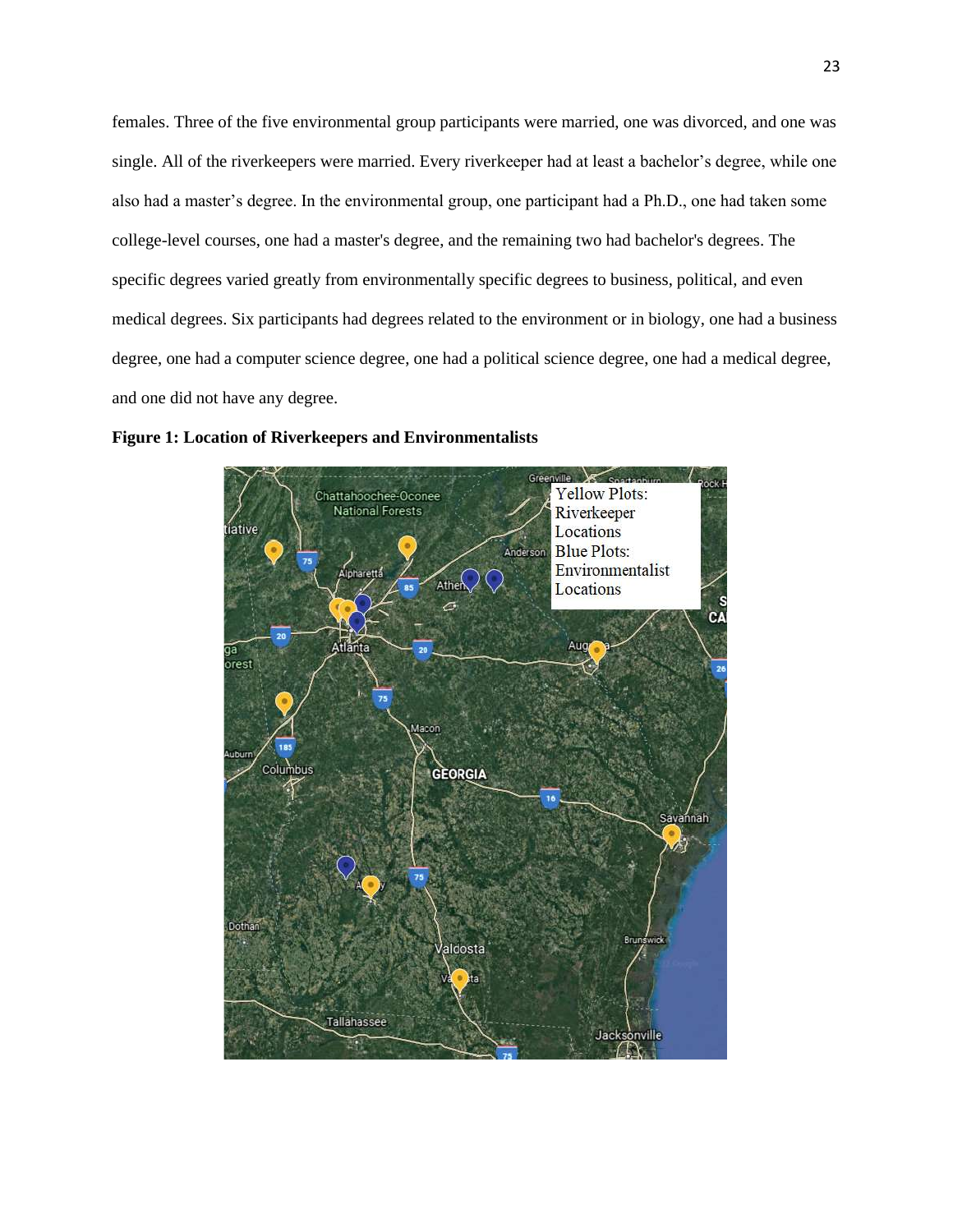Google Earth. Retrieved March 10, 2022 (https://earth.google.com/web/).

This graphic represents the locations of both the environmental groups and the riverkeepers that participated in the study. Google Earth was used to plot the points, and a capture tool was used to create the figure. The blue plots represent the environmentalists that were interviewed. Two of the participants interviewed were based around the Atlanta area, two were based near Athens, and one was based in South Georgia near Albany. The riverkeepers that were interviewed were more evenly spread across the state. One riverkeeper was around the Valdosta area, another was near Savannah, one was near Augusta, one was around Albany, one was near Rome, and another larger riverkeeper organization had four offices split around the Atlanta area.



#### **Figure 2: Georgia's River Basins**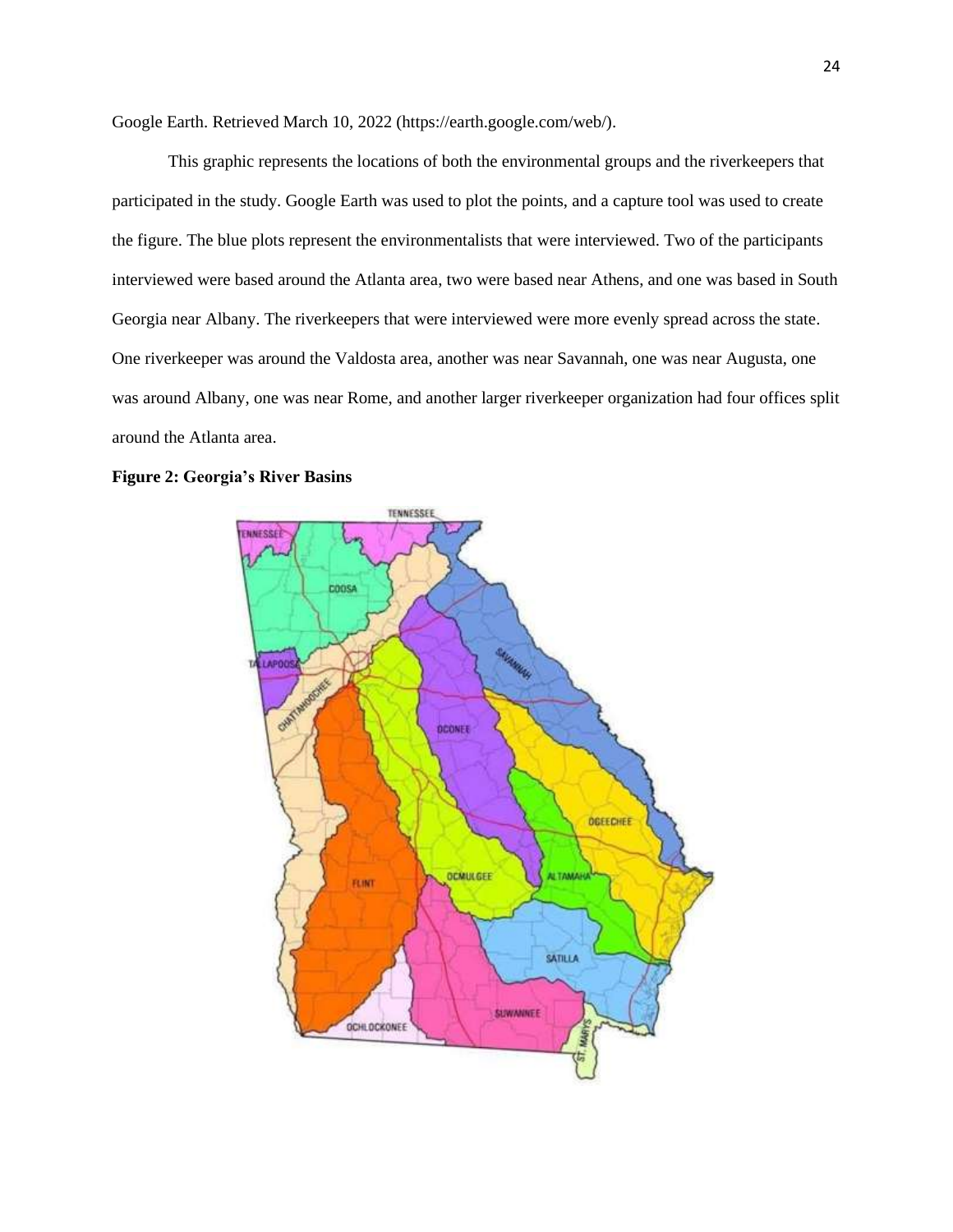Georgia River Network. 2020. "Georgia Rivers." Retrieved February 23, 2022 (https://garivers.org/georgia-rivers/).

Georgia has 14 river basins that flow through the state. Most of them have a riverkeeper and smaller environmental groups defending them. The Tallapoosa River basin is the only river basin that does not have a specific riverkeeper or riverkeeper-like organization defending it. Every basin had riverkeepers or environmental groups that were initially reached out to. Participants in the research project were in the Coosa, Chattahoochee, Flint, Oconee, Savannah, Ogeechee, Suwannee, and Ochlocknee basins. No interviews were conducted for the riverkeepers and environmental groups within the Tennessee, Tallapoosa, Ocmulgee, Satilla, Altamaha, and St. Mary's River basins.

#### **Data Collection**

The study is approved through Georgia Southern Institutional Review Board (IRB) as protocol H22069. I, Jacob Crawford, am a primary investigator under the direction of Dr. Chad Posick. Chad Posick is an Associate Professor in the Criminal Justice and Criminology Department at Georgia Southern University. Thematic analysis was used as a basis for the research (Braun and Clarke 2006; Braun and Clark 2012; Braun and Clark 2016). Braun and Clark (2006:82) described thematic analysis as "a method for identifying, analyzing, and reporting patterns within data" and "a flexible approach that can be used across a range of epistemologies and research questions."

Initially the search process started with searching for the riverkeepers and environmental groups of Georgia on Google. Any contact information that was found was put into an Excel spreadsheet. All of the Georgia riverkeepers were aware of the project and a number of volunteer-based environmental organizations spread the word of the research project. This method of recruiting is snowball sampling. In total forty five contacts were collected on the Excel spreadsheet. All of the emails were contacted and eleven agreed to an interview. Six of the eleven participants were riverkeepers and five were environmentalists. Each participant agreed to an interview time and the interview was conducted over a recorded Zoom call. The shortest interview was 36 minutes and 30 seconds, and the longest interview was 1 hour 30 minutes and 39 seconds. After the interview, the file was uploaded to a premium transcription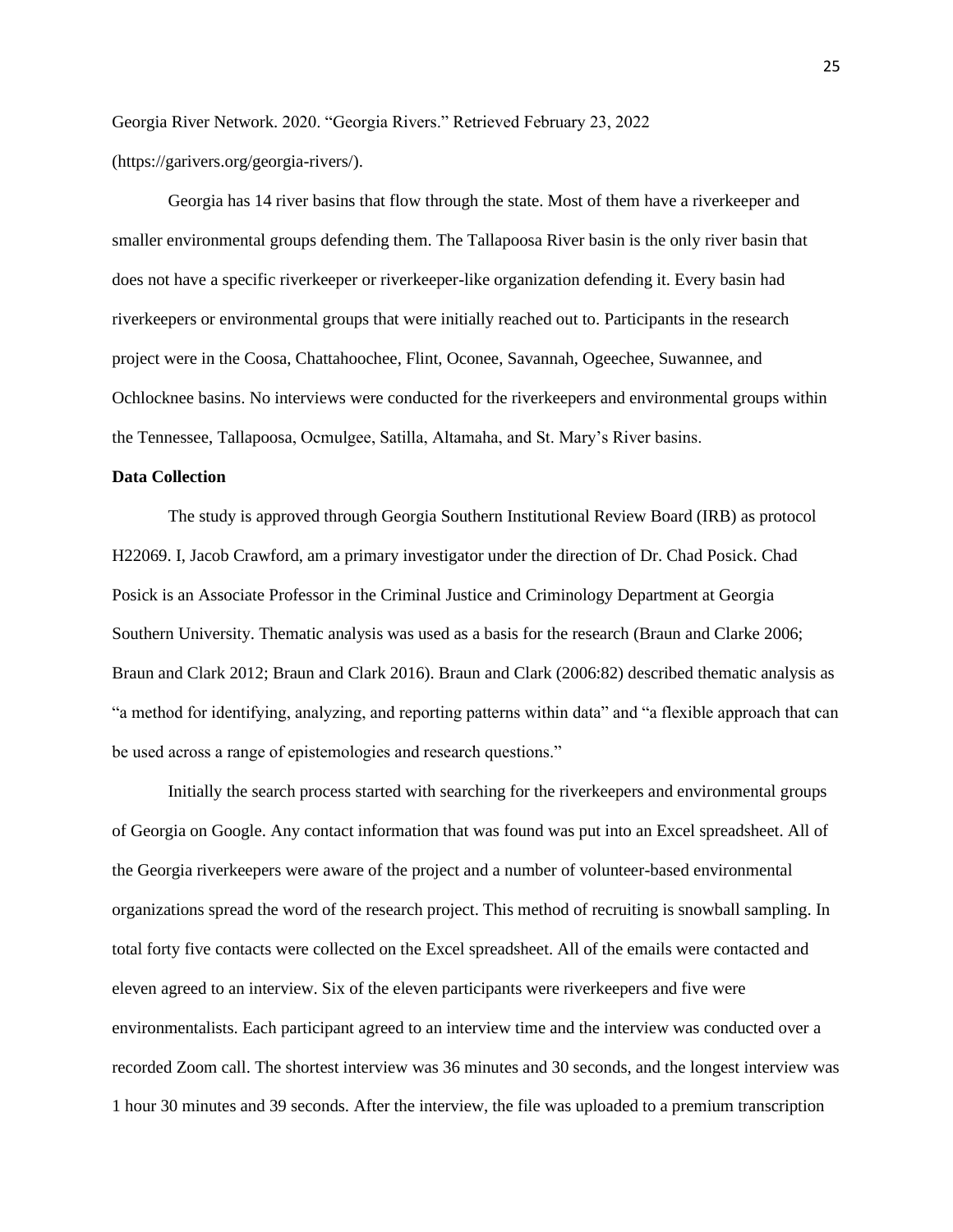service called SONIX. The file was also stored on a backup Google Drive folder. The transcript was then edited into a product and uploaded into a coding software, NVIVO12. Pseudonyms were used to ensure the anonymity of the participants.

#### **Data Analysis**

In the first step of data analysis, I coded the transcribed interviews in NVIVO12. I went through the transcribed material to check for errors in the process, as the SONIX service was not entirely accurate. This initial process also helped me familiarize myself with the data. I then used open coding, which is a process of identifying distinct concepts and themes for categorization in the data. There were 26 nodes coded in NVIVO12 during the open coding process. Some of the nodes included political affiliation, advocacy efforts, combined sewer systems, population using watershed, and environmental related education.

After this process, I used focus coding to find themes in the data. This involves collapsing the nodes into larger themes. The thematic analysis approach that Braun and Clarke draw out allow for flexibility in this process to identify themes. Braun and Clarke (2006:10) describe themes as something that "captures something important about the data in relation to the research question, and represents some level of patterned response or meaning within the data set." In this research project, the six identified themes were collaboration with riverkeepers, COVID-19, government policy and enforcement, most pressing problems of river conservation, educating the public, and minoritized groups. The minoritized group's theme had three subthemes of most vulnerable groups for poor water quality, specific examples of defending communities of color, and environmental racism. These six focused themes were produced by the processed outlined by Braun and Clark (2012). This flexibility allows to keep the rich details described by the participants.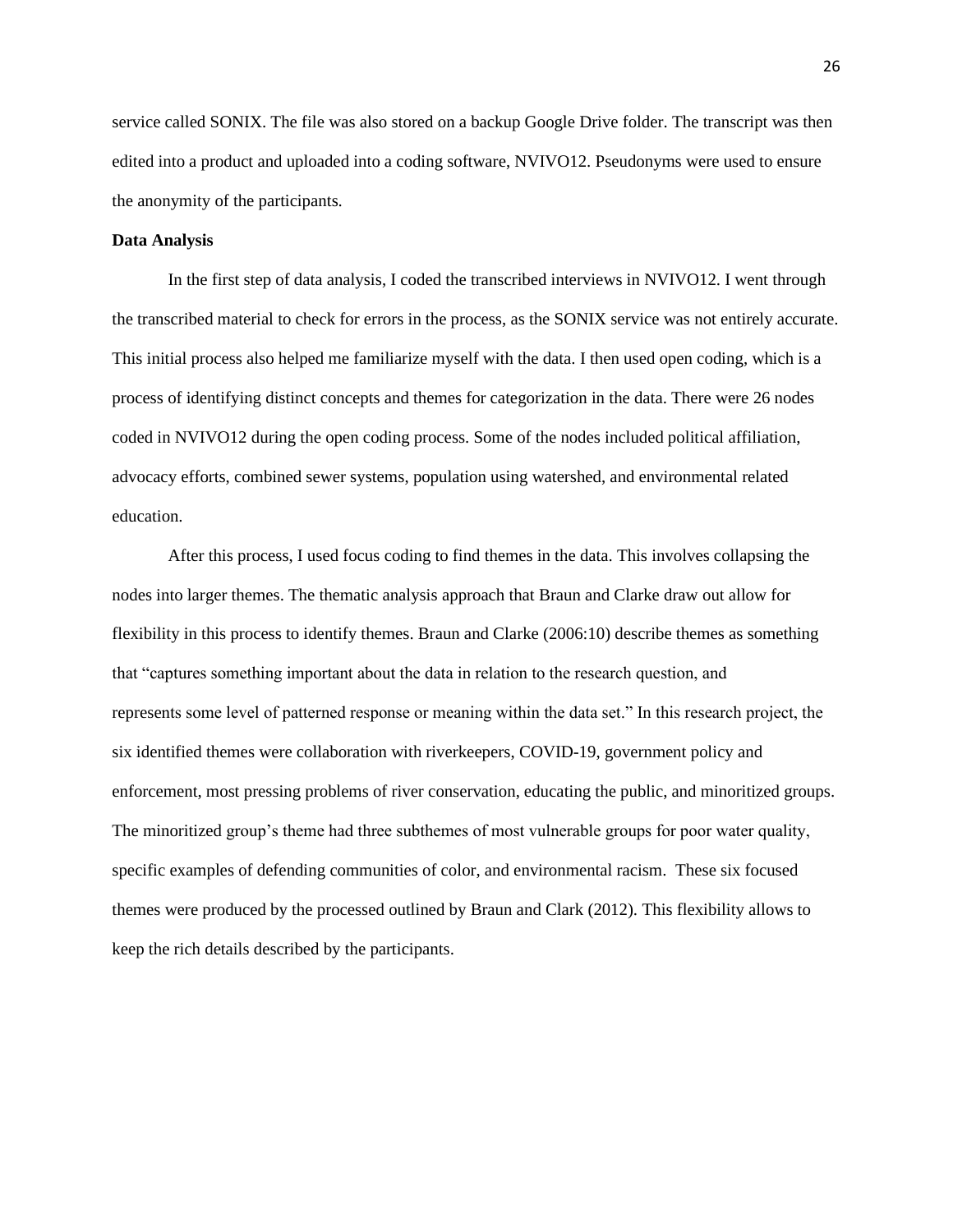#### CHAPTER 4

## **FINDINGS**

The riverkeepers and environmental groups were asked questions about demographics, collaboration among different organizations, relationship to the community, and COVID-19 impacts. After using thematic analysis (Braun and Clarke 2006; Braun and Clark 2012; Braun and Clark 2016), the six highlighted themes were collaboration with riverkeepers, COVID-19, government policy and enforcement, most pressing problems of river conservation, educating the public, and minoritized groups. The minoritized group theme has three subthemes which are most vulnerable groups for poor water quality, specific examples of defending communities of color, and environmental racism. Each theme will be discussed individually in this chapter.

#### **Collaboration With Riverkeepers**

The Georgia riverkeepers and environmental groups often work with each other every day. The challenges that each group faces might have been seen before in another watershed or impact multiple watersheds at once. The groups often need each other to face the often seemingly impossible goals that these small organizations have. Collaboration among these different organizations is often the key to their success. Without the collaborative efforts that both the riverkeepers and environmentalists have, the constant success of defending Georgia's watersheds might not exist.

The most impactful form of collaboration in the state of Georgia is the Georgia Water Coalition. The coalition is a group that is led primarily by the Georgia riverkeepers. Riverkeeper Scott stated, "If you're talking to riverkeepers, you're talking to the Georgia Water Coalition. The Georgia Water Coalition is not an organization. It's just a group, and so most of the riverkeeper organizations and a handful of others, including Sierra Club, Filthy Environment Georgia, make up the leadership team." Their mission is "to protect and care for Georgia's surface water and groundwater resources, which are essential for sustaining economic prosperity, providing clean and abundant drinking water, preserving diverse aquatic habitats for wildlife and recreation, strengthening property values, and protecting the quality of life for current and future generations" (Georgia Water Coalition 2022). Some of the environmental groups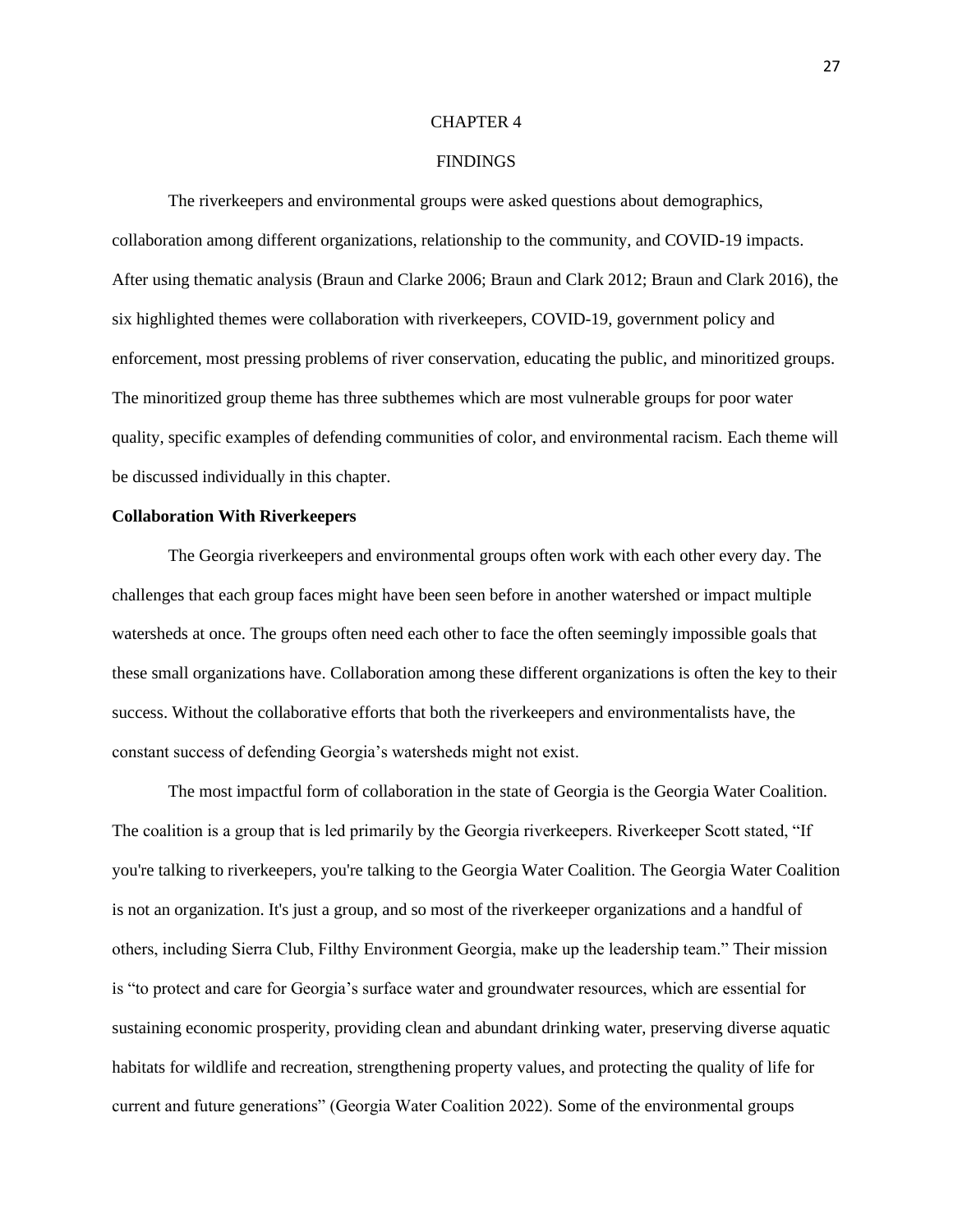interviewed were members of the Georgia Water Coalition but did not serve as committee leaders like some of the riverkeepers. This network of groups creates a platform that is invaluable for different environmentally-minded groups to collaborate on current water quality issues within the state.

The collaboration among riverkeepers and the environmental groups regarding events, fundraising opportunities, advocating for policy, and promoting ideas is active and occurs daily. The participants in the environmental groups relied the riverkeepers for training opportunities and advice on handling their situations as the riverkeepers tended to be more experienced. As most of the environmental groups interviewed are purely volunteers, their degree paths and education were not as niched as the riverkeepers. Environmentalist Griffin stated, "I sent money to a Riverkeeper, and they did our training for Adopt-A-Stream, as they are also trainers for this." Adopt-A-Stream is a program run through Georgia's EPD and is purely voluntary. Its sole basis is to help monitor Georgia's waterways to detect, monitor, and document water quality. The riverkeepers are not volunteer-based and are required to have paid full-time positions as a riverkeeper and an executive director in their organizations. In smaller riverkeeper organizations, sometimes both the executive director and riverkeeper role can be because of their specialized nature, these environmental organizations often collaborate with the riverkeepers, as many government agencies and even citizens do.

Environmentalist Bailey stated that their group interacted with different organizations and riverkeepers. Environmentalist Bailey described her interaction with other organizations:

The Riverkeeper organizations have a lot more teeth to them because they will go after people, and they will prosecute them. My organization does not do that. We don't cross that line. We have never crossed that line. That is not what our mission, vision, and goals are for our 501C3.

This environmentalist works with other organizations, but only when the agenda pursues something more significant than what their organization could handle. The riverkeepers have certain rights to enforce the CWA and have won multimillion-dollar lawsuits doing this. Environmentalist Bailey also stated that interaction "with state and federal agencies and then what they decide to do with the police departments is completely something that my organization does not touch." This leads me to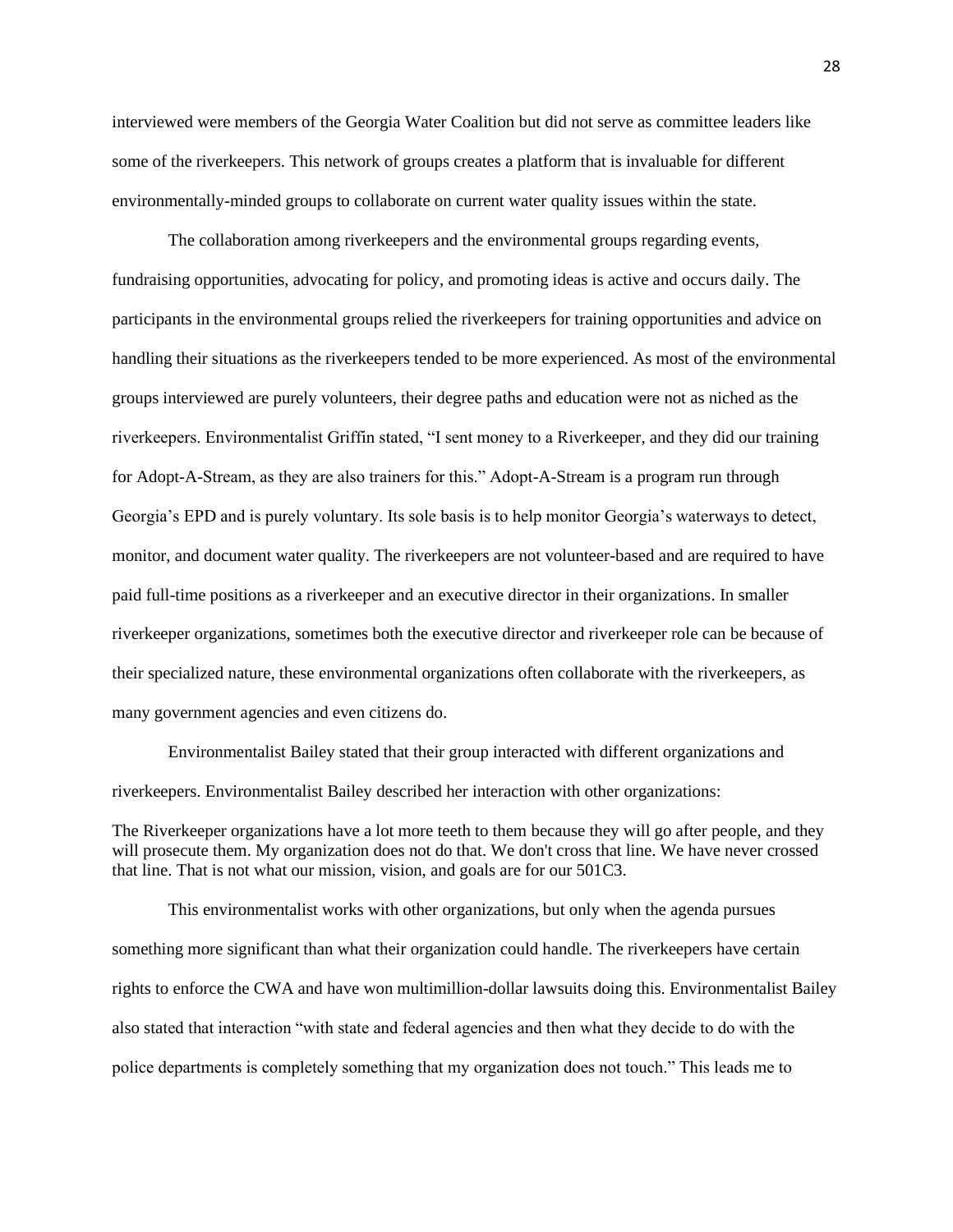believe that the organization's work is solely local, and any collaboration work among other organizations is limited.

The collaboration between riverkeepers is unique to its own. Riverkeeper Morgan describes this by stating, "Those are my brothers and sisters. It's deep, it's blood. In fact, many of us have tattoos on our bodies, suggesting exactly that. It is an absolute brotherhood. We could do more, and COVID has hurt us all because we can't get face to face." Being a riverkeeper is more than a job, it is often a total dedication to learning how your watershed functions. These groups collaborate almost daily about what they need help with, provide each other materials that might have worked for one riverkeeper, and even sometimes might have a friendly competition for fundraising to reach a common goal. Riverkeeper Scott stated, "We funded a joint fundraiser, and another riverkeeper hurt my feelings because he won. But we, you know, we opened the water quality lab that we now share together." Another riverkeeper, Riverkeeper Cole, stated:

We try to work together because we have common goals, and generally speaking, it is always a case of David versus Goliath in our world. You know, it's our small, scrappy organizations trying to fight the government or big industry or powerful people. And if we don't work together, then you know, it really hinders how much we can do.

If the riverkeepers did not have Georgia Water Coalition, the fundraising sources that they often share, and most importantly, each other, their work might not be as impactful as it currently is.

## **COVID-19**

The impact of COVID-19 has been felt across the board in all groups. However, it has been felt more in the environmental groups, as the entirety of their operations relied on public meetings, attempting to pass legislation through the state, or conducting workshops. The only environmental group in the sample that did not see a complete shutdown in operations due to COVID-19 was the most prominent organization, which was most similarly structured to the riverkeepers. The results also followed suit, and the same organization saw utterly different results in dealing with the pandemic.

The environmentalists had to adapt in their own ways. Their work was often more unique and personal to their different situations; adapting to the pandemic meant keeping their cause alive.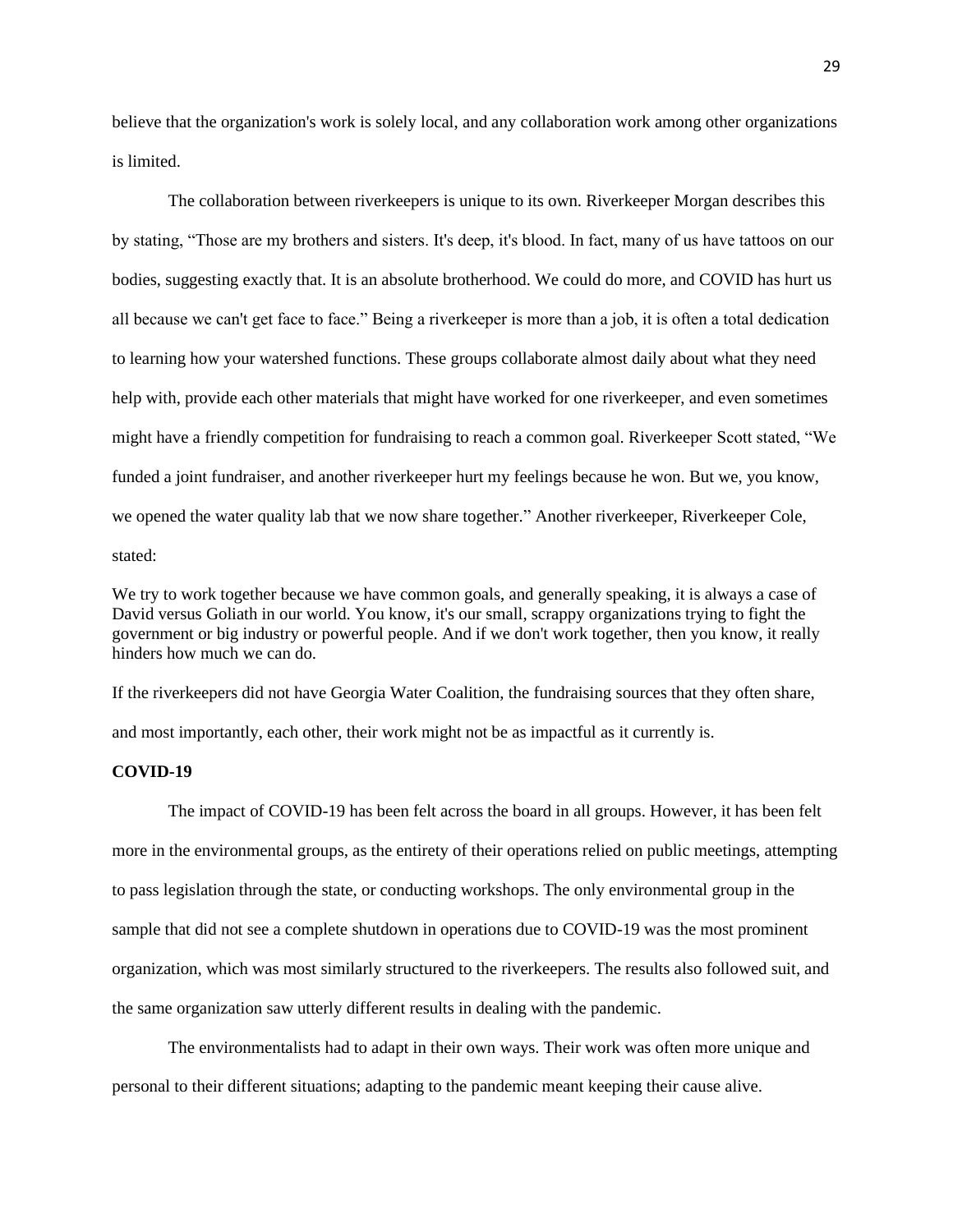Environmentalist Shannon stated, "We haven't met in two years now because typically our meetings ran in March. It's engaging for people to come to, and I could probably do it by Zoom, which I've thought about doing, and I will try to organize because we need to elect new officers." Environmentalist Rachel, who was dealing with the pandemic and attempting to get legislation passed to eliminate the burning of railroad ties before the state legislator was going to shut down stated:

We had to stop having public meetings, so that was a big blow, and we struggled with that when we were to get that bill passed. We do some Zoom meetings, but just contacting the legislators during the three months of shutdown was enough, we did not want to be forgotten. We made packets of information and mailed them to their home offices.

The riverkeepers had more money to stay afloat, and this allowed the riverkeepers to plan for the future

and restructure as needed.

One riverkeeper, Riverkeeper Morgan, stated, "COVID hit, and the challenge for us was everybody went and bought a kayak." Initially, riverkeepers dealt with what the rest of the world was dealing with. The world was shutting down. Their main offices, water monitoring labs, and in-person events had to close. Riverkeeper Evan stated:

Everything just collapsed. So we, you know, 16 people, we didn't want to have any interaction. So we started texting everybody, we all just ran to the office, going in one at a time, grabbing our computers, grabbing anything out of the office and locked the doors and shut down our lab, shut down the classrooms, shut down trash cleanups, volunteer interactions, and did what everybody else is just going to hunker down and learn how to use Zoom and teams and communicated with each other.

This was the initial story for all organizations, but as the pandemic progressed, people wanted to get

outside and do so safely. This desire of the public had a beneficial effect on outings, as stated by Riverkeeper Griffin. Riverkeeper Griffin stated, "COVID has actually been a boom to our outings because people want to go outside and do something, and these paddle outings are ways to do that." Another riverkeeper discussing their paddling trips, Riverkeeper Evan, stated, "Mostly what we're doing now is private schools, home schools and community groups like church groups. So we're probably running about 50 percent capacity and the schedules are pretty full in the fall." This, however, should be seen as fragile. The covid variants that are constantly on the radar can change this rather quickly. Riverkeeper Evan mentioned this, stating, "Because of Omicron, it's not really certain." The one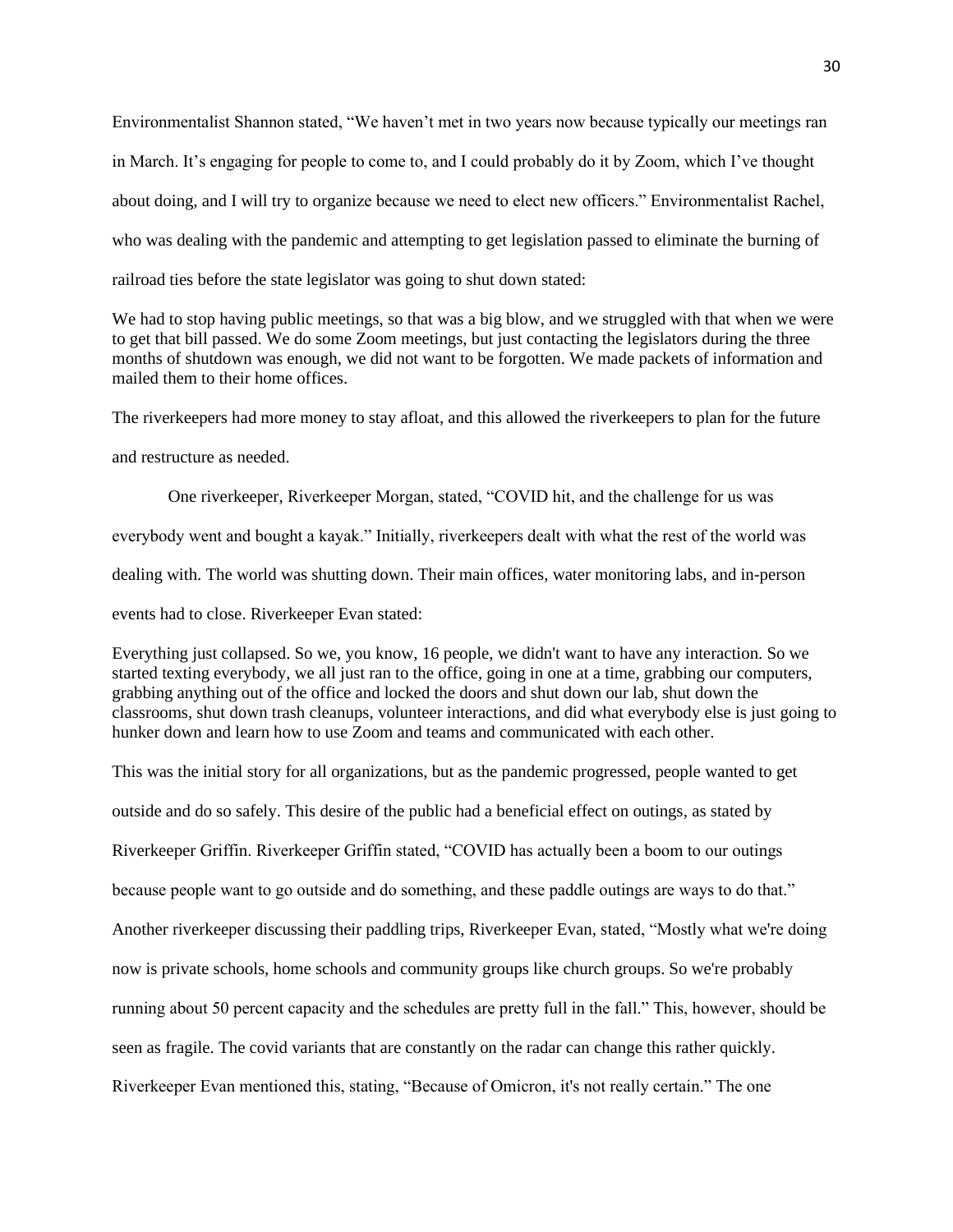environmental group that facilitated paddle trips saw similar results and broke records in the number of people that joined them on the river. Environmentalist Grace described their organizations experiences by stating:

We had more people on the river last year than ever before. Well it's because they wanted to get out and they can social distance on the river and you're in a kayak alone, so you automatically social distance. So, yeah covid has had its impacts, but from a funding standpoint things kind of shutdown. The same environmentalist attributes this to the unique structure of the types of organization.

Environmentalist Grace stated, "From a COVID-19 standpoint, we probably survived a lot better than

most organizations." Both this environmental organization and the riverkeepers rely on different kinds of

funding, which was also changed throughout the pandemic.

The most popular forms of funding for the riverkeepers are through paid membership of the

organization, donations, fundraising events such as music festivals, grants, and paycheck protection

program (PPP) loans. The different riverkeeper organizations across Georgia have different methods of

paying their bills, and some rely more on some methods than others. They have all been impacted by

COVID-19, and some have even changed their methods. One riverkeeper, Riverkeeper Joseph, stated that

they relied more on significant music events to fundraise and described their situation as:

not sustainable because people like to get together. I mean you can do that once or twice, but nobody's going to go to a rock concert that's on their laptop. Year after year, they're going to get burnt out on that. I mean, the fun is being there and listening to the music, whether you're in a chair or down in the pit, having a meal with people and having some good scotch and a cigar or whatever you enjoy doing with folks.

With COVID-19, having a large-scale music festival is impossible in a safe setting. Riverkeeper Joseph was hopeful, however, and stated, "COVID is a coronavirus, it's not going away. It's here to stay and that's what coronaviruses do. There's no getting rid of it, but I'm ready for the deadly piece of this global event to be over and I'm sure everybody else is too."

Other riverkeepers have had entirely different experiences as they relied on larger-scale fundraising events and chose to move away from them. Riverkeeper Scott stated, "When I took over, they probably had six or seven big fundraising events every year. It was an insane amount, and I told the board we can't do this, this is just not sustainable." When the pandemic started, this reduction of significant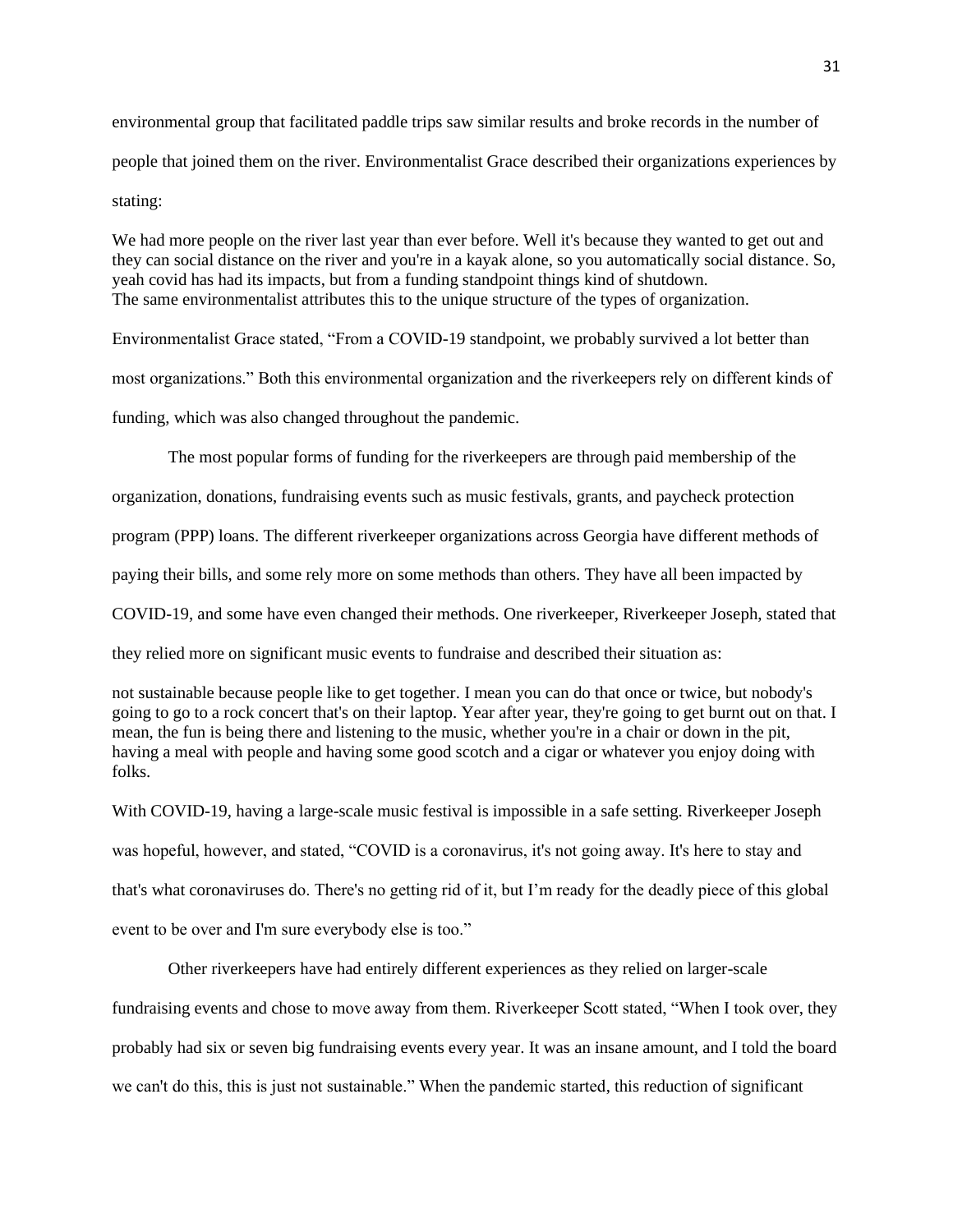fundraising events went a step further, and Riverkeeper Scott stated, "We were down to just essentially one and a half fundraising events a year, which we were able to replace with PPP loans and some new grant sources, that kind of thing. So we ended up financially doing really well, but really struggled connecting with membership and communicating what we were up to." Each method has its benefits and downfalls, as each watershed is unique.

#### **Government Policy and Enforcement**

The participants from both the riverkeepers and environmental groups had strong opinions about the enforcement of the Clean Water Act (CWA) and the severe underfunding of the Environmental Protection Division of Georgia (EPD). The main discussion points during the interviews pointed more towards enforcement rather than updating policy. All of the riverkeepers and environmental groups believed that policy should be updated, and the focus should be on how to create a sustainable future. However, the current environmental issues in Georgia stem from enforcement from EPD. This is often where the riverkeepers and environmental groups have to act as a third party.

According to Riverkeeper Evan, "the overall problem that we have is not the laws on the book. It's enforcing the laws that are already here. They're already on the books and EPA is the federal enforcers, EPD are the state enforcers. They are both heavily underfunded, understaffed, and don't have the resources." Another riverkeeper, Riverkeeper Scott, "EPA's budget has been kept at anemic levels for decades. And that's by design. They can't address environmental issues holistically across the state comprehensively because they never have the manpower to do so. And that's a huge issue that, you know, we just run into year after year." Georgia has a lot of different environmental issues throughout the state, and they vary depending on where you are geographically.

Some of the riverkeepers interviewed gave specific examples of giving the CWA more details to improve water quality standards. Riverkeeper Joseph stated, "We need to have groundwater quality standards that are enforceable throughout Georgia, we also need better enforceability on our surface water standards, and they need to be fine-tuned, and then we need a citizen suit clause in each." This is what Riverkeeper Joseph wanted to drive home the most. Riverkeeper Joseph continued by stating, "If there's a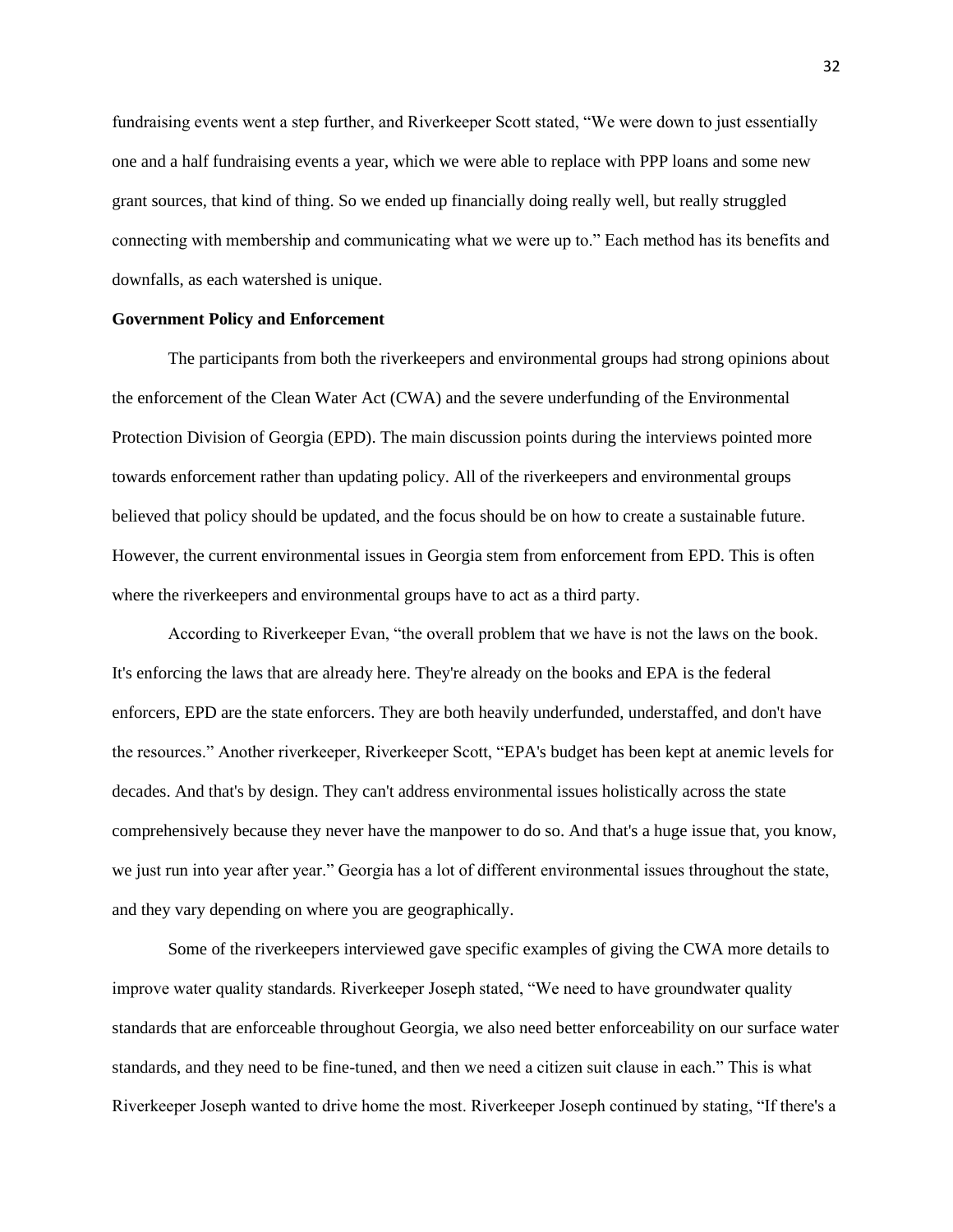giant greenhouse-like a state road 96 west of Warner Robins that lights up the night sky for seven miles around to where people can't sleep, that may not be against the law, but it's sure a nuisance." There has to be a point where citizens can take control for themselves, report issues, and try to rectify situations. That currently does not exist in Georgia.

One approach that other states are taking to ensure citizens have clean water for drinking and recreation is to have a right to clean water, air, land, and clean environment law. This would encompass everything regarding the environment and require the necessary EPD funding. One riverkeeper,

Riverkeeper Griffin discussed this by stating:

You know what would make a huge difference to every single thing we deal with? We need a right to clean water, air, land, and clean environment. You may have heard New York State just passed one of those in November. It's the first statewide constitutional amendment since the seventies. The only other two states with effective versions of these are Montana and Pennsylvania. There's no reason Georgia and Florida can't do this.

Riverkeeper Griffin then dove into the differences between the states and explained how difficult it is to get policy implanted into Georgia. In Florida, there is a statewide petition process to get items on a ballot to vote. In Georgia, there is no process to do this. Riverkeeper Griffin explained how you have to "get it through the Legislature, two-thirds majorities in each House in Georgia. At least the governor doesn't have to do anything with that. That's the only way you can get a statewide petition on the ballot." Previously, Riverkeeper Griffin helped on another environmental-related issue that was seen on the ballot through these intricate pathways, with a rather hostile political climate.

The political climate of our country and state can also have ramifications on environmental policy. One example of this stated by Environmentalist Quinn is the burning of railroad ties for energy. Environmentalist Quinn stated, "Railroad ties were banned in the United States for years as well as Europe and then Trump came in and he ended the ban and all of a sudden, railroad ties were now considered green energy." Burning railroad ties for energy resulted in waste that often leaked into groundwater and rivers. This caused issues for private well owners as these plants are often in rural areas of the state. Because of this lack of regulatory approach to policy, the victims then become those who rely on private wells as their drinking water. As mentioned in the section about COVID-19 implications,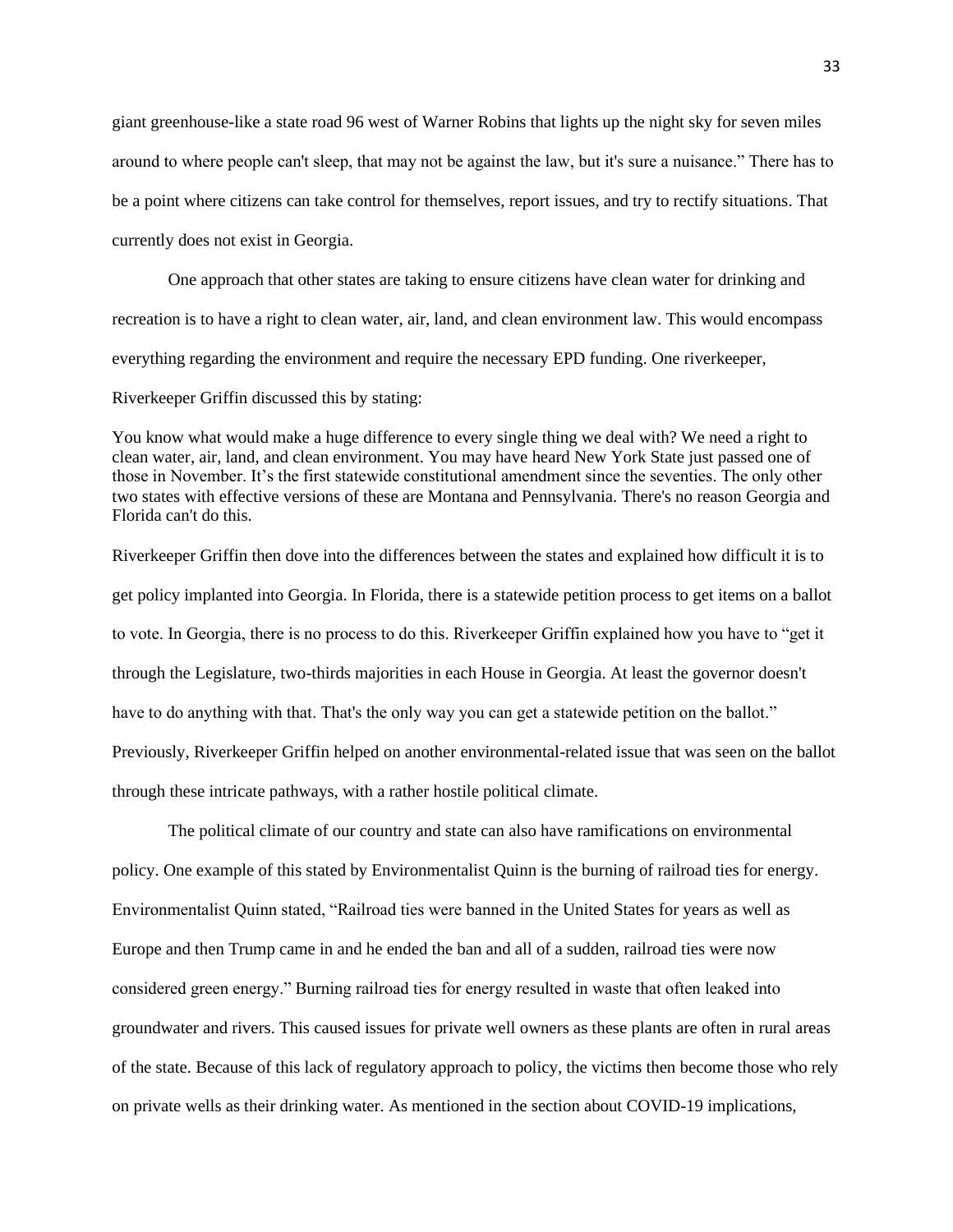Environmentalist Rachel set out and helped pass legislation at the state level banning the burning of these railroad ties. This speaks to the importance of both the riverkeepers and these environmental groups.

## **Most Pressing Problems of River Conservation**

The issue of river conservation varies widely in Georgia. Each riverkeeper and environmental group had a unique answer to their watershed problems, as their size, populations, and issues are different. For Riverkeeper Cole, a key issue was the regulation of discharge permits. There was a fish kill in the largest river in the watershed, and a company was held responsible. Riverkeeper Cole stated:

There was no oversight or monitoring at the state level. It resulted in a huge fish kill in the river. And then even after that, the response was not what it should have been. All forms of the government regulatory apparatus failed us from the permitting, to regulating, to enforcing, and then punishing and holding them accountable. It was just a poster child for what's wrong with the system.

This event was a decade ago, and Riverkeeper Cole spoke on the facility's attempts to continue operations. Riverkeeper Cole stated, "The facility that was responsible for the fish kill is still operating, they sold to a different company after the fish kill, and EPD tightened up the permitting on the facility. But they are proposing to relax that permit now, and we're aggressively pushing back against that." Although it is a different type of permit issued by the EPD, Riverkeeper Scott had similar statements about permits issued by EPD.

Riverkeeper Scott's story involves another fish kill in north Georgia. Riverkeeper Scott stated:

There was a forklift driver accident that punctured a barrel of sulfuric chloride, and the barrel was not being stored where it ought to be. It made it into their stormwater system, they thought that they had blocked it off in time and didn't report it. Well, they had not blocked it off, and a couple of employees of the city of Dawsonville started seeing dead fish.

The company was supposed to have a stormwater pollution prevention plan, but due to EPD's lack of

funding and enforcement, it did not exist and was not checked on. Riverkeeper Scott went on to discuss

why this plan did not exist and why EPD did not check on it; he stated:

They were inspected for their stormwater industrial permit, and the person that I spoke to said they had no record of having ever inspected their stormwater system and that the entire industrial stormwater permit office for the state was two full-time staff, and their goal each year was to test about two sites. They have more than 2000 industrial stormwater permits, so that's a timetable of one site visit every two decades.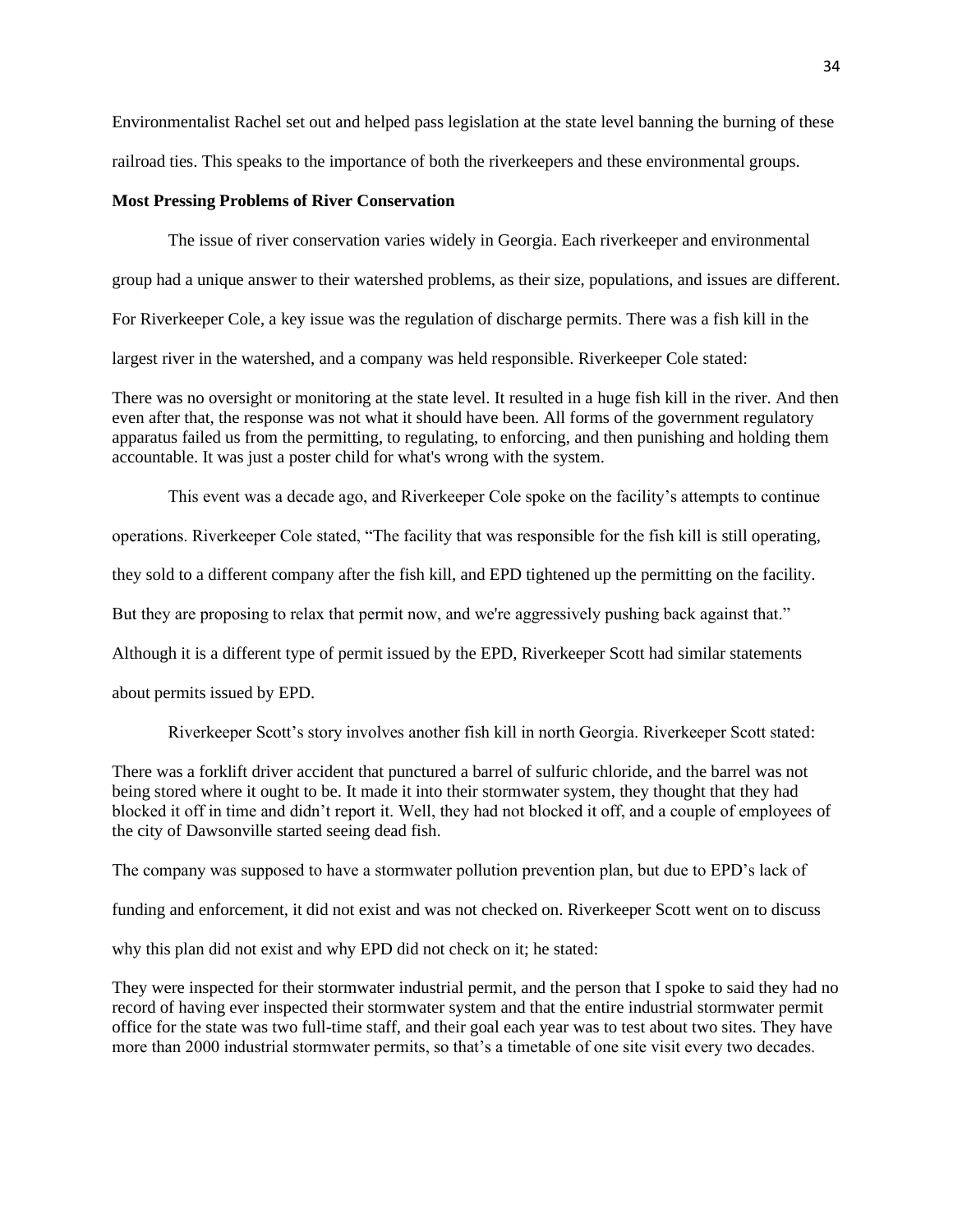EPD's system for industrial stormwater permits is just one example of how EPD has failed to correct its system, and this does not even mention how entire communities have been forgotten about. Environmentalist Grace discusses the specific problems that have impacted their county, which is local to the Atlanta area. The main issue discussed in their interview was the issue of DeKalb County's combined sewer system (CSS).

Environmentalist Grace stated, "The big issue from a clean water, pollution, and regulatory standpoint is sewage. It goes to DeKalb County, where the system is not separated." A combined sewer system means a rainwater and sewage system combine during weather events, and when there is enough rain, there is overflow, and the combined material runs into rivers. The water is laced with bacteria and causes serious problems with E. coli levels, a dangerous bacterium that can cause unsafe water for drinking, recreation, and other activities.

The CCS is outdated, and plans for updating it have been in place, but little has come to fruition. Environmentalist Grace discussed the issue by stating, "The reason we stepped up, from a financial standpoint and the decision to take this to court, it's because of the deadline issue. You have to have a deadline to fix the system." There is no deadline on when the issue has to be fixed, so the issue is often forgotten. South Dekalb county is home to traditionally Black neighborhoods, and Environmentalist Grace stated, "When you look at who these issues impact, you cannot miss the issue of equity and who is being impacted."

#### **Educating the Public**

Education about water quality initially might seem like email blasts, information on websites, and generally fewer interactive methods, but that is only part of helping educate communities about what is occurring in their watershed. Riverkeeper Cole stated:

You make it personal. When it is their drinking water or a place they love, then they get interested, and they learn more and then get involved. If you can do that and get them outside and show them how beautiful the outdoors experience can be, then they grow to appreciate the natural world and want to protect it.

This process can take the form of paddle trips, nature centers, or camping trips, just to name a few.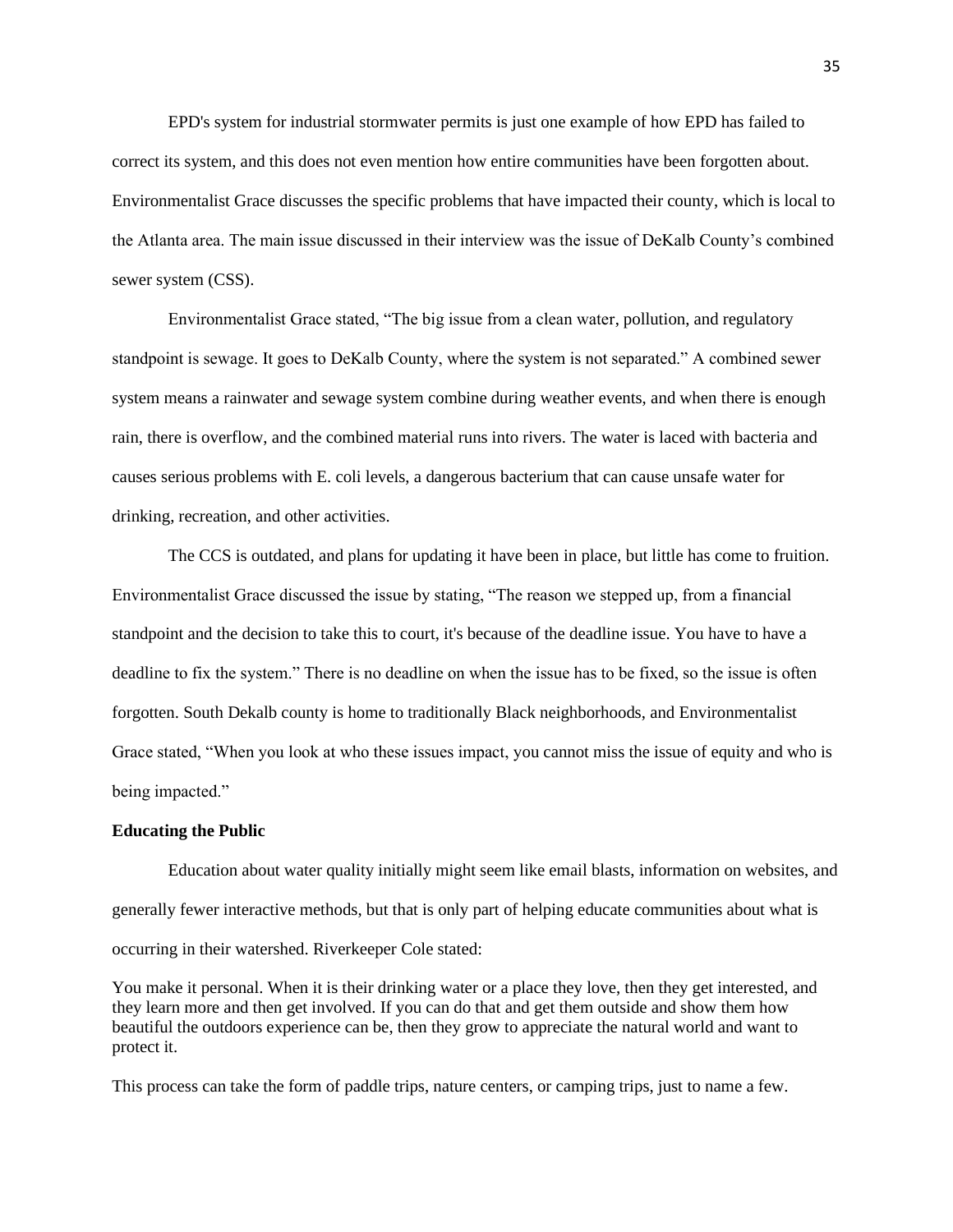Riverkeeper Evan described one of their programs that involved a large floating boat. The program focused on educating younger children on conserving water at home and took them out on the water. Riverkeeper Evan stated:

We operate the state's only two floating classrooms, and pre-covid we were taking about 11 to 12 thousand kids a year out on these boats, and hands-on water quality education where we take out, they test water samples for pH, dissolved oxygen, and they get to look at plankton through a microscope, and they learn where their water is coming from. We actually get to take them to some of the drinking water intakes.

This method allows the unique experience to see how these systems work and why it is essential to

conserve water when possible.

Another challenge that these groups go through is to change the stigmas associated with rivers

that contain pollution. As these environmentalists and riverkeepers work to keep our watersheds clean,

some of them have had great success; however, stigmas about rivers being polluted and dangerous can be

deeply rooted in a community's culture. Breaking these ties and promoting the true beauty of a river can

be challenging. Environmentalist Grace stated:

All they knew was the pollution. All they knew is that they couldn't use the river, so they stayed away. There was no advocacy in support of it. They just stayed away. And we've really been able to dismantle some of that culture that has grown up. It's not completely ameliorated at this time, but things are a lot better now than they were ten years ago.

The paddle trips have been the most successful aspect of this organization. Each year there has been a

steady increase in numbers. Environmentalist Grace discussed this by stating, "We have a lot of folks

bringing their own kayaks and canoes. We provide the insurance and safety kinds of features. I mean, last

year, I'm sure we had probably four or five hundred people on the river, and that's a lot of folks."

The demographics of the population in a watershed can play into how an environmentalist or a riverkeeper can approach educating the community about water quality within their watershed. Another riverkeeper, Riverkeeper Scott, discussed how their watershed was more rural and focused on the idea of economic prosperity. Riverkeeper Scott stated:

We live in a pretty rural, very conservative part of Georgia. Marjorie Taylor Greene is our House Representative, and we are very keen on making common sense economy first arguments for why waterways need to be protected. We have just been kind of handed a couple of really excellent case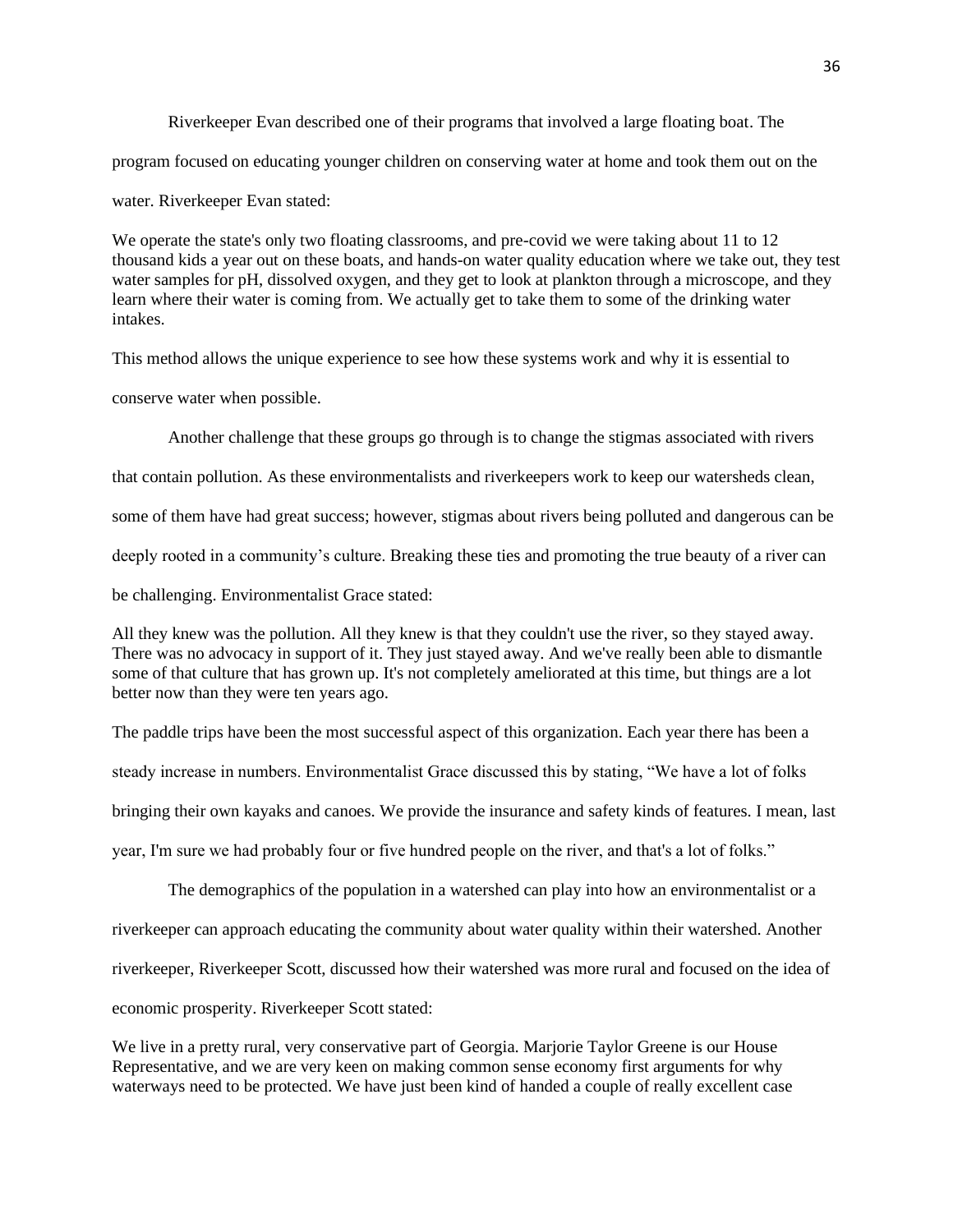studies that have demonstrated how failing to protect water quality can seriously jeopardize economic development in the region.

The cost of cleanup efforts when there is an environmentally degrading event such as a fish kill can jeopardize promises for economic development, and this remains true for all watersheds. For Riverkeeper Scott, this is the main focus when conversing with the community because of the community's demographics. If the people believe in economic development being a key role in voting, policy, and personal decision-making, then it has to be at the forefront of their education.

#### **Minoritized Groups**

#### *Most Vulnerable Groups for Poor Water Quality*

Georgia is a diverse state in terms of its geography and race. There is the sprawling urban complex of Atlanta and its suburbs, the North Georgia Appalachian Mountains, coastal Georgia, rural farmland, and everything in between. This creates problems in the state as both the riverkeepers and environmental groups serve different demographics around the state. One riverkeeper or environmentalist might serve a more homogenous population while another's population might be more mixed in terms of race. These distinctions in race are essential when addressing policy changes and implementation. One riverkeeper, Riverkeeper Scott, serves a primarily rural white demographic and stated, "I think some of the most vulnerable people in our basin for water quality issues are folks on private wells. But that being said, there was a legacy of other race-related issues." Due to someone living in a rural setting, that person does not rely on a city water supply that goes through treatment facilities. Instead, they have wells on their property that can be susceptible to contamination. Riverkeeper Scott goes on to discuss how issues today are related to poor whites being on private water.

These poor whites on private wells in Riverkeeper Scott's watershed are the most vulnerable because of a considerable lack of knowledge of what is coming out of the ground. Riverkeeper Scott continued the conversation by stating:

There is just an enormous lack of knowledge of what's coming out of the ground, and it's really up to them to figure out whether or not their water is being contaminated by local industry. It's a lofty expense if you're looking at something like trying to test for poly-fluoroalkyl substances (PFAS), it's an emerging contaminant and becoming an enormous issue up here in northwest Georgia.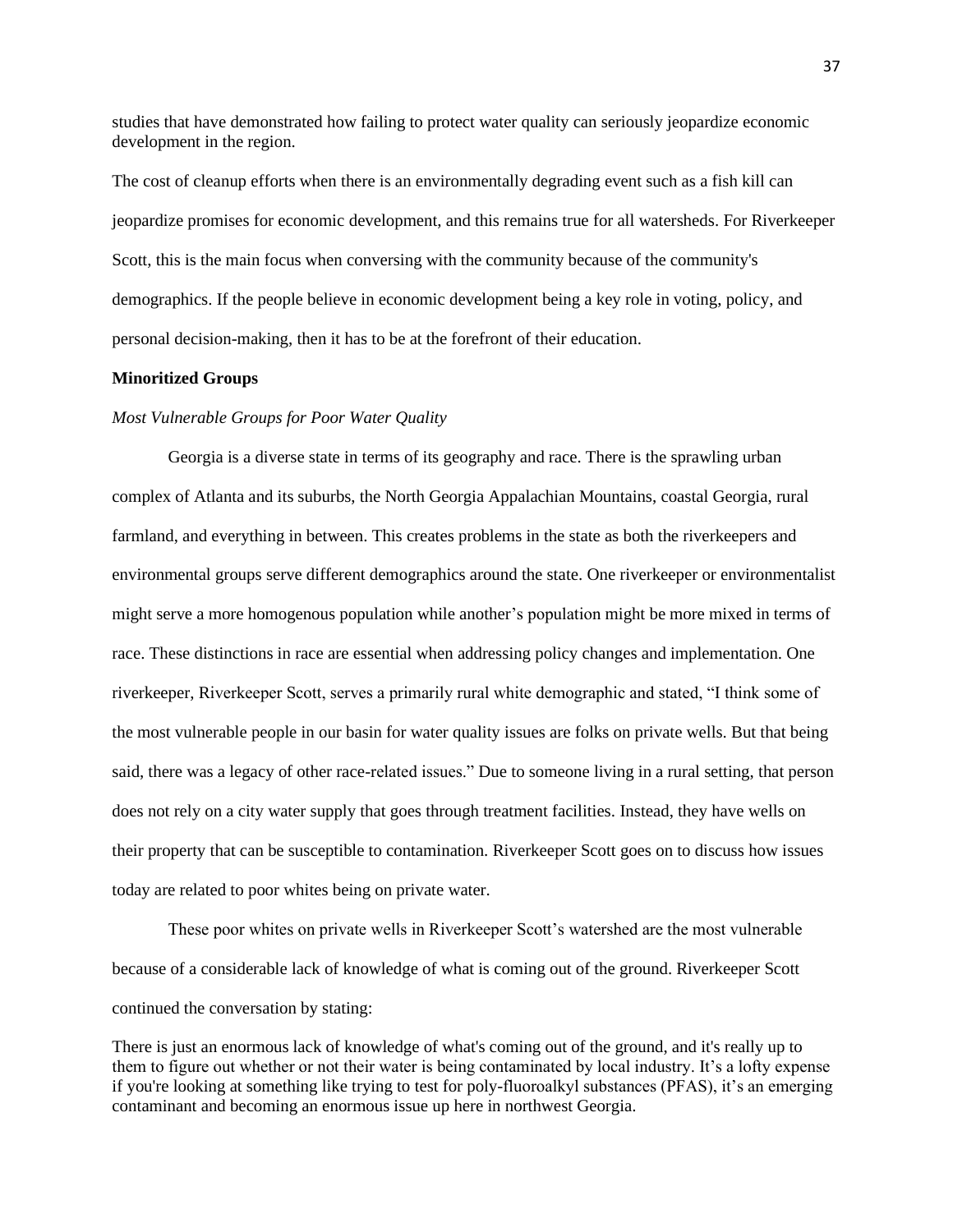These PFAS come from mainly paper products and they help grease not destroy the boxes of fast food containers. They often end up in private wells, as our water systems are connected. Riverkeeper Scott finished discussing this issue by stating it did not take much of this chemical to cause health problems. He stated, "The health advisory threshold is like 70 parts per trillion, which is hard to even communicate." Typically, someone does not have any PFAS related chemicals in their water supply.

Another riverkeeper that works in a more diverse watershed, Riverkeeper Cole, discussed how "minoritized low-income folks that don't have the resources or the connections to advocate and fight back against the predatory natural resource extraction or abuse" are the most vulnerable groups for poor water quality in their watershed. This refers to resource extraction in South Georgia, as the rural land allows for large-scale operations, often where these rural communities are. On the flip side to this, Atlanta houses some of the most populous Black communities in the country. One riverkeeper, Riverkeeper Evan, serves some of these communities and stated, "We've done a lot of water quality research and testing in the urbanized core of Atlanta and where we've seen the highest level of polluted waterways is in the poorest underserved communities of color." Both of these populations are on opposite sides of the state and have different pollutant sources, yet both are victims of poor water quality.

An environmentalist, Environmentalist Grace, based in Dekalb county and is home to one of the largest percentages of Black residents in the country, believed water quality issues are tied explicitly to race. When discussing poor water quality and the specific sewage issues, Environmentalist Grace stated, "These are traditionally Black neighborhoods, and the majority of folks there are Black and poor, even in moderate-income neighborhoods. So, yeah, I mean, if when you look at who these issues impact, you cannot miss the issue of equity." This point neighborhoods that would classify as moderate or middle income should be emphasized. These water quality problems throughout the county have put these communities in harm's way for some time.

The one common trait that all of the environmental groups and riverkeepers agreed contributed to being a victim of poor water quality in any form was being impoverished. One riverkeeper, Riverkeeper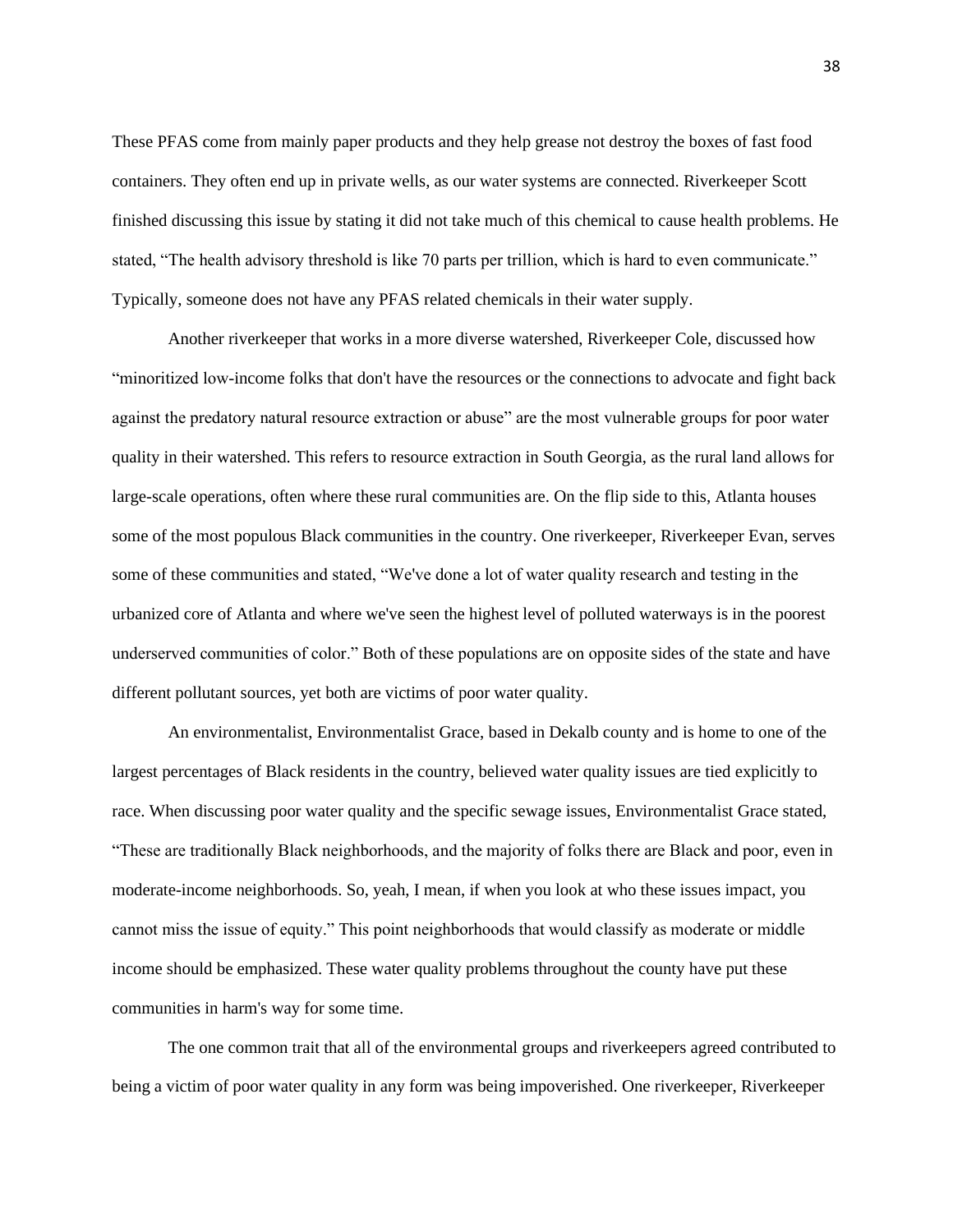Morgan, stated, "So the answer is poor. That's the biggest indicator, in my opinion, across the board." Another environmentalist that was based in rural Georgia took a different approach and believed everyone in their counties could fall victim to poor water quality. Environmentalist Bailey, stated, All of our counties have vulnerable groups in them, and we treat them the way that we do everybody else. We know that there is a disparity between them and the resources that they have and what they are able to do. So we have very specific grants that are targeted to the underserved communities, regardless of what race you are. And we go out and we target the underserved in all of our communities to ensure that they are receiving the services that everyone else receives, regardless of race, color, or financial situation.

# *Specific Examples of Defending Communities of Color*

The work of the environmental groups and riverkeepers can strive beyond monitoring water. Partnering with organizations to create a system within communities of color is one way the riverkeepers and environmental groups have done this. In New York, in response to the Black Lives Matter movement, Riverkeeper New York (2020) stated, "We ask that you consider becoming familiar with and supporting the work of environmental justice organizations in Minneapolis, MN, and the following environmental justice organizations in our watershed." This was in response to the murder of George Floyd, as the organization has strong ties withstanding with all communities of color. The organization then pointed to its alliance around the state and its advocacy campaign efforts for waste equity, climate justice, and transportation justice that often go beyond water and involve communities of color.

Both the riverkeepers and environmentalists interviewed gave specific examples of how they have defended communities of color within Georgia. Some examples involved money and grants, some were through education, and some included updating local ordinances. Each watershed has its specific problems in dealing with water quality that need to be addressed. The examples given are only a teardrop in the bucket regarding what these organizations have done for them. One riverkeeper, Riverkeeper Cole, stated:

We're making a concerted effort to go into these communities and through grassroots organizing, try to get the local authorities, whether it be a municipality or county, to update their ordinances. That really puts the onerous task on the applicant to do the studies and the research to say who's going to be impacted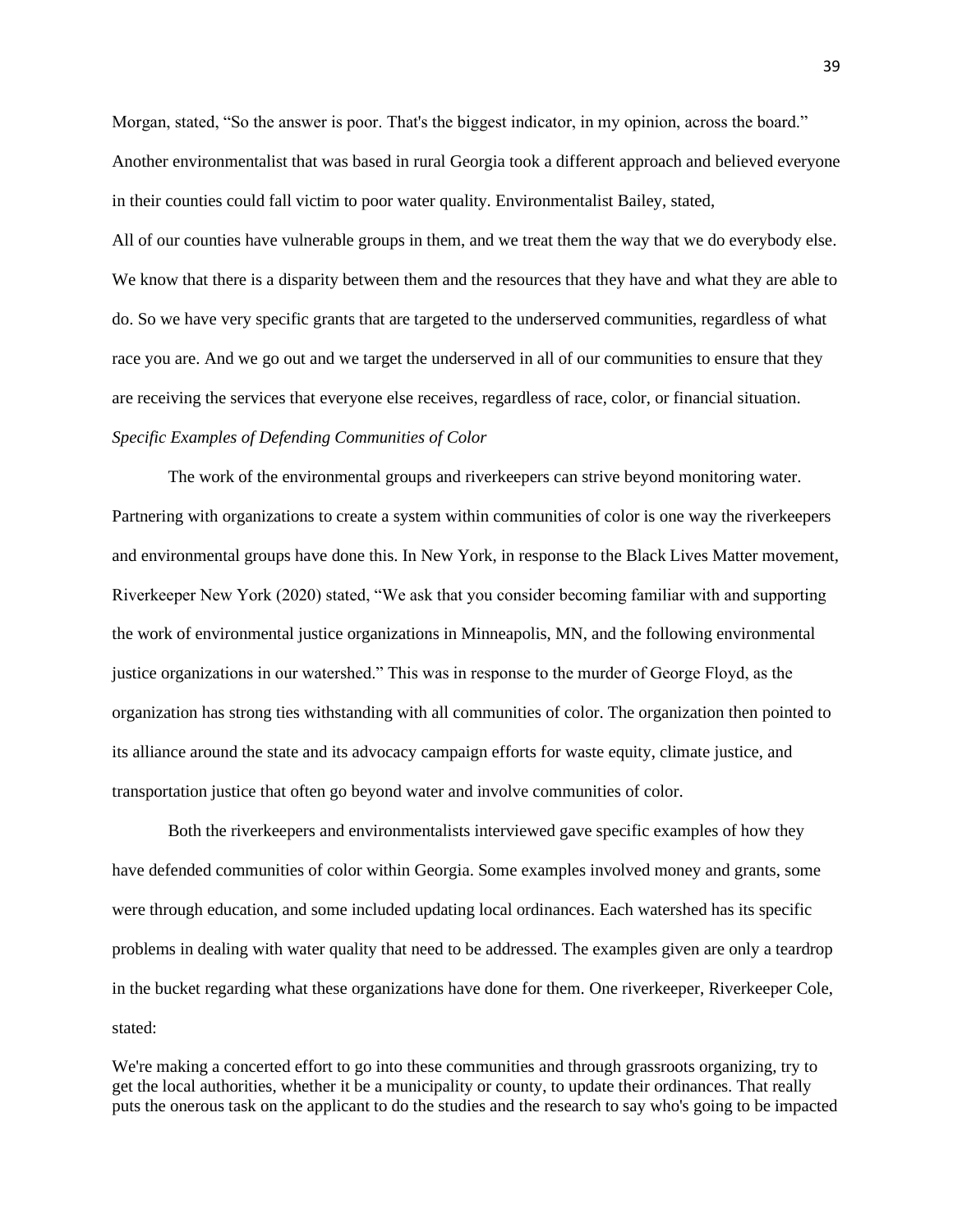and what impact this will have on those communities. So really just update the ordinances to make them more protective of natural resources, but also the vulnerable communities that could be impacted.

By applicant, Riverkeeper Cole refers to companies that might want to build a factory near them. By going into these communities and promoting the need to update ordinances, the local communities become able to defend themselves from companies as they have to explain to the councils approving their projects. They would have to hire professionals and provide evidence to show the local and environmental impacts their company would bring. Riverkeeper Cole went on to say, "So, when somebody applies for a permit to do X, Y or Z, they have to, you know, give the commission or whoever makes that decision all the information in their hands to see who's going to be impacted and what the impacts are going to be."

Riverkeeper Morgan also highlighted this topic of ordinances but talked about it from the perspective of access to data. The local governments, especially in communities of color, need access to the data necessary to update their ordinances appropriately. Riverkeeper Morgan stated:

Access to data is such a huge one. A lot of this data exists, and another riverkeeper as a leader in this and we're trying to do it alongside them is to get environmental justice ordinances put into local governments requiring that his projects move in, that they need to look at a series of different other factors besides the return on investment for the community and trying to put a different lens on some of these projects.

This also speaks to the magnitude of how complex grassroot efforts can be. This project of getting local

governments to improve their ordinances has taken the collaboration of multiple riverkeepers to pursue.

Another riverkeeper, Riverkeeper Evan, empower a community of color as a creek local to them

in the Atlanta area was listed as one of the most polluted creeks in the country. They created a

neighborhood watch program that offered small paid stipends to do water testing of the polluted creek to

those living around the predominantly Black community. Riverkeeper Evan stated:

In that specific watershed, we learned that a lot of people did not have transportation. They were coming by bus to deliver their samples and it was a lot more burdensome for them to participate in the program. So then we started offering them stipends for each sample that they collected, which is like twenty dollars a sample. So eighty dollars a month is not a huge amount of money, but it's something, it's a bus ticket, it's a cell phone bill.

Riverkeeper Evan secured this money through a grant, and with the community's help around the river,

helped collect data and paid them. This payment system was not set up for other groups within the

neighborhood watch group.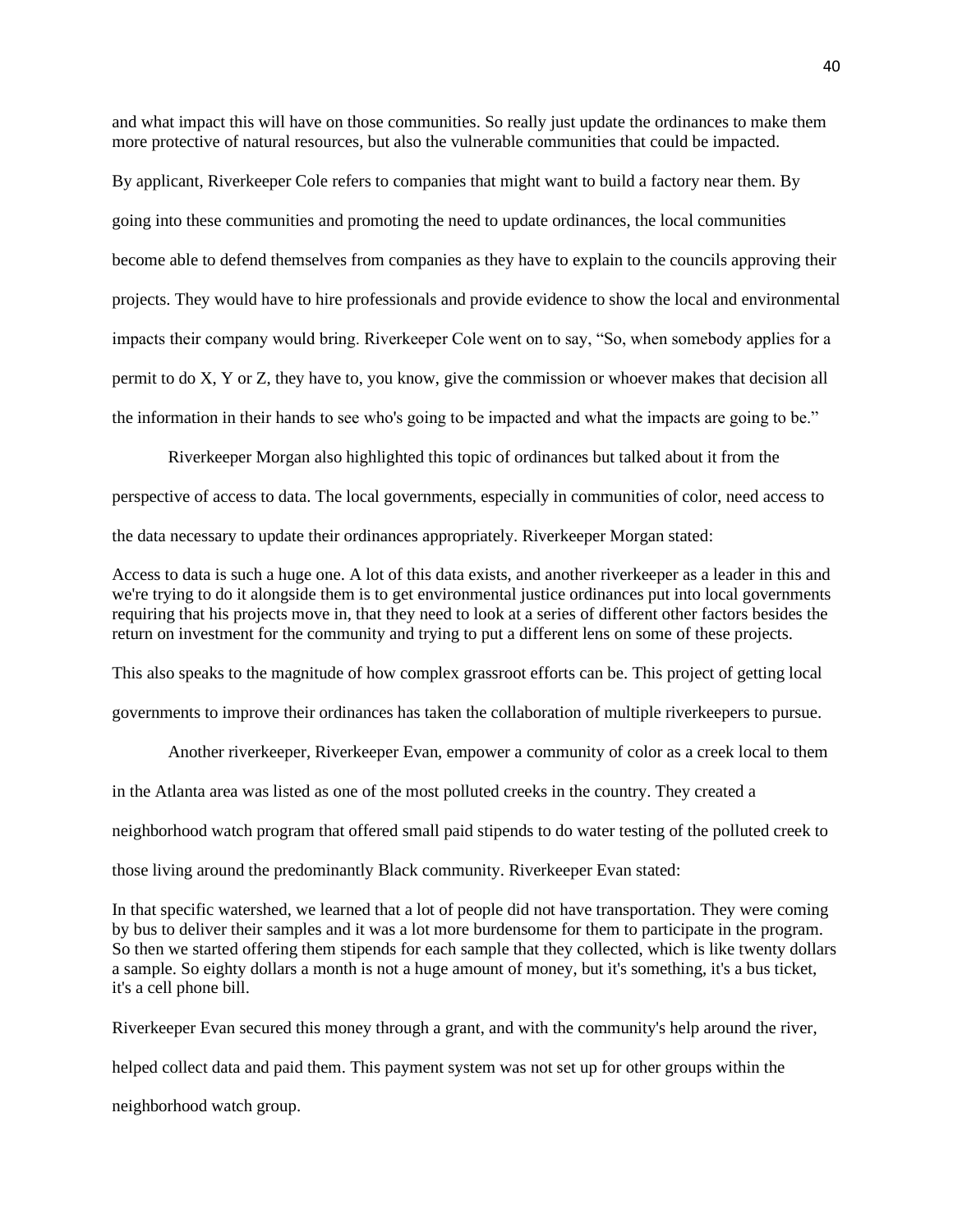## *Environmental Racism*

The riverkeepers and environmentalists often work with issues that disproportionately impact communities of color. Whether the issue is outdated sewer systems, landfills, pipelines, factories, or something else affecting water quality, in Georgia, the interviewed groups have heard of or dealt with an environmental-related problem that had specific ties to race.

Riverkeeper Scott discussed the legacy of race in their watershed and how today he primarily deals with poor whites being on private drinking water, but he stated, "A polluter here in Floyd County, from the fifties to the early nineties, there was a medium transformer plant from General Electric that was using polychlorinated biphenyl (PCBs) in the early 2000s." PCBs are a dangerous chemical and, when ingested or absorbed into the body, can cause serious health concerns. Riverkeeper Scott went on to say:

They were giving barrels of the PCBs to employees to spread around their house as an herbicide, and a whole bunch of property in Floyd County and around Garden Lakes was contaminated. There was a particular neighborhood that was downstream of the plant itself, and back then, there was a railroad that would bring in big tankers of PCBs. When they had unloaded the chemicals, they would just open the taps and wash them out. They heavily contaminated this whole area. Immediately adjacent to this, there was quite a large African-American population predominantly that owned the homes there.

This African-American community fell victim to health-related issues from the PCBs and was only aware

of the issue because of someone taking classes at a local college. Riverkeeper Scott continued the story by

# stating:

One woman who was living in one of those houses was attending a class at a local technical college, and they were given the task to collect water samples somewhere in town and bring it in. She went in her backyard and to this creek and pulled in a sample, and they asked where she found it. She stated that it was in her backyard, and it set off quite a lot of testing in that area, and a lot of people moved. The site itself was never listed as a superfund site because of a lot of pressure from local city and county commissioners who didn't want it to be a drag on property values. Most of the community, after it was found out, moved away, and were replaced by Latino families, who were less likely to be aware of the contamination.

A superfund allows the EPA to "clean up contaminated sites and force the responsible parties to

either perform cleanups or reimburse the government for EPA-led cleanup work" (EPA). This cleanup

never happened due to the fear of falling property values shows the racist rhetoric of the county

commissioners and leaders in Floyd County. Riverkeeper Scott finished the story by stating, "So it's

interesting, the largely impacted Black community started to move out after it found out about the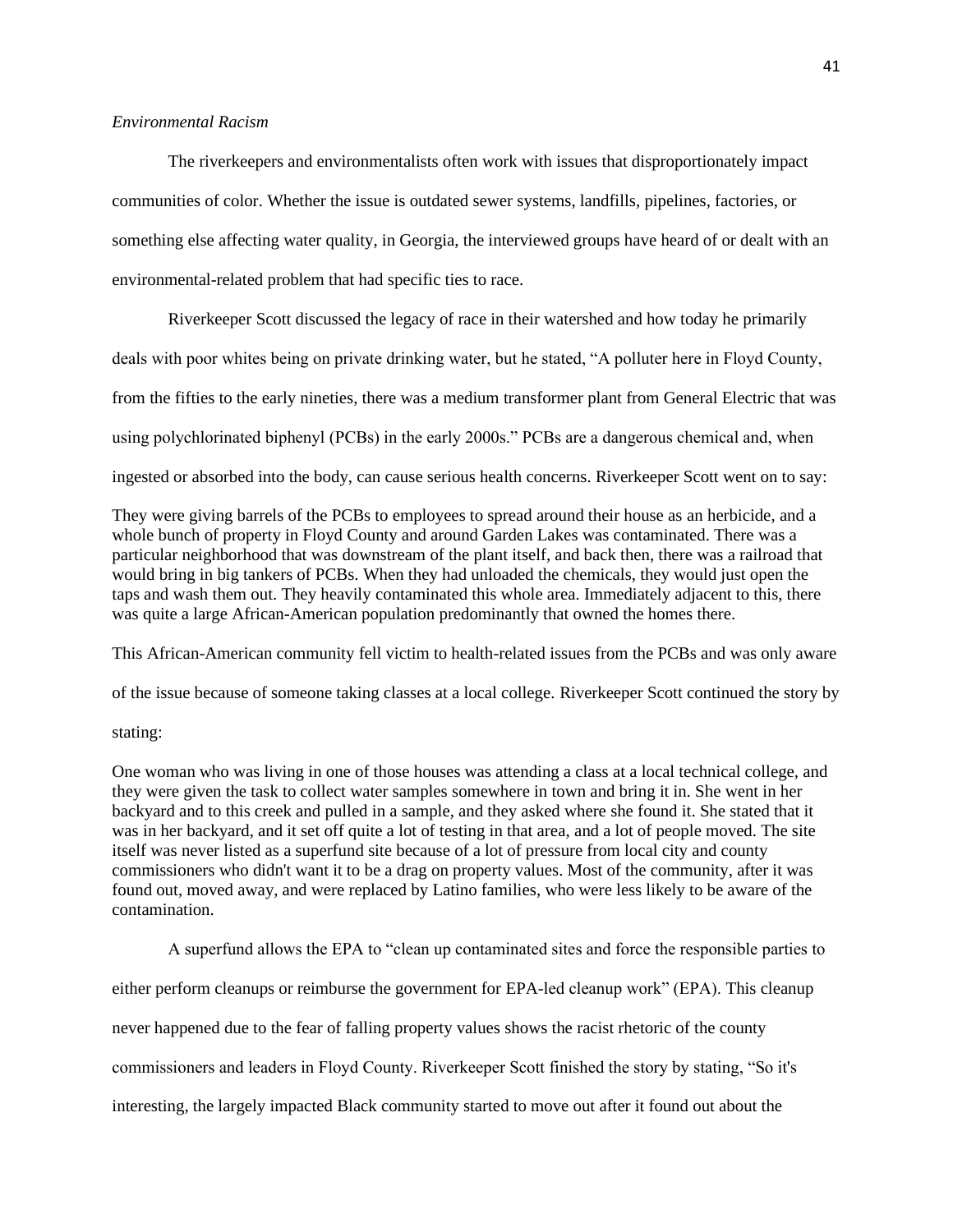contamination and the county commissioners were largely ignoring it, and when they moved out, the legacy of that impact is going to continue in another minoritized community. Another minoritized group who may have had language barriers or maybe just economically needed the properties at the lower price point, and the sad part is you just end up exposing the children in the backyard to PCBs."

Another example of environmental racism in Georgia is the story of Proctor Creek. Riverkeeper Evan initially describes this creek by stating, "The EPA actually designated that one little, tiny creek as one of the 13 of 20 national priority watersheds, which included the Chesapeake Bay, for example. Proctor Creek is eight miles, and it made that list of 18 priority waterways because it was so polluted." The list of priority water locations included much larger locations than Proctor Creek. Some of these locations included The Los Angeles River, Lake Pontchartrain, and The Bronx and Harlem Rivers, which traditionally all have communities of color (EPA 2019).

Riverkeeper Evan continued the description of the Proctor Creek community by stating, "we had 90 percent African-American demographics in that watershed. Our downtown office is actually located within that watershed." The research and efforts that the riverkeeper organization has completed have helped the Proctor Creek community for over a decade. Riverkeeper Evan stated:

There have been a lot of efforts over the past 15 years to revitalize Proctor Creek, and we've done a lot of work on it, and through our research, we've documented an 80 percent reduction in e-coli rates in the creek, which is fantastic, but there is still a long way to go.

# **Conclusion**

The successes of both the riverkeepers and environmental groups can be looked at due to their collaboration. This collaboration has been complexed through the COVID-19 pandemic; however, due to their work's outdoor nature, there have been notable successes that have proved their resilience. The environmental groups have relied on the riverkeepers due to their niched training, the riverkeepers have helped create the Georgia Water Coalition, and the groups try to engage with each other because of the nature of the work. If they attempted to do the work independently, the success they achieved likely would not have been there.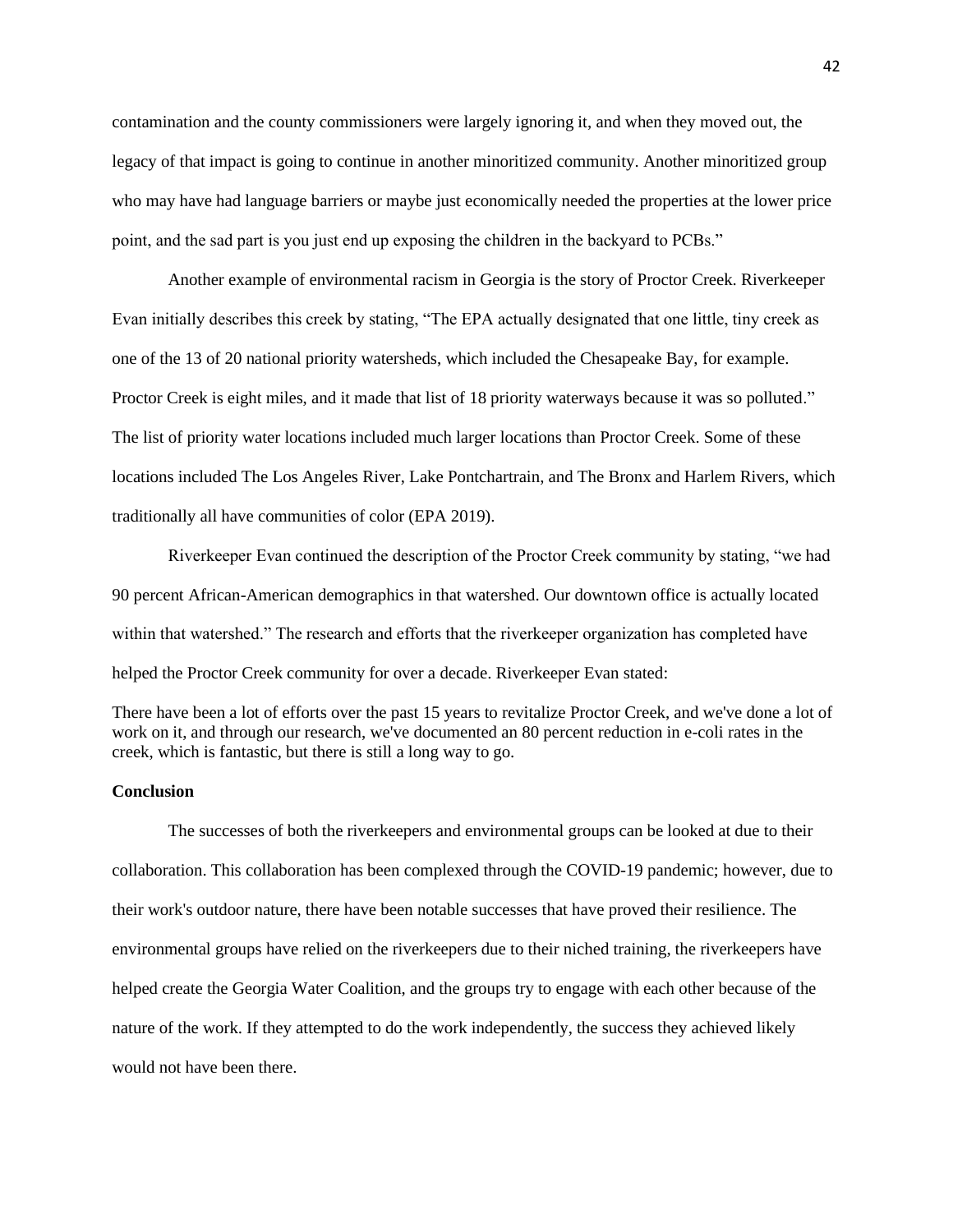The smaller environmental groups have struggled due to their volunteer status. Meetings that were generally in-person where collaborative efforts were maximized turned into Zoom meetings. This meant considerable null periods of progress for the environmental groups. However, outdoor activities became a considerable success for more prominent groups, mainly the riverkeepers and one larger environmental group. As the pandemic progressed, people were finding unique ways to engage themselves, and this turned into a boom for the paddle trips that some of the riverkeepers and environmental groups held. It became a safe way to social distance and enjoy outdoor activities. These trips were also a tool for education, as described by the riverkeepers and environmentalists.

Both the riverkeepers and environmentalists stated that they had more traditional educational methods such as social media and email blasts. However, the accurate method that everyone relied on was getting the populations they serve on the rivers. This was an effort to show how the organizations cleaned pollution, changed cultural stigmas about bodies of water, or showed the true beauty of the outdoors.

Perhaps one of the most significant findings was discussing government enforcement of policy. The main issue discussed is enforcing the policy that already exists. Every single interview conducted mentioned this in some way and explained the low levels of funding in Georgia's EPD. The environmental groups and riverkeepers wanted to continue to strive and create policy that protected Georgia's watersheds.

The most vulnerable groups for poor water quality shared the common trait of being impoverished. Due to Georgia's diversity, some riverkeepers and environmental groups have entire watersheds that look entirely different than others. One riverkeeper discussed their primary issue being poor whites being stuck on private drinking water, while another environmentalist discussed communities of color dealing with sewage spills. The problem of vulnerability ties back to EPD's lack of ability to enforce existing standards.

Environmental racism exists in Georgia, and both the stories on PCBs in Floyd County and the devastation to Proctor Creek demonstrate this. Both events demonstrate the lack of initial response from government agencies, such as EPA and Georgia's EPD, and local officials. These events also show how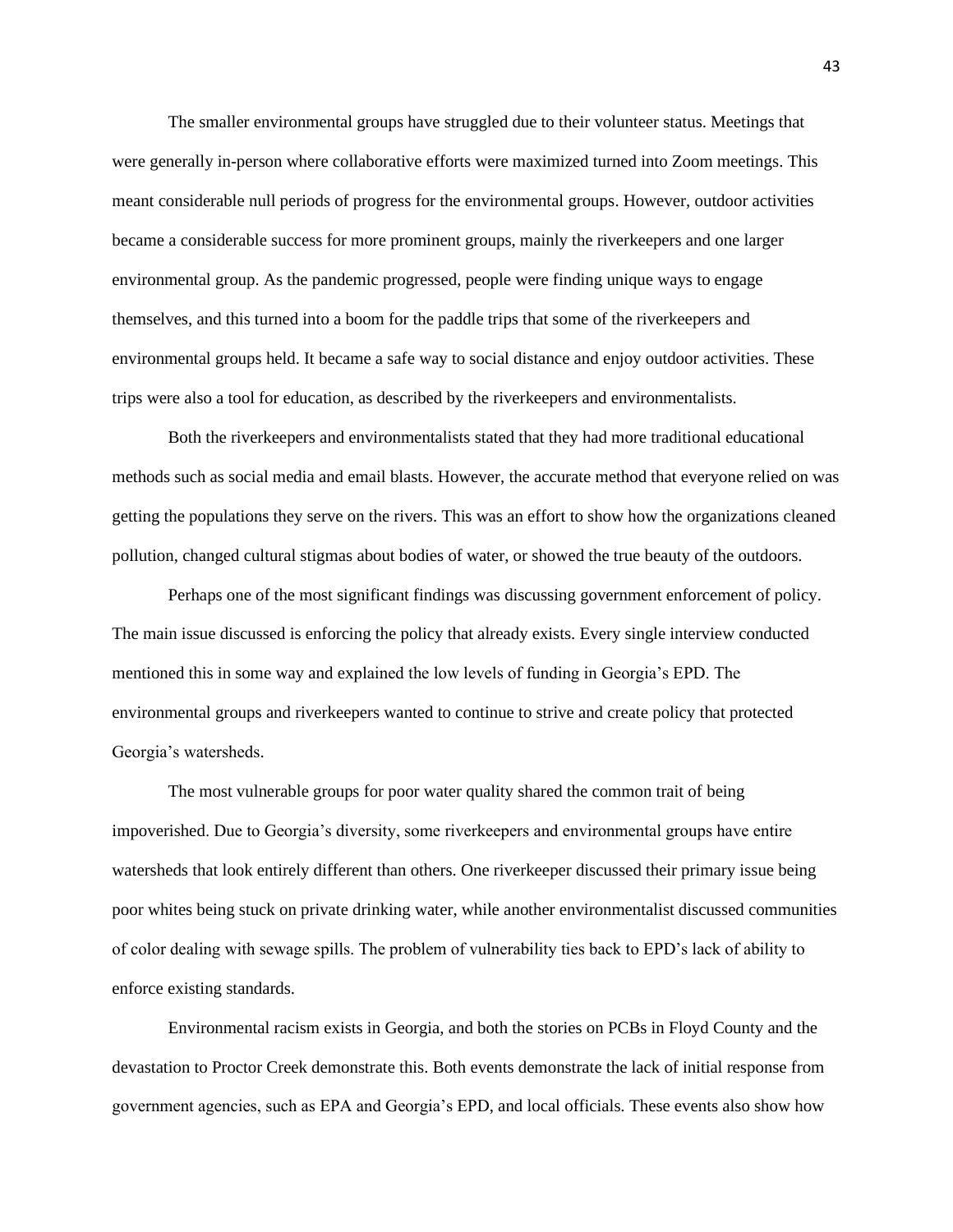communities of color can be largely ignored and targeted through environmental degradation events. The environmental groups and riverkeepers have stepped in an attempt to mitigate the degradation of the environment, but their work could be driven further if local officials, Georgia EPD, and EPA did their part.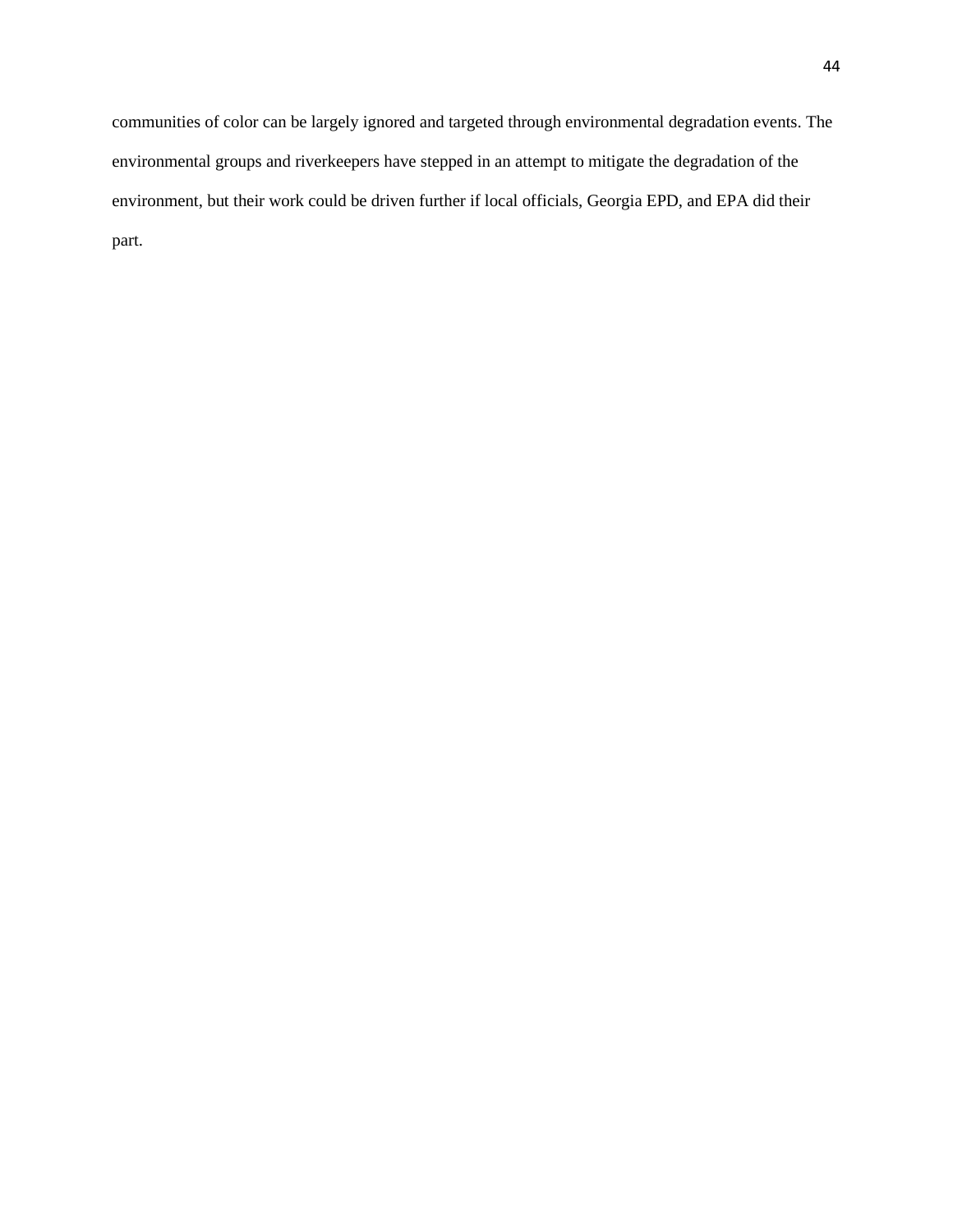#### CHAPTER 5

# DISCUSSION

The study aimed to identify how riverkeepers and environmental groups in Georgia advocate for the communities they serve to improve water quality standards, see what disconnects exist between each other and governmental agencies, such as EPA and EPD, see which communities in Georgia are being impacted by poor water quality, and to see how COVID-19 has challenged the groups specifically. The study showed that Georgia is no stranger to poor water quality.

The literature on neoliberalism discusses how the state has created a system of deregulation, privatization, and the withdrawal of government (Harvey 2005). Kenton (2022) discussed how politicians who argue for deregulation as a tactic for economic growth see regulation as overbearing. The findings shown have been quite the opposite. When there are environmental degrading events such as a fish kill, the economic costs of cleaning the location and court costs can have detrimental impacts on economic impacts in any area a politician might believe in economic prosperity.

The same finding can be discussed through environmental racism. Environmental racism is "any policy, practice, or directive that differentially affects or disadvantages (whether intended or unintended) individuals, groups, or communities based on race or color" (Bullard 1993:1037). In this research, actions were seen in sewer systems and companies around the state of Georgia that directly took action that fit this definition. Relating environmental racism to economics, if Georgia politicians argue for deregulation promoting economic growth, the same politicians must understand that people have left their homes due to environmentally degrading events. It will drive down housing prices and result in economic loss.

Both the riverkeepers and environmental groups discussed that the lack of enforcement is one of Georgia's most plaguing issues. If Georgia's EPD had the funding to enforce the CWA and update policy to the standards of leading environmentalists, scientists, and riverkeepers, Georgia's situation could be vastly improved. However, the situation is different because EPD's annual budget is kept at such low levels that environmental groups and riverkeepers around the state often have to fill the gaps.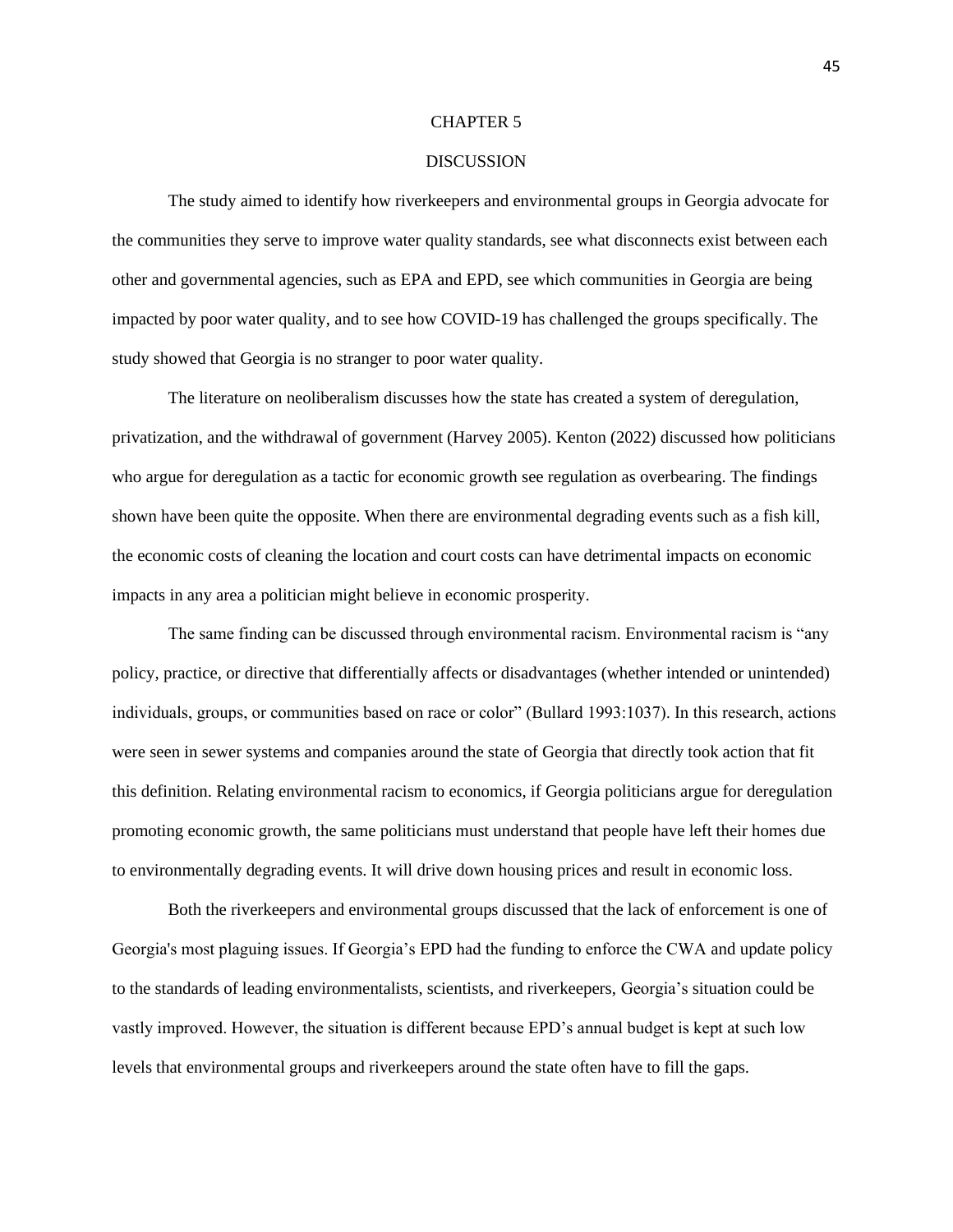A solution to the central issue of this enforcement problem would be allocating our resources appropriately to EPD and creating a system where its staff can function appropriately with the necessary funding. This means EPD would be able to enforce the current policy on the books. It would be able to issue permits, make sure that each company follows the guidelines set, and then create an idea for the future that we should be protecting our environment, not letting industry ruin it. An umbrella policy that goes beyond the CWA would be a significant step in this direction. Clean and potable water should be a right for every person and allocating resources at the state level is a first step. If other states around the country have already done this, so can Georgia.

COVID-19 has had its impacts felt around the globe, and neither the riverkeepers nor the environmental groups have escaped these impacts. Although they have had some success due to people wanting to explore the outdoors safely, COVID-19 continues to be a serious problem. The riverkeepers and environmental groups both had to create unique methods of keeping their nonprofits afloat. Some groups tried virtual music festivals, while others had to try unique paddle trips to promote safe activities during the pandemic. Both groups, especially the riverkeepers, had the chance to promote themselves during the pandemic because their business model was significantly related to the outdoors.

# **Limitations and Future Research**

The study was limited to Georgia riverkeepers and environmental groups. I wanted to specifically look at how Georgia's environmental issues were unique due to its diversity of race and geography. However, this is also a limitation. This study could be used as a model to examine other states to see how their environmental groups and riverkeepers are observing and combating poor water quality. Other states have different levels of funding for governmental agencies, different numbers of riverkeepers and environmental groups, different types of communities, and problems that need to be addressed. They might look completely different than Georgia and comparing them could make for another interesting study on the topic.

Another limitation that this study had is the diversity of the participants themselves. If we discuss environmental racism, it is vital to learn from those impacted. All but one of the participants identified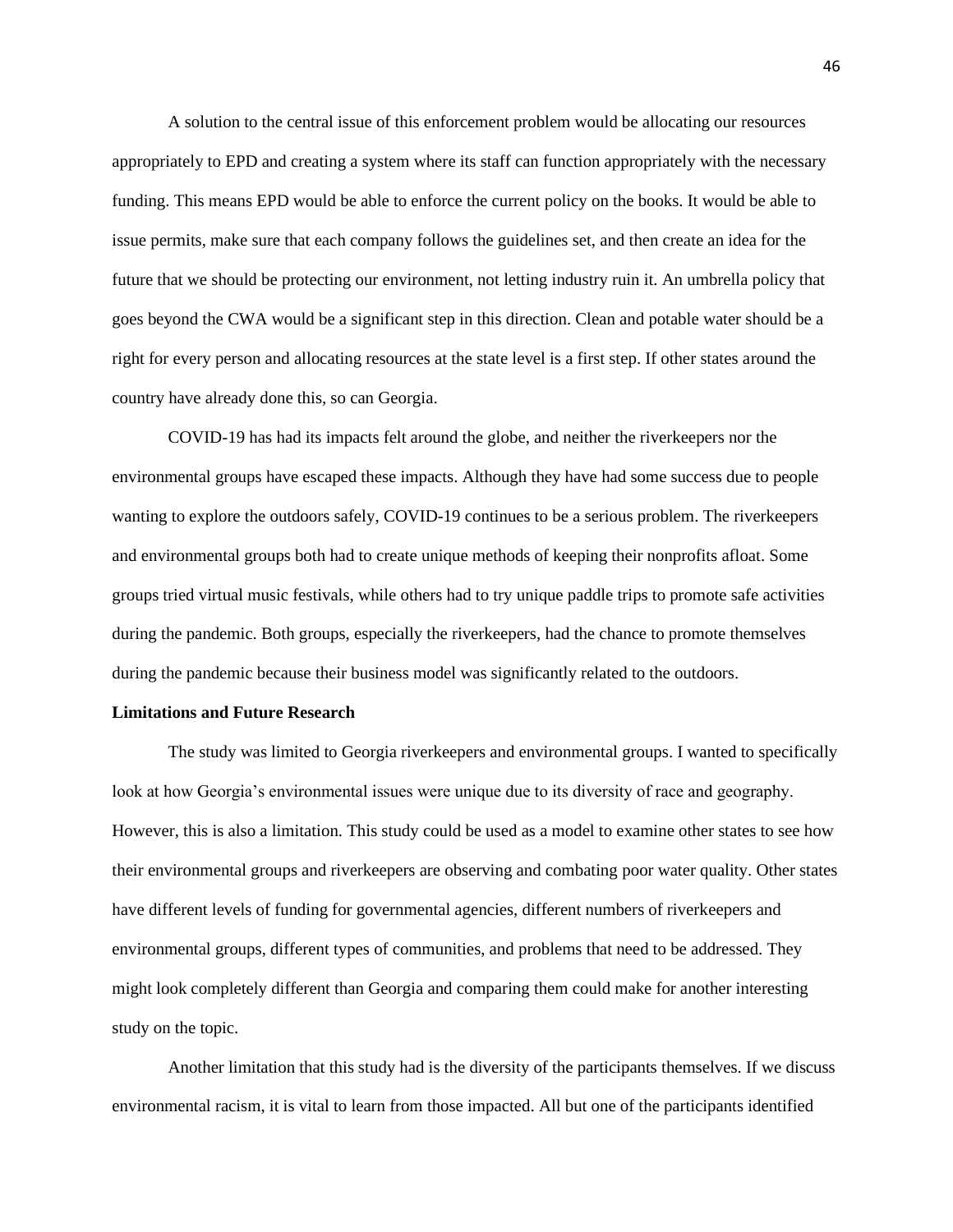themselves as white, while only one identified themselves as Black. Another study could specifically look at environmental groups and riverkeepers who are of minoritized status and compare their opinions to those who are not.

One demographic question that had some issues with diversity was gender. Most of the riverkeepers identified themselves as cisgender males, with only one of the six identifying as a cisgender female. In the environmental groups, all of the participants identified themselves as cisgender females. This gender difference could have implications for answers to the questions, and if the project was reproduced, you could ask further questions relating to gender to see if differences exist.

Another limitation was using the snowball sampling. Although snowball sampling is costefficient and allows for referrals in the process, representativeness of the sample cannot be guaranteed, and issues of bias can be present.

Finally, a limitation that the interviews had was that there was not an interview for every single watershed in Georgia. After conducting the interviews, not every watershed has a riverkeeper or environmental group. The Tallapoosa watershed often relies on other riverkeepers or environmental groups for their needs. Other than this instance, every watershed had a riverkeeper, and environmental group contacted. Participants in the research project were in the Coosa, Chattahoochee, Flint, Oconee, Savannah, Ogeechee, Suwannee, and Ochlocknee basins. There were no interviews conducted for the riverkeepers and environmental groups within the Tennessee, Tallapoosa, Ocmulgee, Satilla, Altamaha, and St. Mary's watersheds. To visualize this, refer back to figures one and two. This lack of interviews is a limitation as these watersheds could have situations valuable to the study.

Taking this research into the future, the project could be a model for others to interview riverkeepers and environmental groups in other states around the country. Environmental racism, neoliberalism, and the devastating impacts of COVID-19 are not limited to Georgia. The qualitative methods used can be applied to another project. The project could even be used as a comparison to other states. There are states around the country that have different levels of diversity than Georgia, more or less funding to its respective environmental agencies, and different political climates.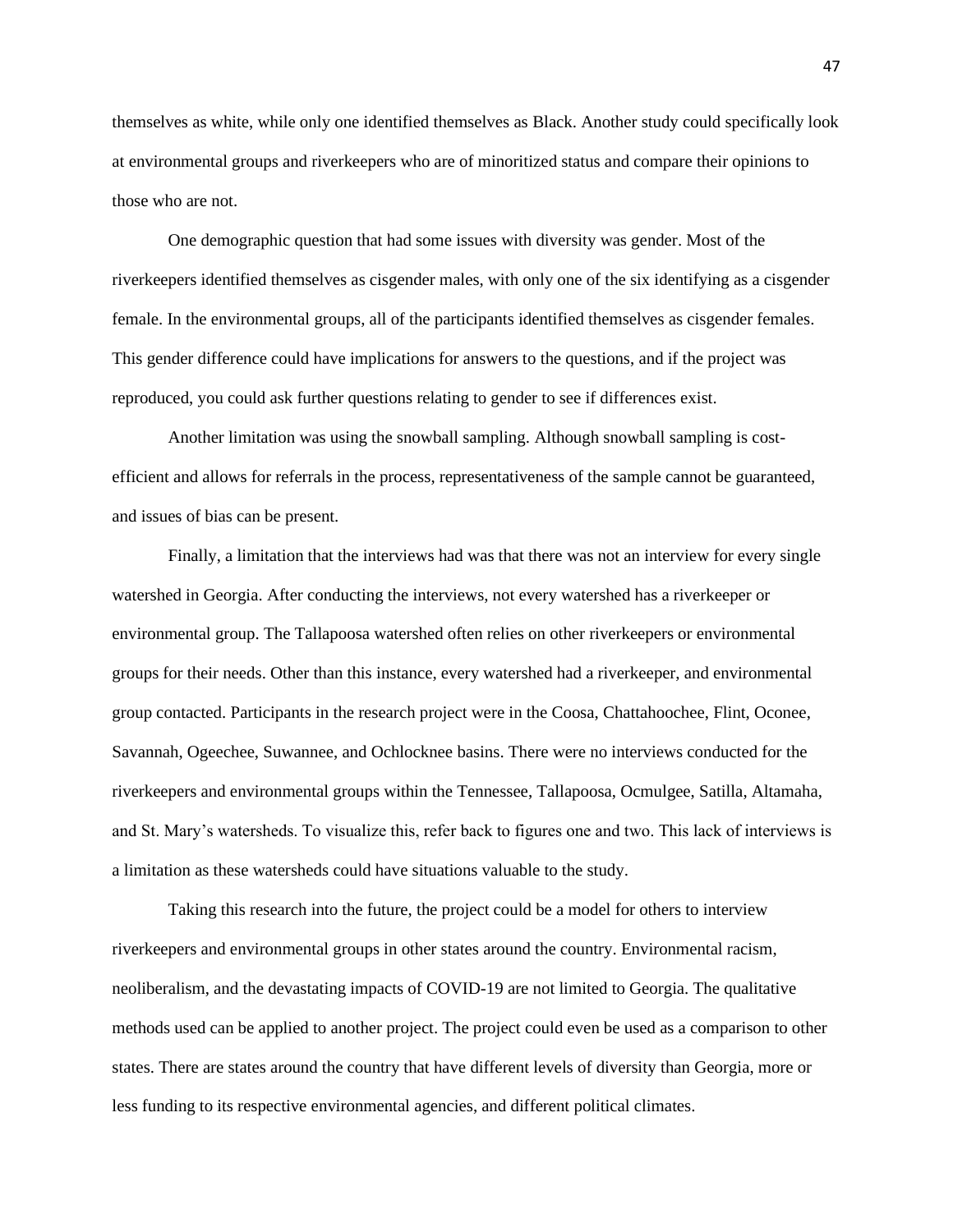This study shows how Georgia's riverkeepers and environmental groups are at the forefront of defending our watersheds. Between the vast grasp of the lack of funding within EPD and the push of industry taking advantage of communities of color, Georgia's situation is unique due to its demographics. This research on environmental groups and riverkeepers in Georgia was exploratory to see from their perspective how they advocate and defend communities from poor water quality, interact with governmental agencies such as EPA and EPD, and to see how COVID-19 has shaped their jobs. Without their hard work and dedication to their job, our watersheds and situations regarding poor quality might be exponentially more severe.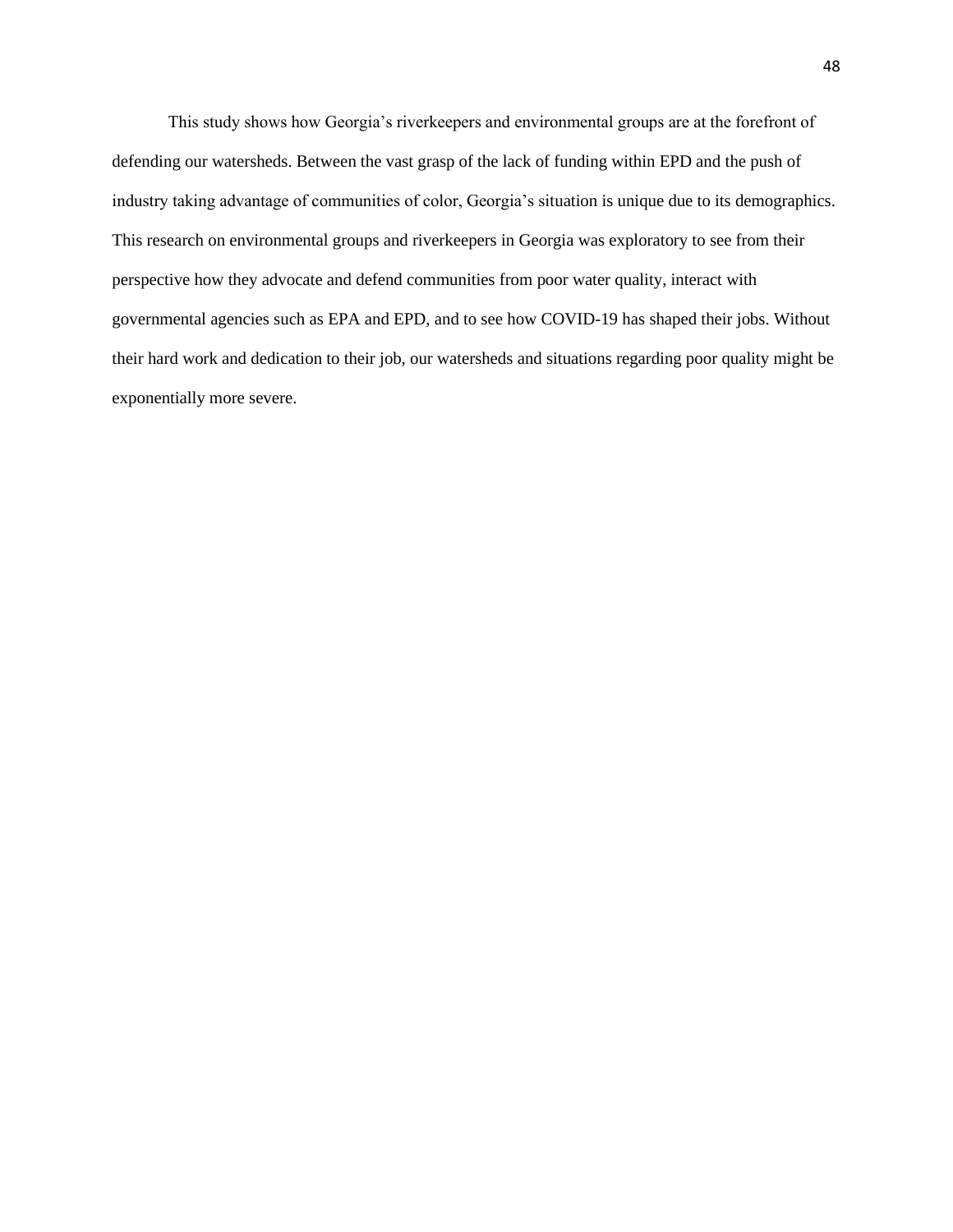#### **REFERENCES**

- Anderson, Ryan S. 2021. "Anacostia Riverkeeper Inc. v. Wheeler: The D.C. District Court Deepens the Split over Whether the Term 'Total Maximum Daily Load' Is Ambiguous." *Tulane Environmental Law Journal* 34(2):371–84.
- Barrett, Tim and Joel Fleming. 2011. "Ogeechee River Fish Kill Investigation." *Department of Natural Resources - Wildlife Resources Division.*
- Bennett, Nathan J. et al. 2017. "Conservation Social Science: Understanding and Integrating Human Dimensions to Improve Conservation." *Biological Conservation* 205:93–108.
- Benz, T., 2017. "Toxic Cities: Neoliberalism and Environmental Racism in Flint and Detroit Michigan." *Critical Sociology* 45(1):49-62.
- Braun, Virginia, and Victoria Clarke. 2006. "Using Thematic Analysis in Psychology." *Qualitative Research in Psychology* 3(2):77–101.
- Braun, Virginia, and Victoria Clarke. 2012. "Thematic Analysis." *APA Handbook of Research Methods in Psychology, Vol 2: Research Designs: Quantitative, Qualitative, Neuropsychological, and Biological.* 57–71.
- Braun, Virginia, and Victoria Clarke. 2016. "(Mis)Conceptualizing Themes, Thematic Analysis, and Other Problems with Fugard and Potts' (2015) Sample-Size Tool for Thematic Analysis." *International Journal of Social Research Methodology* 19(6):739–43.
- Bullard, Robert D. 1994. "Environmental Racism and Invisible Communities." *West Virginia Law Review* 96(4):1037–50.
- CDC. 2022. "What You Need to Know About Variants." *Centers for Disease Control and Prevention*. Retrieved April 11, 2022 (https://www.cdc.gov/coronavirus/2019-ncov/variants/aboutvariants.html).
- Colias, Mike. 2016. "How GM Saved Itself From Flint Water Crisis." *Automotive News*. Retrieved April 12, 2022 (https://www.autonews.com/article/20160131/OEM01/302019964/how-gm-saved-itselffrom-flint-water-crisis).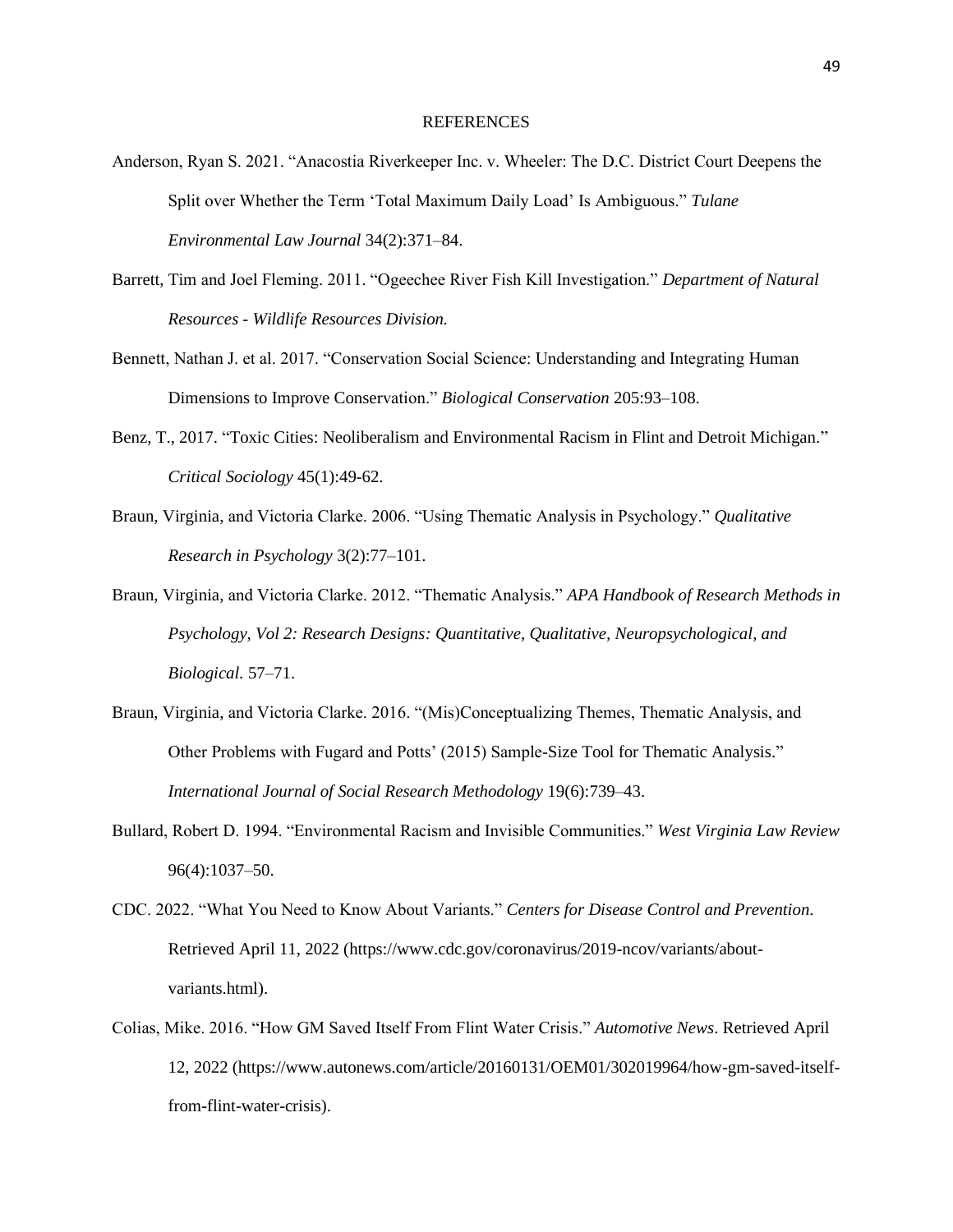Craft-Blacksheare, Melva Gale. 2017. "Lessons Learned From the Crisis in Flint, Michigan Regarding the Effects of Contaminated Water on Maternal and Child Health." *Journal of Obstetric, Gynecologic & Neonatal Nursing* 46(2):258–66.

Diamond, Jared. 2011. *Collapse: How Societies Choose to Fail or Succeed.* London: Penguin books.

- Environmental Defense Fund. 2020. "The True Cost of Carbon Pollution." Retrieved November 11, 2021 (https://www.edf.org/true-cost-carbon-pollution).
- EPA. "Summary of the Clean Water Act 33 U.S.C. §1251 Et Seq. (1972)." *EPA*. Retrieved February 18, 2022 (https://www.epa.gov/laws-regulations/summary-clean-water-act).
- EPA. "What Is Super Fund?" *EPA - United States Environmental Protection Agency.* Retrieved March 9, 2022 (https://www.epa.gov/superfund/what-superfund).
- EPA. 2019. "Urban Waters and the Proctor Creek Watershed/Atlanta (Georgia)." *EPA*. Retrieved March 12, 2022 (https://www.epa.gov/urbanwaterspartners/urban-waters-and-proctor-creekwatershedatlanta-georgia).
- GEMET. 2021. "Environmental Degradation." *General Multilingual Environmental Thesaurus.* Retrieved April 5, 2022 (https://www.eionet.europa.eu/gemet/en/concept/15154).
- General Accounting Office. 1983. Siting of Hazardous Waste Landfills and Their Correlation With Racial And Economic Status Surrounding Communities https://www.gao.gov/assets/rced-83-168.pdf

Georgia River Network. 2020. "Georgia Rivers." Retrieved February 23, 2022

(https://garivers.org/georgia-rivers/).

Georgia Water Coalition. 2022. "About Us." *Participation Statement*. Retrieved February 18, 2022 (https://www.gawater.org/about-us).

Godsil, Rachel. 1991. "Remedying Environmental Racism." *Michigan Law Review* 90:394–427.

Google Earth. Retrieved March 10, 2022 (https://earth.google.com/web/).

Gutierrez, Kristie and Catherine LePrevost. 2016. "Climate Justice in Rural Southeastern United States: A Review of Climate Change Impacts and Effects on Human Health." *International Journal of Environmental Research and Public Health* 13(2):189.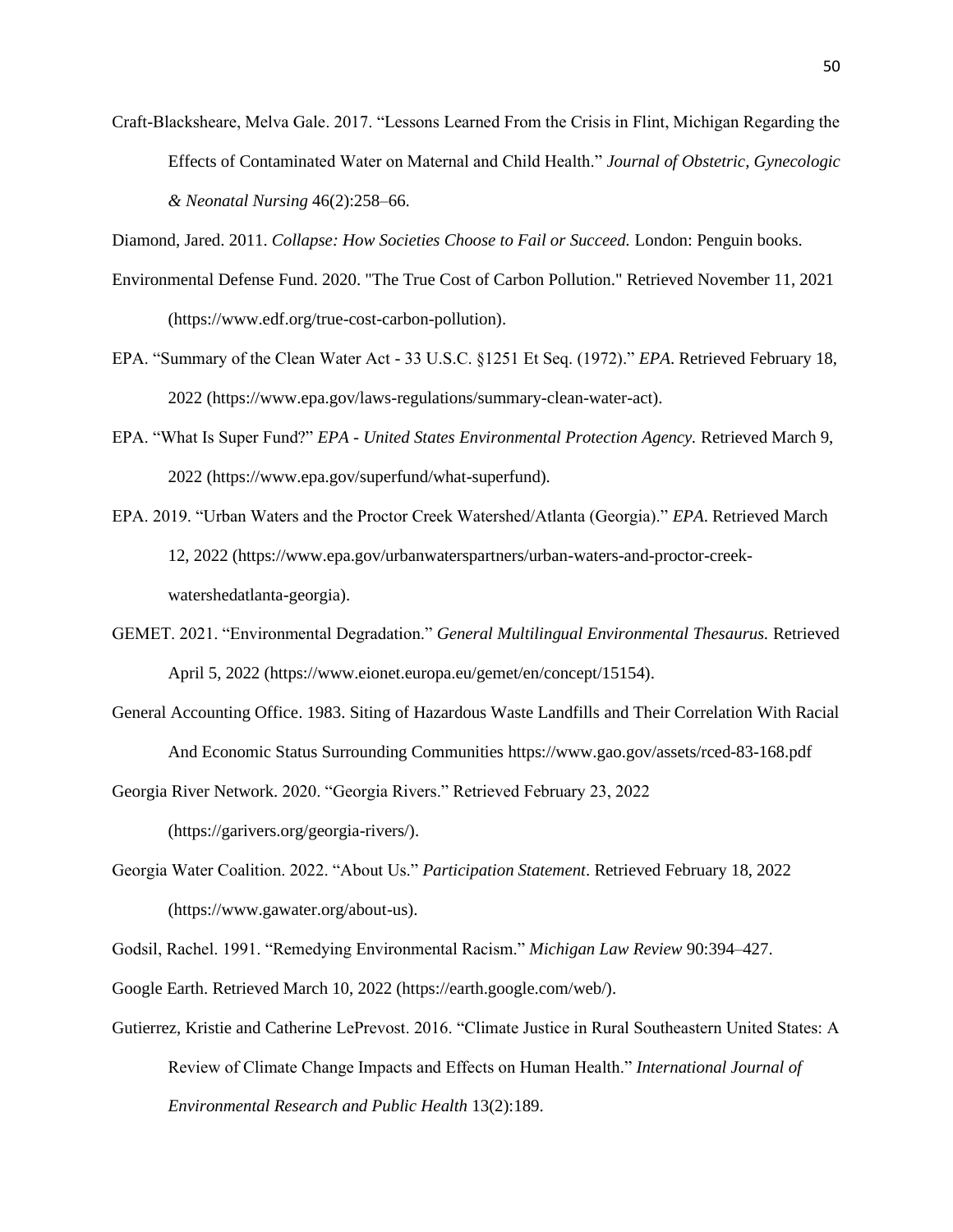Harvey, David. 2005. *A Brief History of Neoliberalism*. Oxford: Oxford University Press.

- Jensen, Anton A. 2020. *Covid-19: Overview, Economic Implications and Federal Response*. Nova Science Publishers, Inc.
- Kareiva, P. and Marvier, M., 2012. "What Is Conservation Science?" *BioScience* 62(11):962-969.
- Keiser, David A. and Joseph S. Shapiro. 2018. "Consequences of the Clean Water Act and the Demand for Water Quality." *The Quarterly Journal of Economics* 134(1):349–96.
- Kenton, Will. 2022. "Deregulation." *Investopedia*. Retrieved March 10, 2022 (https://www.investopedia.com/terms/d/deregulate.asp).
- Kotob, Fadi. 2011. "What Is Sustainability?" 1–14.
- Landrigan, Philip J. and Lynn R. Goldman. 2011. "Children's Vulnerability to Toxic Chemicals: A Challenge and Opportunity to Strengthen Health and Environmental Policy." *Health Affairs*  30(5):842–50.
- Latkin, Carl A., Lauren Dayton, Da-In Lee, Grace Yi, and Mudia Uzzi. 2021. "Correlates of Levels of Willingness to Engage in Climate Change Actions in the United States." *International Journal of Environmental Research and Public Health* 18(17).
- Mazzucato, Mariana. 2018. *The Value of Everything: Making and Taking in the Global Economy.* London: Allen Lane.
- Mohai, Paul. 1990. "Social Science Quarterly." *Black Environmentalism* 71(4):744–65.
- Mohai, Paul. 2018. "Michigan Sociological Review." Environmental Justice and The Flint Water Crisis 32:1–41.
- NASA. 2021. "Overview: Weather, Global Warming and Climate Change." *Global Climate Change - Vital Signs of the Planet*. Retrieved March 14, 2022 (https://climate.nasa.gov/resources/globalwarming-vs-climate-change/).
- NOAA. 2017. "What Is a Watershed?" *What Is a Watershed?* Retrieved March 8, 2022 (https://oceanservice.noaa.gov/facts/watershed.html).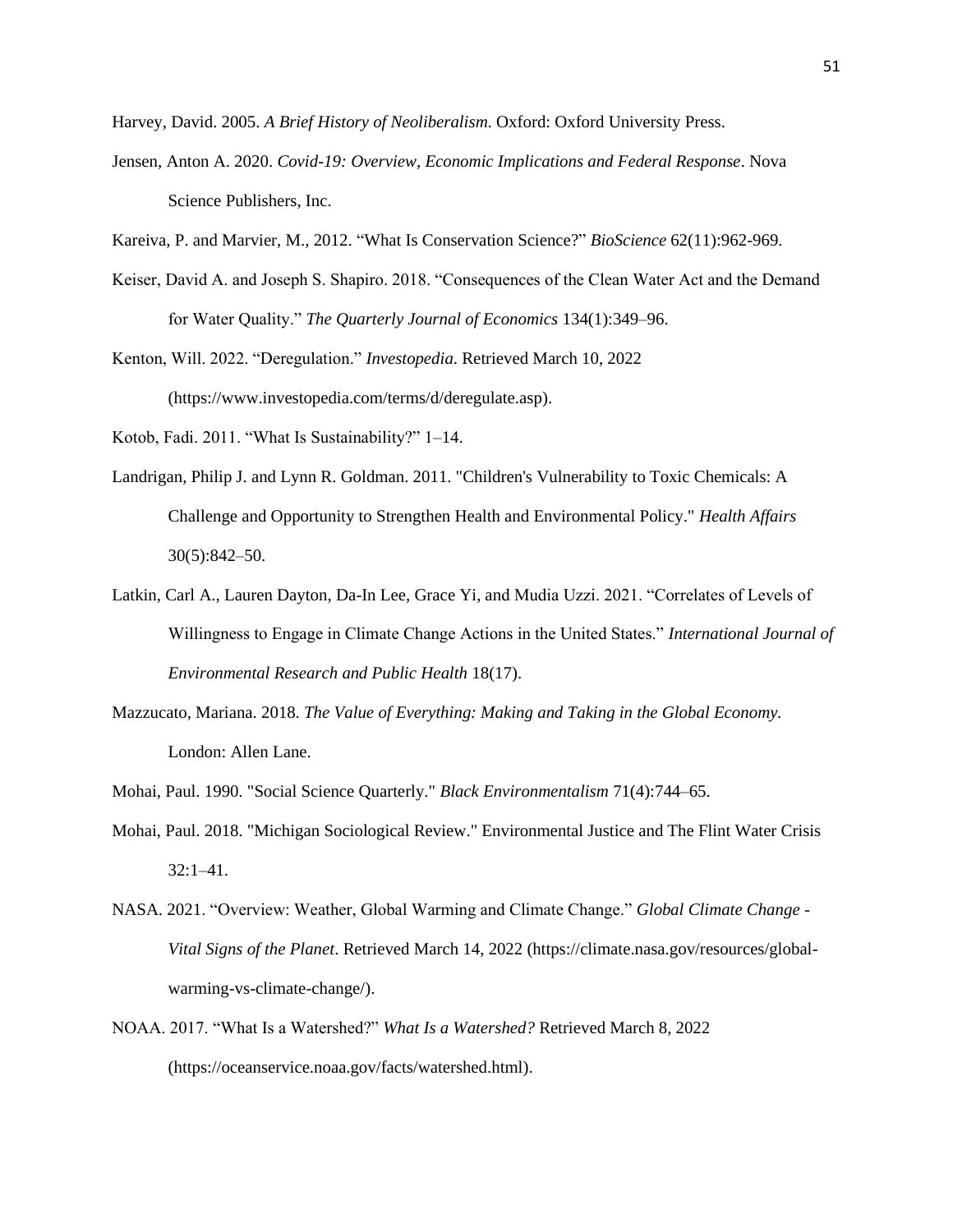- Ogeechee Riverkeeper. "Ogeechee Fish Kill in 2011." *Ogeechee Riverkeeper*. Retrieved September 20, 2021 (https://www.ogeecheeriverkeeper.org/fish-kill-2011/).
- Ogeechee Riverkeeper. 2021. "Ogeechee River Protected from a Quarry in Hancock Co." https://www.ogeecheeriverkeeper.org/help-ork-protect-the-ogeechee-river-from-a-quarry-inhancock-co/).
- Otto, Sarah P. et al. 2021. "The Origins and Potential Future of SARS-CoV-2 Variants of Concern in the Evolving COVID-19 Pandemic." *Current Biology* 31(14):918–29.
- Pace, Clare et al. 2022. "Inequities in Drinking Water Quality Among Domestic Well Communities and Community Water Systems, California, 2011-2019." *American Journal of Public Health* 112(1):88–97.
- Perls, Hannah. 2021. "Deconstructing Environmental Deregulation Under The Trump Administration." *Vermont Law Review* 45(4):589–637.
- Riverkeeper. 2020. "Black Lives Matter to Riverkeeper." *Riverkeeper NY's Clean Water Advocate.* Retrieved March 8, 2022 (https://www.riverkeeper.org/blogs/keeping-current/black-lives-matterto-riverkeeper/).
- Riverkeeper. 2022. "Our Story." *Riverkeeper - NY's Clean Water Advocate*. Retrieved February 17, 2022 (https://www.riverkeeper.org/riverkeeper-mission/ourstory/#:~:text=Riverkeeper%20began%20as%20the%20Hudson,monitoring%20the%20Hudson% 20for%20pollution).
- Romero, Mary and Eric Margolis. 2005. *The Blackwell Companion to Social Inequalities*. Wiley-Blackwell.
- Ruckart et al. 2019. "The Flint Water Crisis: A Coordinated Public Health Emergency Response and Recovery Initiative." *Journal of Public Health Management and Practice* 25(1).
- Shen, Julia. 2017. "Rising Scholar: Flint Water Crisis: Impacts on Human-Environmental Interactions and Reflections for Future Solutions." *International Social Science Review* 93(2):1–14.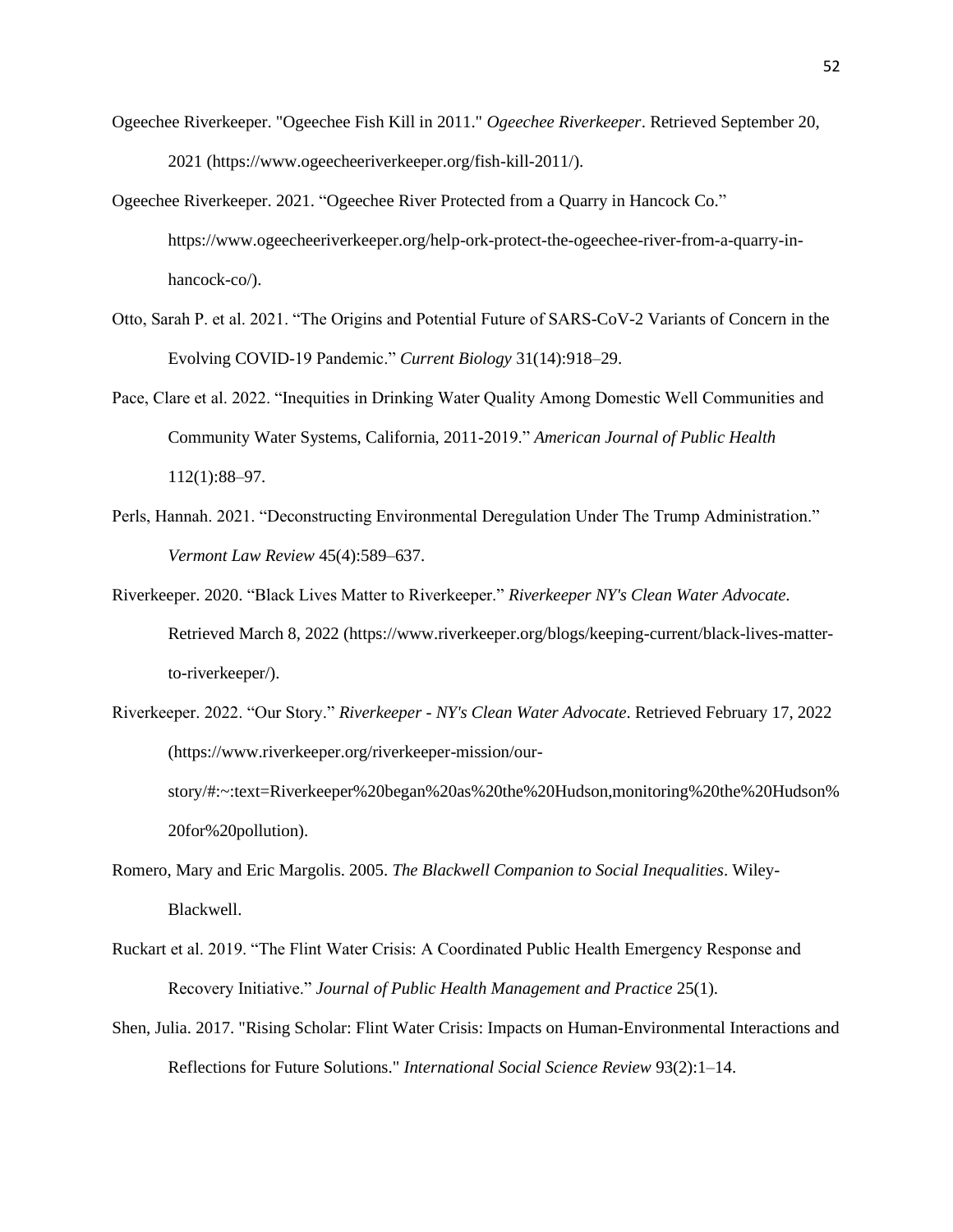- Taylor, D., 2014. *Toxic Communities: Environmental Racism, Industrial Pollution, and Residential Mobility.* New York City: NYU Press.
- Turner, Leigh. 2007. "'First World Health Care at Third World Prices': Globalization, Bioethics and Medical Tourism." *BioSocieties* 2(3):303–25.
- United States Census Bureau. 2021. "U.S. Census Bureau Quickfacts: Georgia." *U.S. Census Bureau Quickfacts: Georgia.* Retrieved April 12, 2022 (https://www.census.gov/quickfacts/GA).
- United States Census Bureau. 2019. "U.S. Census Bureau Quickfacts: Hancock County, Georgia." Retrieved February 22nd, 2021

(https://www.census.gov/quickfacts/fact/table/hancockcountygeorgia,US/PST045221).

- Washington, Harriet A. 2020. *A Terrible Thing to Waste: Environmental Racism and Its Assault on the American Mind.* New York: Little, Brown Spark.
- WHO. 2022. "Coronavirus Disease (COVID-19)." *World Health Organization*. Retrieved April 11, 2022 (https://www.who.int/health-topics/coronavirus#tab=tab\_1).
- WHO. 2022. "WHO Coronavirus (COVID-19) Dashboard." *World Health Organization*. Retrieved April 11, 2022 (https://covid19.who.int/).

WTOC. 2011. "King America Finishing Held Responsible for Ogeechee Fish Kill." https://Www.wtoc.com. Retrieved November 11, 2021 (https://www.wtoc.com/story/15553133/king-america-finishing-held-responsible-for-ogeecheeriver-fish-kill/).

Wu, Yi-Chi, Ching-Sung Chen, and Yu-Jiun Chan. 2020. "The Outbreak of COVID-19: An Overview." *Journal of the Chinese Medical Association* 83(3):217–20.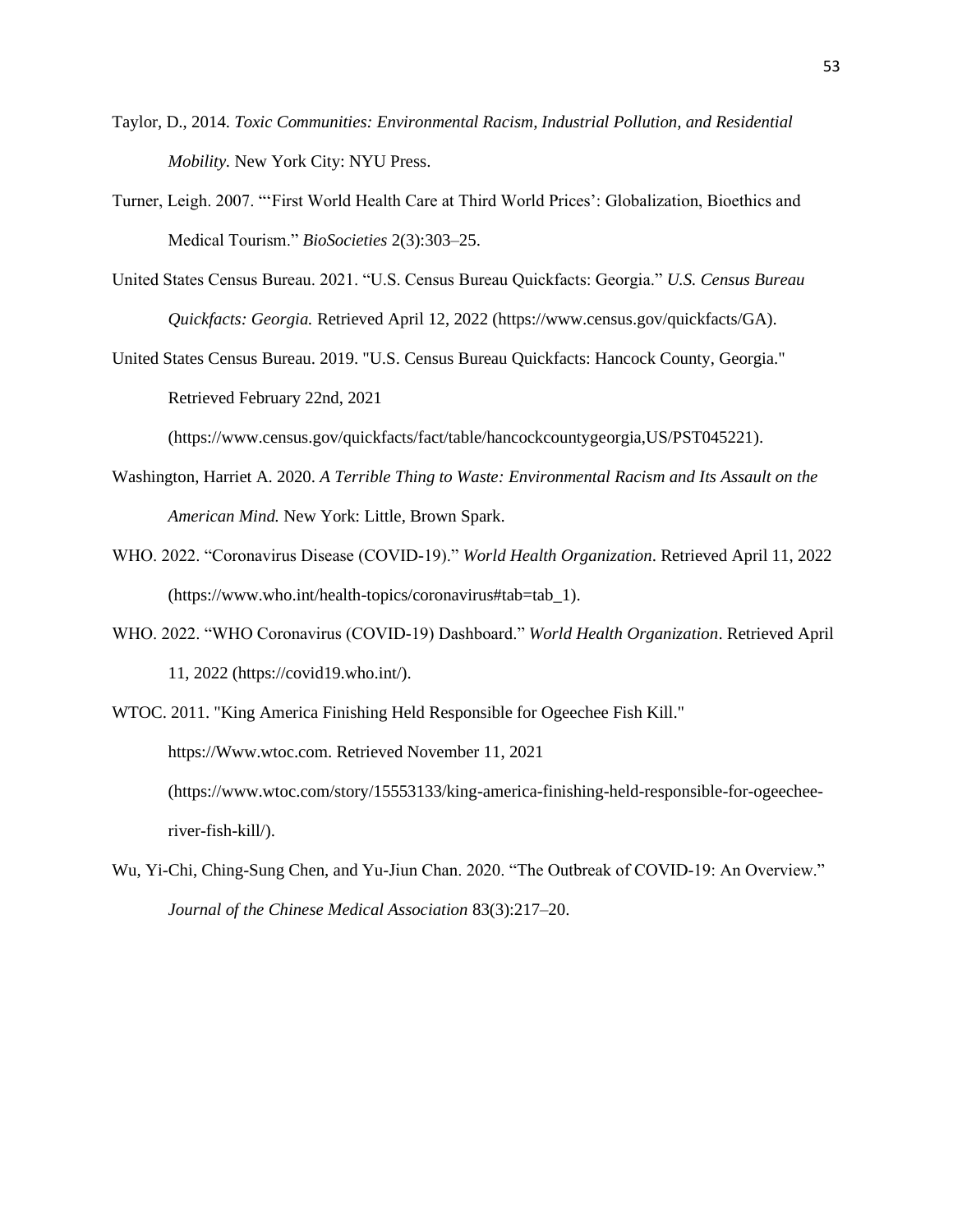#### APPENDIX: INTERVIEW QUESTIONS

- 1) What is the day-to-day like for your position?
	- a. Directors
	- b. Workers
	- c. Volunteers
- 2) What is your background? Why did you decide to pursue this job?
- 3) Demographics
	- a. Age
	- b. Gender Identity
	- c. Race
	- d. Marital Status
	- e. Education Level (highest level)
	- f. Living Status (homeowner or renter)
- 4) Are you affiliated with any political parties or groups?
- 5) What is currently needed to enhance advocacy ability?
- 6) What are the best strategies for educating the community about water conservation?
- 7) Do you think any government policy or regulation could help solve water quality issues?
- 8) What is the collaboration like among similar organizations?
	- a. What are differences among organizations?
		- i. What are the reasons for these differences?
	- b. What are similarities among organizations?
- 9) What are some events that illustrate the most pressing problems of river conservation?
	- a. Is there an activity that happens over-and-over that needs to be addressed?
	- b. Are problems emerging from locals or from "outsiders?"
	- c. Do these problems impact certain communities?
	- d. would government regulations curb these events?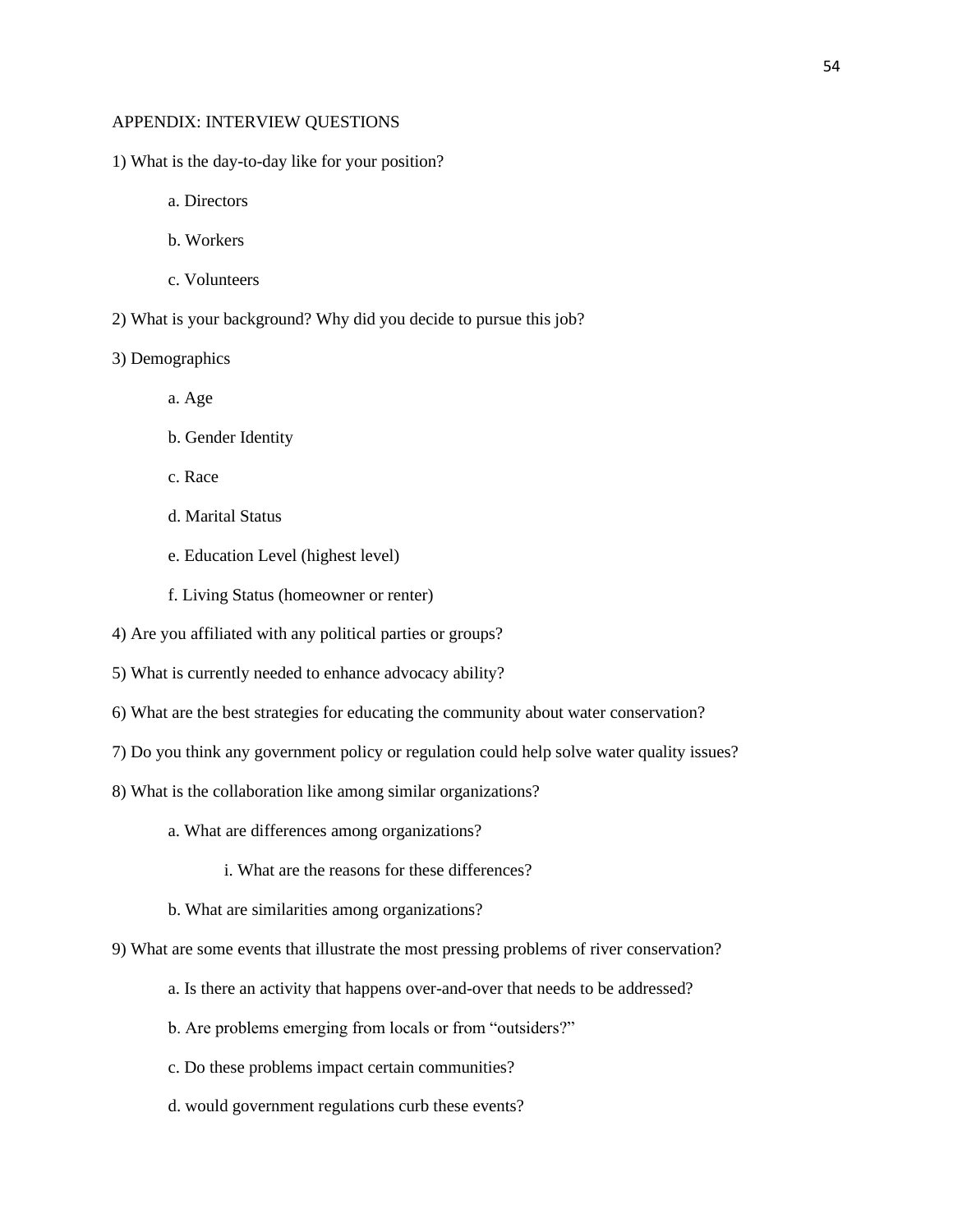10) What are relationships among citizens that live on/near the river?

a. Do people who live along the river request more activity?

b. Do people who live along the river "police themselves?"

c. What are relationships between your organization and citizens along the river?

11) What are relationships like between your organization and law enforcement (police,

prosecutors)?

a. What is the variability in policing violations of environmental laws?

b. What types of evidence are collected and shared with law enforcement that motivates action?

c. What might be the missing ingredients to engaging more fully with law enforcement?

12) What are the biggest challenges of working on river conservation?

a. What are strategies that you regularly employ to overcome barriers?

i. Are there COVID management strategies that are seen to work or not work?

13) Has COVID-19 impacted the activities of your organization?

14) Who are the most vulnerable groups for poor water quality?

a. Are indigenous people disproportionately impacted by environmental problems?

b. Are black Americans disproportionately impacted by environmental problems?

c. Do you think communities of color are targeted more?

15) Are there any events that you can think of that have impacted certain racial groups?

16) Are there any specific areas or communities that you can think of that have been impacted by those events?

17) Are there specific actions that you are doing to support those communities that are impacted for river quality?

18) How do you think the communities along the river use it? (Recreation, Fishing, Other